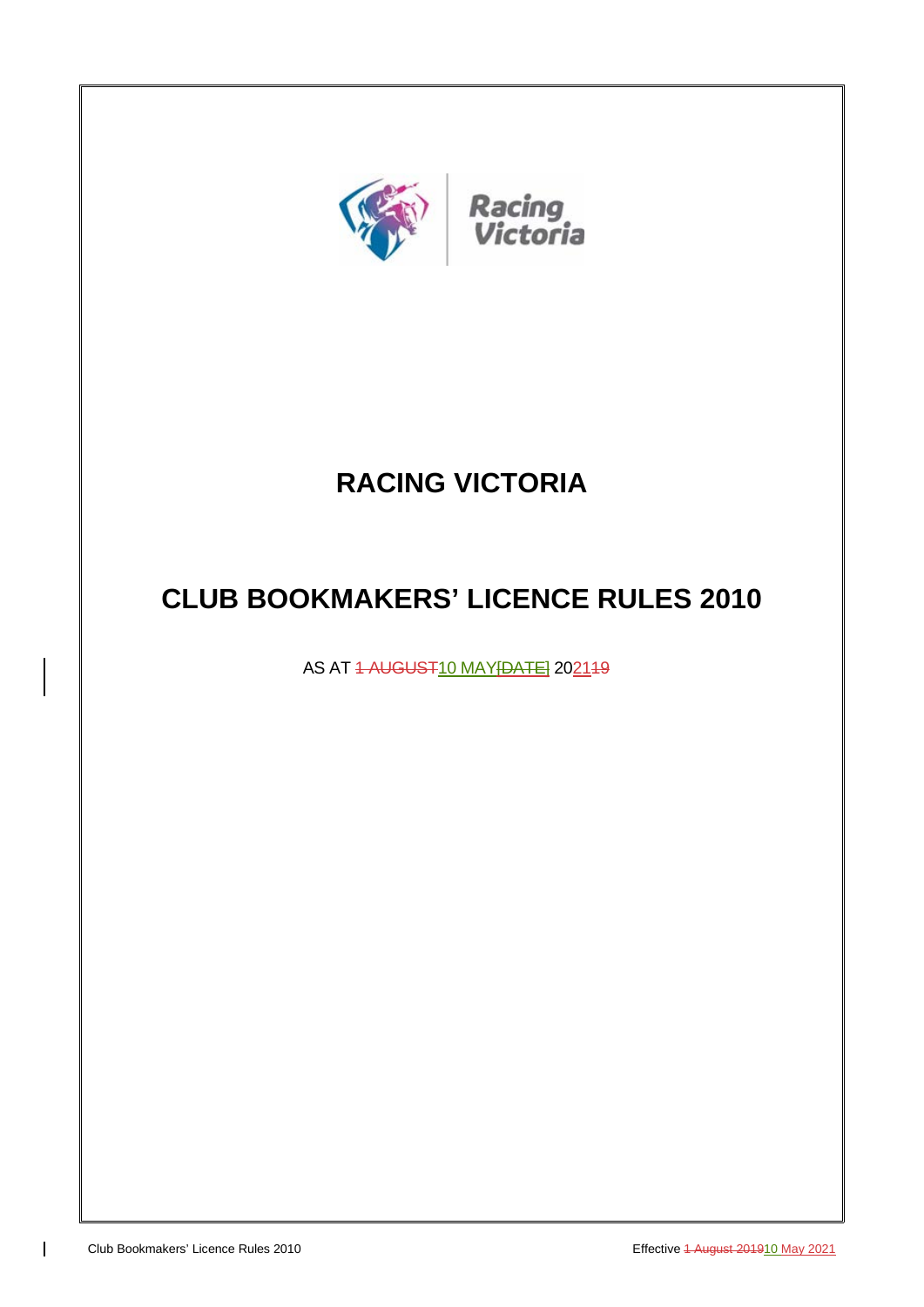# **CONTENTS**

 $\overline{1}$ 

# **Contents**

| 1.  |                                                    |    |
|-----|----------------------------------------------------|----|
| 1.1 |                                                    |    |
| 1.2 |                                                    |    |
| 1.3 |                                                    |    |
| 1.4 |                                                    |    |
| 2.  | <b>COMMENCEMENT AND TRANSITIONAL PROVISIONS  2</b> |    |
| 2.1 |                                                    |    |
| 2.2 |                                                    |    |
| 2.3 |                                                    |    |
| 3.  |                                                    |    |
| 3.1 |                                                    |    |
| 3.2 |                                                    |    |
| 4.  |                                                    |    |
| 4.1 |                                                    |    |
| 4.2 |                                                    |    |
| 4.3 |                                                    |    |
| 4.4 |                                                    |    |
| 5.  |                                                    |    |
| 5.1 |                                                    |    |
| 5.2 |                                                    |    |
| 5.3 |                                                    |    |
| 6.  |                                                    |    |
| 6.1 |                                                    |    |
| 6.2 |                                                    |    |
| 7.  | <b>GRANT OF LICENCE.</b>                           | 12 |
| 7.1 |                                                    |    |
| 7.2 |                                                    |    |
| 7.3 |                                                    |    |
| 8.  |                                                    |    |
| 8.1 |                                                    |    |
| 8.2 |                                                    |    |
| 9.  |                                                    |    |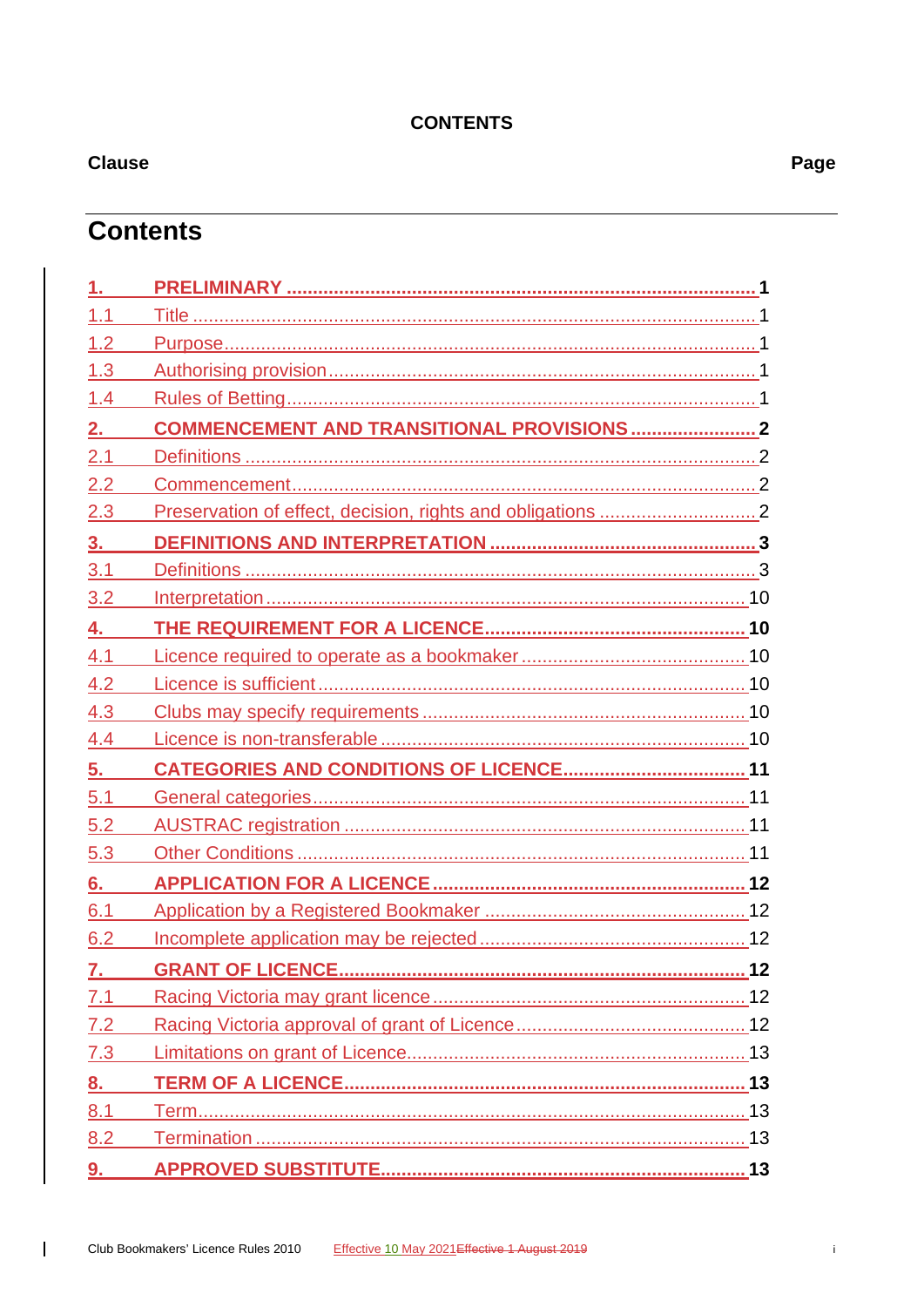| 9.1   |                                                                               |  |
|-------|-------------------------------------------------------------------------------|--|
| 9.2   |                                                                               |  |
| 9.3   | Application for a Bookmaker's Key Employee to be an Approved                  |  |
|       |                                                                               |  |
| 9.4   |                                                                               |  |
| 9.5   |                                                                               |  |
| 9.6   |                                                                               |  |
| 9.7   |                                                                               |  |
| 9.8   | Approved Substitute subject to the Racing Victoria Rules  15                  |  |
| 10.   |                                                                               |  |
| 10.1  | Authority to conduct betting during the holding of a race meeting or at any   |  |
|       |                                                                               |  |
| 10.2  |                                                                               |  |
| 10.3  |                                                                               |  |
| 11.   | <b>BOOKMAKER TO KEEP RECORD OF EMPLOYEES AND</b>                              |  |
|       |                                                                               |  |
| 12.   | <b>CONDUCT OF RACE, FUTURE DOUBLE AND/OR FUTURE</b>                           |  |
|       |                                                                               |  |
| 12.1  | Bookmaker engaged in Race, Future Double and/or Future Win/Place              |  |
|       |                                                                               |  |
|       |                                                                               |  |
| 13.   |                                                                               |  |
| 13.1  |                                                                               |  |
| 13.2  |                                                                               |  |
| 13.3  |                                                                               |  |
| 13.4  |                                                                               |  |
| 13.5  |                                                                               |  |
| 13.6  |                                                                               |  |
| 13.7  |                                                                               |  |
| 13.8  |                                                                               |  |
| 13.9  |                                                                               |  |
| 13.10 |                                                                               |  |
| 13.11 |                                                                               |  |
| 13.12 |                                                                               |  |
| 13.13 |                                                                               |  |
| 13.14 |                                                                               |  |
| 13.15 |                                                                               |  |
| 13.16 | Penalty for failing to provide timely reports or reports in required form  26 |  |
| 14.   |                                                                               |  |
| 14.1  |                                                                               |  |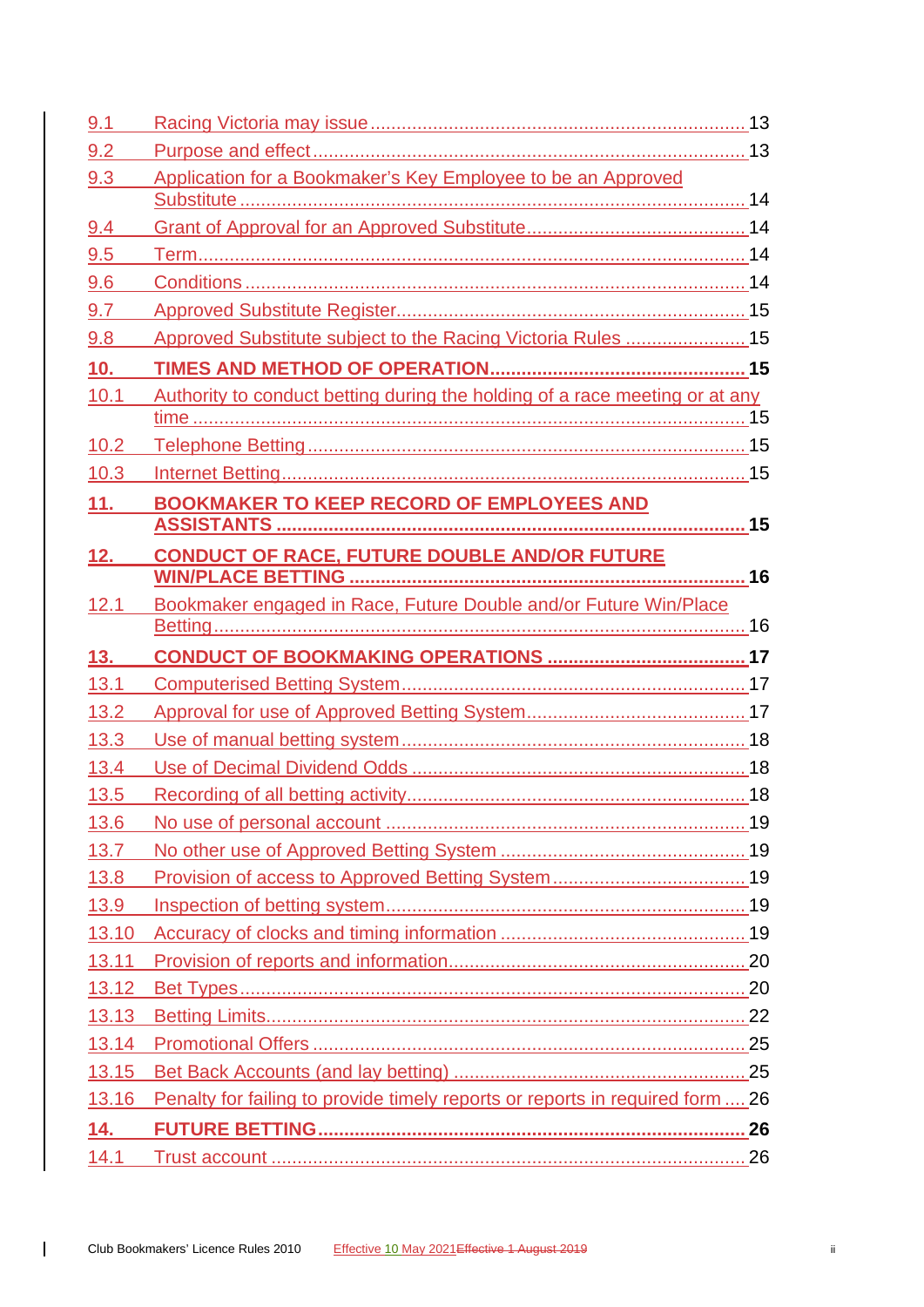| 14.2 |                                                                       |           |
|------|-----------------------------------------------------------------------|-----------|
| 15.  |                                                                       |           |
| 15.1 |                                                                       |           |
| 15.2 |                                                                       |           |
| 15.3 | No withdrawals or deposits permitted without identity verification 27 |           |
| 15.4 |                                                                       |           |
| 15.5 |                                                                       |           |
| 15.6 |                                                                       |           |
| 16.  |                                                                       |           |
| 16.1 |                                                                       |           |
| 16.2 |                                                                       |           |
| 16.3 |                                                                       |           |
| 16.4 |                                                                       |           |
| 16.5 |                                                                       |           |
| 17.  |                                                                       |           |
| 18.  |                                                                       |           |
| 18.1 |                                                                       |           |
| 18.2 |                                                                       |           |
| 18.3 |                                                                       |           |
| 19.  | <b>WITHDRAWAL OF A LICENCE OR APPROVAL FOR APPROVED</b>               |           |
|      |                                                                       |           |
| 20.  | <b>REVOCATION OR SUSPENSION OF A LICENCE BY RACING</b>                |           |
|      |                                                                       |           |
| 20.1 | Revocation or suspension of Registered Bookmaker's Certificate 34     |           |
| 20.2 | Racing Victoria or the Stewards may revoke or suspend 34              |           |
| 20.3 |                                                                       |           |
| 21.  | <b>RACING VICTORIA OR THE STEWARDS MAY IMPOSE PENALTY  35</b>         |           |
| 22.  |                                                                       |           |
| 23.  | <b>AUTHORISED OFFICER TO PROVIDE IDENTIFICATION  36</b>               |           |
| 24.  |                                                                       |           |
| 25.  |                                                                       |           |
| 25.1 |                                                                       |           |
| 25.2 |                                                                       |           |
| 25.3 |                                                                       |           |
| 26.  |                                                                       |           |
|      |                                                                       |           |
|      | <b>ERROR! HYPERLINK REFERENCE NOT VALID.4.</b>                        |           |
|      |                                                                       | $-$ PRELI |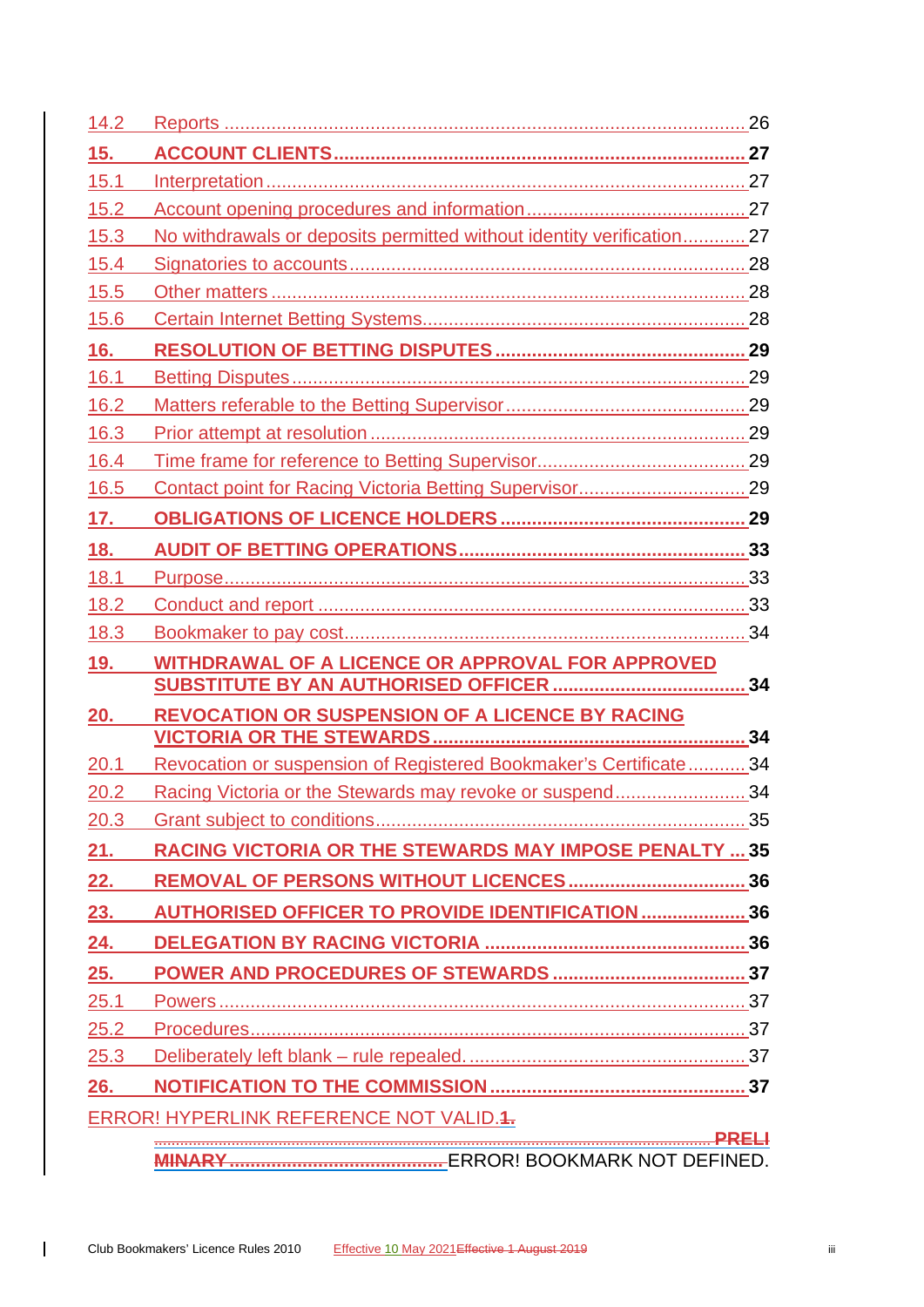**Error! Hyperlink reference not valid.** 4.4 ............................................................................................................................................... Title .............................................................**Error! Bookmark not defined. Error! Hyperlink reference not valid.**1.2 ............................................................................................................................................... Purpose.......................................................**Error! Bookmark not defined. Error! Hyperlink reference not valid.**1.3........................................................ Authorising provision......................................................**Error! Bookmark not defined. Error! Hyperlink reference not valid.**1.4...................................................................Rules of Betting.....................................................**Error! Bookmark not defined.** ERROR! HYPERLINK REFERENCE NOT VALID.**2.** ......... **COMMENCEMENT AND TRANSITIONAL PROVISIONS .....** ERROR! BOOKMARK NOT DEFINED. **Error! Hyperlink reference not valid.**2.1 ............................................................................................................................................D efinitions......................................................**Error! Bookmark not defined. Error! Hyperlink reference not valid.**2.2 ................................................................................................................................Comme ncement ......................................................**Error! Bookmark not defined. Error! Hyperlink reference not valid.**2.3......Preservation of effect, decision, rights and obligations............................................**Error! Bookmark not defined.** ERROR! HYPERLINK REFERENCE NOT VALID.**3.** ....................**DEFINITIONS AND INTERPRETATION........................** ERROR! BOOKMARK NOT DEFINED. **Error! Hyperlink reference not valid.**3.1 ............................................................................................................................................D efinitions......................................................**Error! Bookmark not defined. Error! Hyperlink reference not valid.**3.2 .......................................................................................................................................Inter pretation ......................................................**Error! Bookmark not defined.** ERROR! HYPERLINK REFERENCE NOT VALID.**4.** . **THE REQUIREMENT FOR A LICENCE .......................................** ERROR! BOOKMARK NOT DEFINED. **Error! Hyperlink reference not valid.**4.1................Licence required to operate as a bookmaker ..................................................**Error! Bookmark not defined. Error! Hyperlink reference not valid.**4.2...........................................................Licence is sufficient......................................................**Error! Bookmark not defined. Error! Hyperlink reference not valid.**4.3...........................................Clubs may specify requirements ...............................................**Error! Bookmark not defined. Error! Hyperlink reference not valid.**4.4.................................................Licence is nontransferable .................................................**Error! Bookmark not defined.** ERROR! HYPERLINK REFERENCE NOT VALID.**5.** ...................**CATEGORIES AND CONDITIONS OF LICENCE..........** ERROR! BOOKMARK NOT DEFINED. **Error! Hyperlink reference not valid.**5.1...............................................................General categories....................................................**Error! Bookmark not defined.**

**Error! Hyperlink reference not valid.**5.2......................................................... AUSTRAC registration ..................................................**Error! Bookmark not defined.**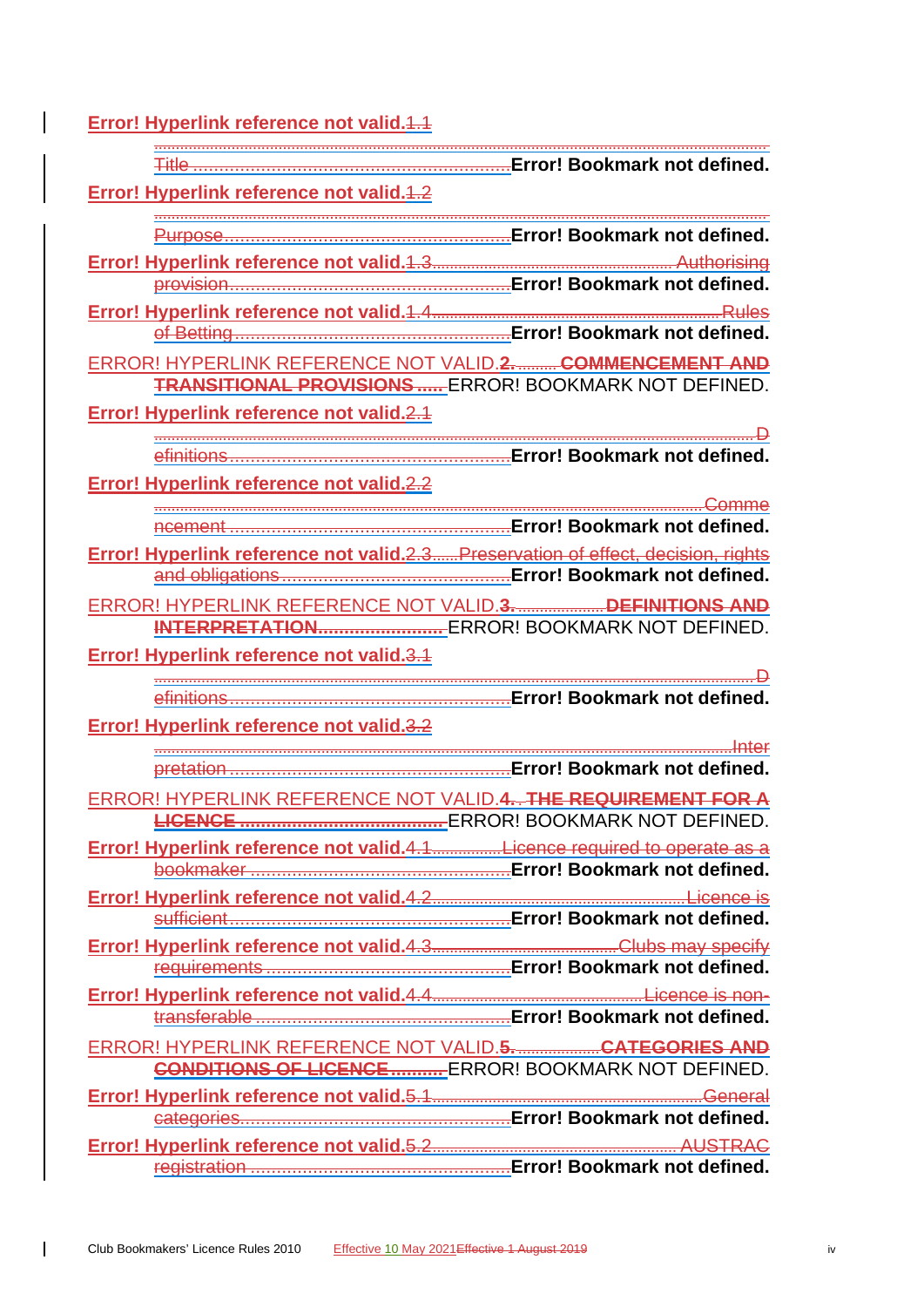| ERROR! HYPERLINK REFERENCE NOT VALID.6. APPLICATION FOR A                     |                                                                   |
|-------------------------------------------------------------------------------|-------------------------------------------------------------------|
|                                                                               |                                                                   |
| Error! Hyperlink reference not valid.6.1 Application by a Registered          |                                                                   |
|                                                                               |                                                                   |
| Error! Hyperlink reference not valid.6.2 Incomplete application may be        |                                                                   |
|                                                                               |                                                                   |
|                                                                               |                                                                   |
|                                                                               |                                                                   |
|                                                                               |                                                                   |
| Error! Hyperlink reference not valid.7.2 Racing Victoria approval of grant of |                                                                   |
|                                                                               |                                                                   |
|                                                                               |                                                                   |
|                                                                               |                                                                   |
| ERROR! HYPERLINK REFERENCE NOT VALID.8. THE THE TERM OF A                     |                                                                   |
|                                                                               |                                                                   |
| <b>Error! Hyperlink reference not valid.8.1</b>                               |                                                                   |
|                                                                               |                                                                   |
|                                                                               |                                                                   |
| Error! Hyperlink reference not valid.8.2                                      |                                                                   |
|                                                                               |                                                                   |
|                                                                               |                                                                   |
|                                                                               |                                                                   |
|                                                                               |                                                                   |
|                                                                               |                                                                   |
|                                                                               |                                                                   |
|                                                                               |                                                                   |
|                                                                               |                                                                   |
| Error! Hyperlink reference not valid.9.3 Application for a Bookmaker's Key    |                                                                   |
|                                                                               | Employee to be an Approved SubstituteError! Bookmark not defined. |
| Error! Hyperlink reference not valid.9.4Grant of Approval for an Approved     |                                                                   |
|                                                                               |                                                                   |
| Error! Hyperlink reference not valid.9.5                                      |                                                                   |
|                                                                               |                                                                   |
| Error! Hyperlink reference not valid. 9.6                                     |                                                                   |
|                                                                               |                                                                   |
|                                                                               |                                                                   |
|                                                                               |                                                                   |
|                                                                               |                                                                   |

 $\overline{1}$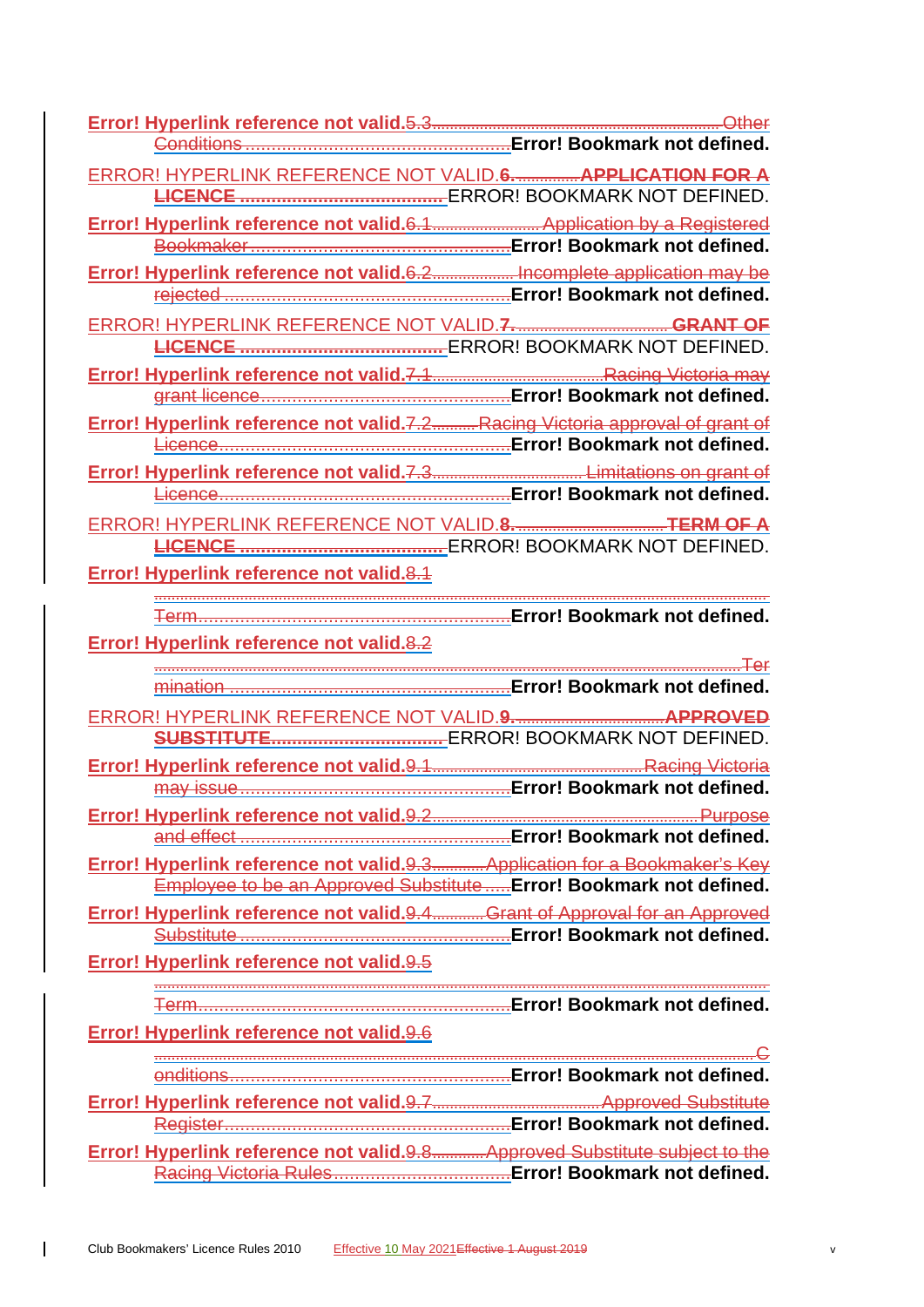| ERROR! HYPERLINK REFERENCE NOT VALID. <del>10TIMES AND METHOD OF</del>                                                                                       |
|--------------------------------------------------------------------------------------------------------------------------------------------------------------|
| <b>Error! Hyperlink reference not valid.</b> 40.1. Authority to conduct betting during the                                                                   |
| holding of a race meeting or at any time  Error! Bookmark not defined.<br><b>Error! Hyperlink reference not valid. 10.2</b>                                  |
|                                                                                                                                                              |
| Error! Hyperlink reference not valid. 40.3                                                                                                                   |
|                                                                                                                                                              |
| ERROR! HYPERLINK REFERENCE NOT VALID. 11 BOOKMAKER TO KEEP<br>RECORD OF EMPLOYEES AND ASSISTANTS ERROR! BOOKMARK                                             |
| <b>NOT DEFINED.</b>                                                                                                                                          |
| ERROR! HYPERLINK REFERENCE NOT VALID. <del>12 CONDUCT OF RACE,</del><br>FUTURE DOUBLE AND/OR FUTURE WIN/PLACE BETTING ERROR!<br><b>BOOKMARK NOT DEFINED.</b> |
| Error! Hyperlink reference not valid. 12.1  Bookmaker engaged in Race, Future<br>Double and/or Future Win/Place Betting Error! Bookmark not defined.         |
| <b>BOOKMAKING OPERATIONS</b> ERROR! BOOKMARK NOT DEFINED.                                                                                                    |
|                                                                                                                                                              |
| <b>Error! Hyperlink reference not valid. 13.2.  Approval for use of Approved Betting</b>                                                                     |
|                                                                                                                                                              |
|                                                                                                                                                              |
|                                                                                                                                                              |
|                                                                                                                                                              |
|                                                                                                                                                              |
| <b>Error! Hyperlink reference not valid. 13.7  No other use of Approved Betting</b>                                                                          |
| Error! Hyperlink reference not valid. 13.8  Provision of access to Approved                                                                                  |
|                                                                                                                                                              |
| Error! Hyperlink reference not valid.13.10 Accuracy of clocks and timing                                                                                     |
|                                                                                                                                                              |
| Error! Hyperlink reference not valid. 13.11 Provision of reports and                                                                                         |

 $\overline{1}$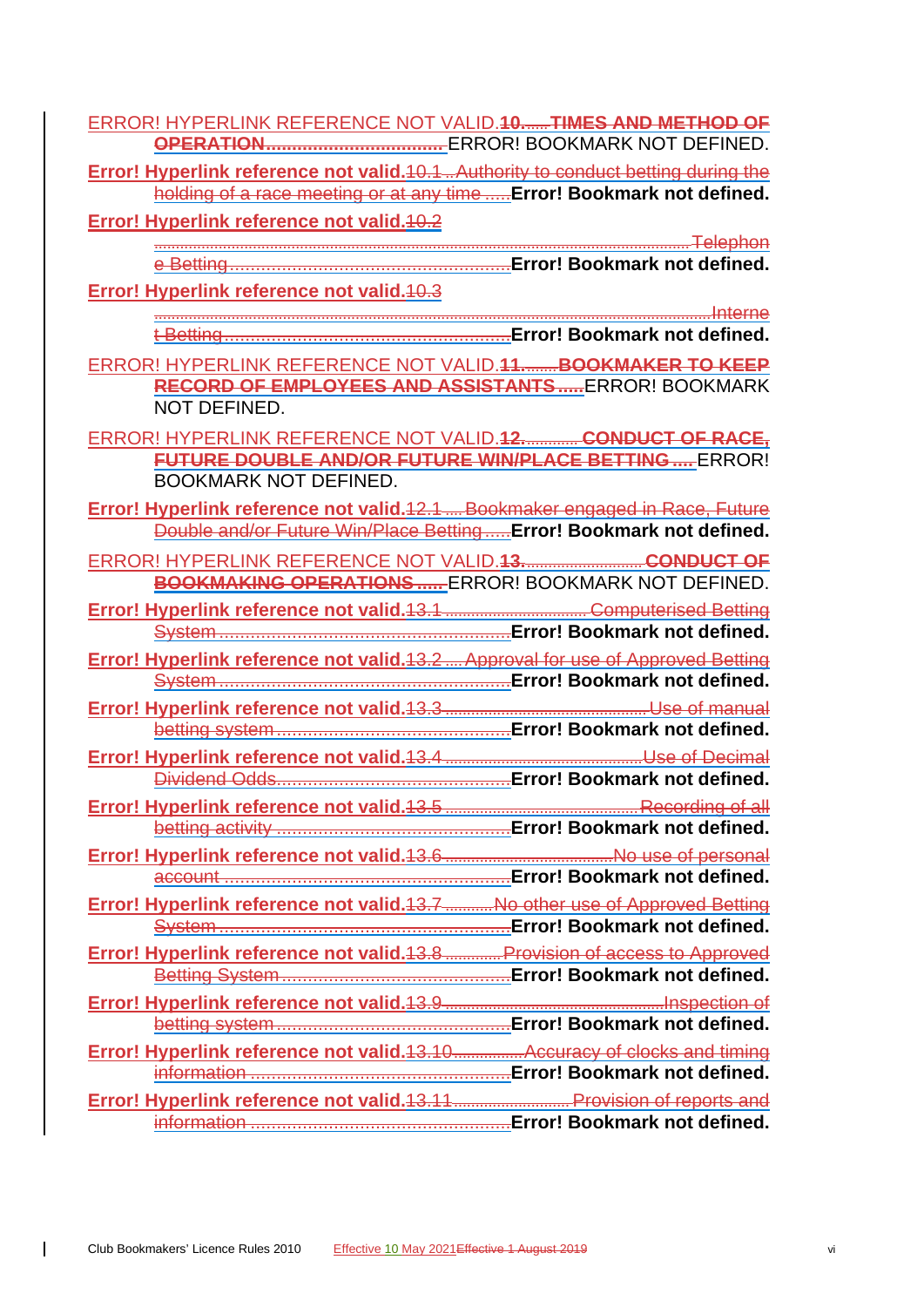**Error! Hyperlink reference not valid.**13.12

| Error! Hyperlink reference not valid. 13.13                                                                                                          |  |
|------------------------------------------------------------------------------------------------------------------------------------------------------|--|
|                                                                                                                                                      |  |
|                                                                                                                                                      |  |
| Error! Hyperlink reference not valid. 13.14                                                                                                          |  |
|                                                                                                                                                      |  |
|                                                                                                                                                      |  |
| Error! Hyperlink reference not valid. 13.15 Bet Back Accounts (and lay                                                                               |  |
|                                                                                                                                                      |  |
| Error! Hyperlink reference not valid.13.16 Penalty for failing to provide timely<br>reports or reports in required form Error! Bookmark not defined. |  |
|                                                                                                                                                      |  |
|                                                                                                                                                      |  |
|                                                                                                                                                      |  |
|                                                                                                                                                      |  |
|                                                                                                                                                      |  |
| Error! Hyperlink reference not valid. 14.2                                                                                                           |  |
|                                                                                                                                                      |  |
|                                                                                                                                                      |  |
|                                                                                                                                                      |  |
| <b>Error! Hyperlink reference not valid. 45.4</b>                                                                                                    |  |
|                                                                                                                                                      |  |
|                                                                                                                                                      |  |
| <b>Error! Hyperlink reference not valid. 15.2 Account opening procedures and</b>                                                                     |  |
|                                                                                                                                                      |  |
| Error! Hyperlink reference not valid. 15.3. No withdrawals or deposits permitted                                                                     |  |
|                                                                                                                                                      |  |
|                                                                                                                                                      |  |
|                                                                                                                                                      |  |
| Error! Hyperlink reference not valid. 15.5 [1994] Error! Hyperlink reference not valid. 15.5                                                         |  |
|                                                                                                                                                      |  |
| Error! Hyperlink reference not valid.15.6  Certain Internet Betting                                                                                  |  |
|                                                                                                                                                      |  |
| ERROR! HYPERLINK REFERENCE NOT VALID. 16. RESOLUTION OF BETTING                                                                                      |  |
|                                                                                                                                                      |  |
|                                                                                                                                                      |  |
|                                                                                                                                                      |  |
|                                                                                                                                                      |  |
|                                                                                                                                                      |  |
|                                                                                                                                                      |  |
|                                                                                                                                                      |  |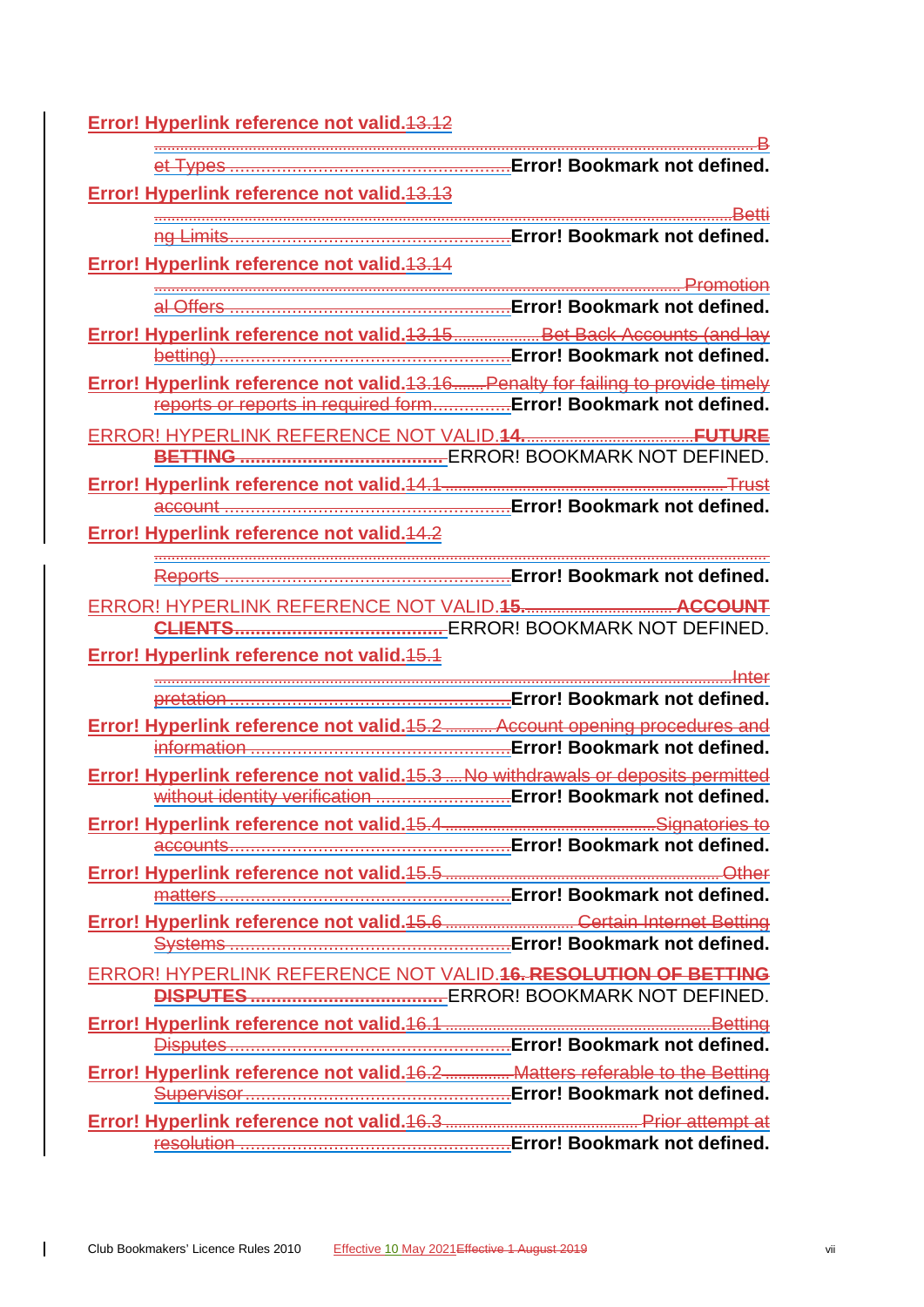**Error! Hyperlink reference not valid.**16.4 ........Time frame for reference to Betting Supervisor...................................................**Error! Bookmark not defined.**

**Error! Hyperlink reference not valid.**16.5 .............Contact point for Racing Victoria Betting Supervisor.......................................**Error! Bookmark not defined.**

ERROR! HYPERLINK REFERENCE NOT VALID.**17.**...................**OBLIGATIONS OF LICENCE HOLDERS.....................** ERROR! BOOKMARK NOT DEFINED.

ERROR! HYPERLINK REFERENCE NOT VALID.**18.**............... **AUDIT OF BETTING OPERATIONS ...............................** ERROR! BOOKMARK NOT DEFINED.

**Error! Hyperlink reference not valid.**18.1

............................................................................................................................................... Purpose.......................................................**Error! Bookmark not defined.**

**Error! Hyperlink reference not valid.**18.2 ...........................................................Conduct and report....................................................**Error! Bookmark not defined.**

**Error! Hyperlink reference not valid.**18.3 ................................................ Bookmaker to pay cost.......................................................**Error! Bookmark not defined.**

ERROR! HYPERLINK REFERENCE NOT VALID.**19.**.............. **WITHDRAWAL OF A LICENCE OR APPROVAL FOR APPROVED SUBSTITUTE BY AN AUTHORISED OFFICER...............** ERROR! BOOKMARK NOT DEFINED.

ERROR! HYPERLINK REFERENCE NOT VALID.**20.**................... **REVOCATION OR SUSPENSION OF A LICENCE BY RACING VICTORIA OR THE** 

**STEWARDS...................................** ERROR! BOOKMARK NOT DEFINED. **Error! Hyperlink reference not valid.**20.1 .................... Revocation or suspension of Registered Bookmaker's Certificate............**Error! Bookmark not defined.**

**Error! Hyperlink reference not valid.**20.2 .....Racing Victoria or the Stewards may revoke or suspend.......................................**Error! Bookmark not defined.**

**Error! Hyperlink reference not valid.**20.3 ............................................ Grant subject to conditions....................................................**Error! Bookmark not defined.**

ERROR! HYPERLINK REFERENCE NOT VALID.**21.RACING VICTORIA OR THE STEWARDS MAY IMPOSE PENALTY...........**ERROR! BOOKMARK NOT DEFINED.

ERROR! HYPERLINK REFERENCE NOT VALID.**22.**.....**REMOVAL OF PERSONS WITHOUT LICENCES ...................** ERROR! BOOKMARK NOT DEFINED.

ERROR! HYPERLINK REFERENCE NOT VALID.**23. AUTHORISED OFFICER TO PROVIDE IDENTIFICATION .........** ERROR! BOOKMARK NOT DEFINED.

ERROR! HYPERLINK REFERENCE NOT VALID.**24.**..**DELEGATION BY RACING VICTORIA......................................** ERROR! BOOKMARK NOT DEFINED.

ERROR! HYPERLINK REFERENCE NOT VALID.**25.**.............................**POWER AND PROCEDURES OF STEWARDS ..** ERROR! BOOKMARK NOT DEFINED.

**Error! Hyperlink reference not valid.**25.1

............................................................................................................................................... Powers ........................................................**Error! Bookmark not defined.**

**Error! Hyperlink reference not valid.**25.2

........................................................................................................................................ Pro cedures .......................................................**Error! Bookmark not defined.**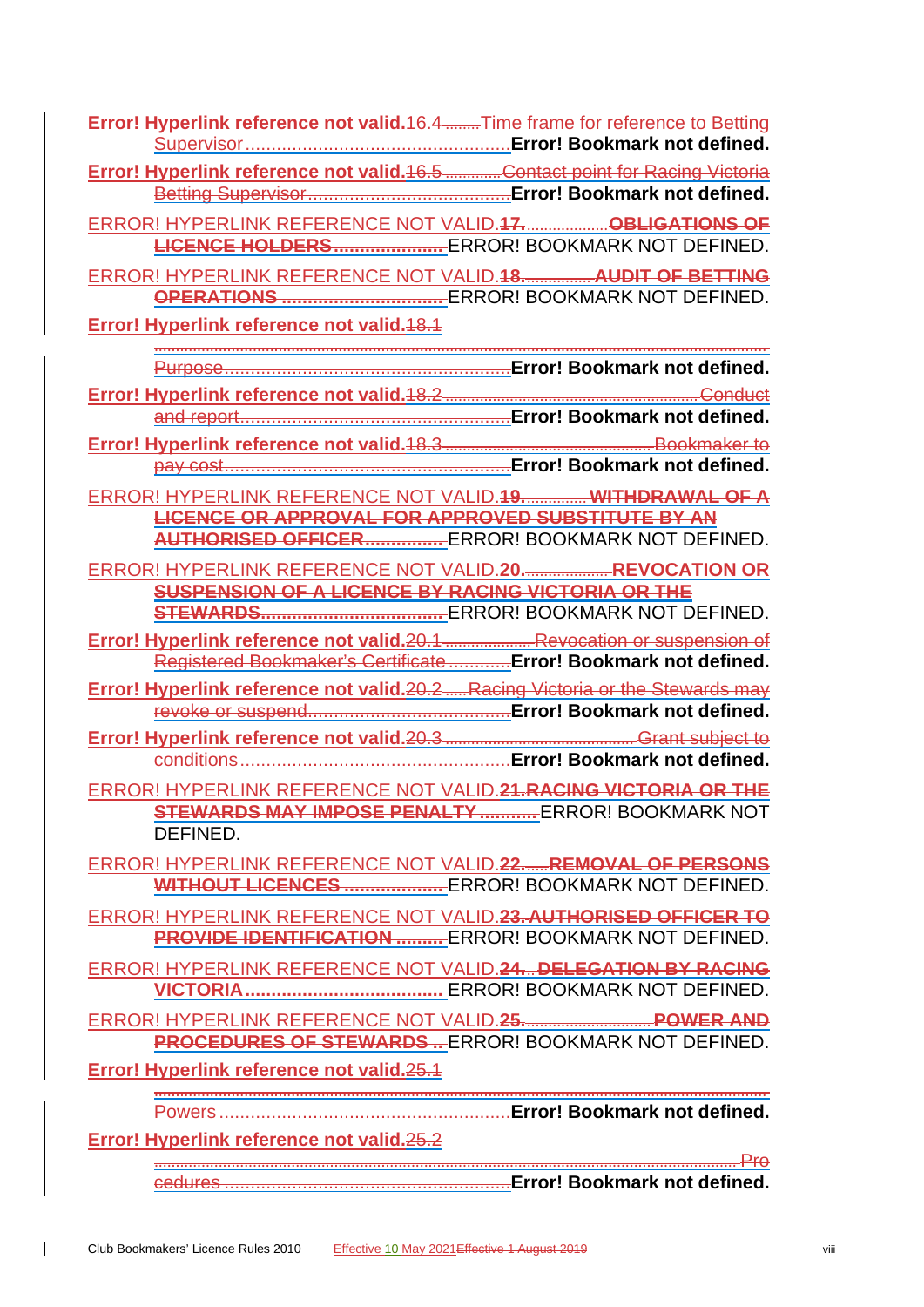| Error! Hyperlink reference not valid.25.3Deliberately left blank - rule         |
|---------------------------------------------------------------------------------|
|                                                                                 |
| ERROR! HYPERLINK REFERENCE NOT VALID.26 NOTIFICATION TO THE                     |
|                                                                                 |
| ERROR! HYPERLINK REFERENCE NOT VALID. Error! Hyperlink reference not            |
| valid.1.                                                                        |
|                                                                                 |
| Error! Hyperlink reference not valid. Error! Hyperlink reference not valid. 1.1 |
|                                                                                 |
| <u></u> Error! Bookmark not defined.                                            |
| Error! Hyperlink reference not valid. Error! Hyperlink reference not valid. 1.2 |
|                                                                                 |
|                                                                                 |
| Error! Hyperlink reference not valid. Error! Hyperlink reference not valid. 1.3 |
|                                                                                 |
| Error! Hyperlink reference not valid. Error! Hyperlink reference not valid. 1.4 |
| <b>Rules</b>                                                                    |
| Error! Bookmark not defined.<br>of Betting                                      |
| ERROR! HYPERLINK REFERENCE NOT VALID. Error! Hyperlink reference not            |
| Valid.2. White COMMENCEMENT AND TRANSITIONAL                                    |
|                                                                                 |
| Error! Hyperlink reference not valid. Error! Hyperlink reference not valid. 2.1 |
| Error! Bookmark not defined.                                                    |
| efinitions                                                                      |
| Error! Hyperlink reference not valid. Error! Hyperlink reference not valid.2.2  |
|                                                                                 |
| Error! Hyperlink reference not valid. Error! Hyperlink reference not valid.2.3  |
|                                                                                 |
|                                                                                 |
| <b>ERROR! HYPERLINK REFERENCE NOT VALID. Error! Hyperlink reference not</b>     |
| valid.3. 2008. The DEFINITIONS AND                                              |
|                                                                                 |
| Error! Hyperlink reference not valid. Error! Hyperlink reference not valid.3.1  |
|                                                                                 |
| Error! Hyperlink reference not valid. Error! Hyperlink reference not valid.3.2  |
|                                                                                 |
|                                                                                 |
|                                                                                 |
|                                                                                 |
| ERROR! HYPERLINK REFERENCE NOT VALID. Error! Hyperlink reference not            |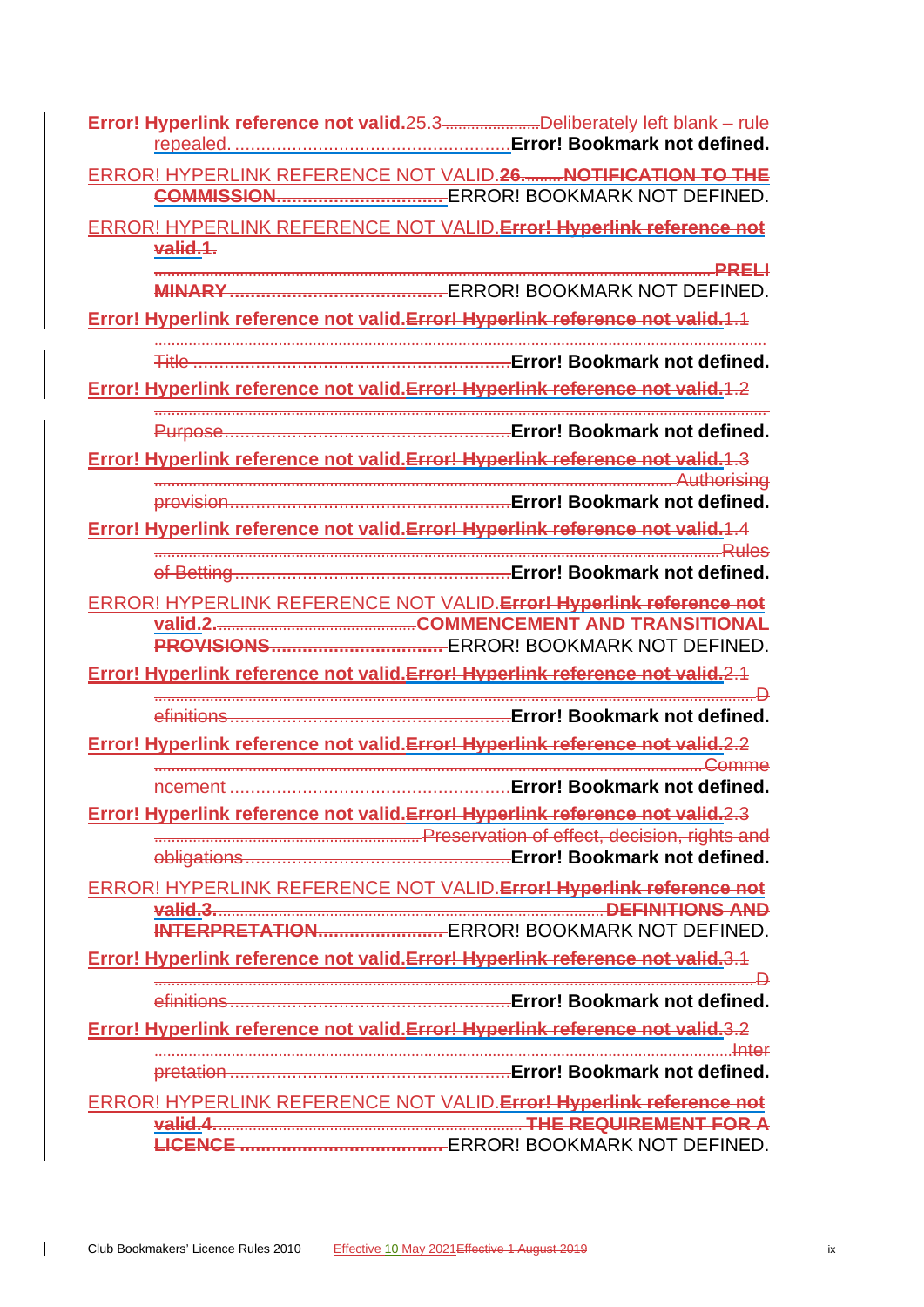**Error! Hyperlink reference not valid.Error! Hyperlink reference not valid.**4.1 .................................................................................Licence required to operate as a bookmaker ..................................................**Error! Bookmark not defined. Error! Hyperlink reference not valid.Error! Hyperlink reference not valid.**4.2 ............................................................................................................................Licence is sufficient......................................................**Error! Bookmark not defined. Error! Hyperlink reference not valid.Error! Hyperlink reference not valid.**4.3 ............................................................................................................Clubs may specify requirements ...............................................**Error! Bookmark not defined. Error! Hyperlink reference not valid.Error! Hyperlink reference not valid.**4.4 ..................................................................................................................Licence is nontransferable .................................................**Error! Bookmark not defined.** ERROR! HYPERLINK REFERENCE NOT VALID.**Error! Hyperlink reference not valid.5.**.....................................................**CATEGORIES AND CONDITIONS OF LICENCE .......................................** ERROR! BOOKMARK NOT DEFINED. **Error! Hyperlink reference not valid.Error! Hyperlink reference not valid.**5.1 ................................................................................................................................General categories....................................................**Error! Bookmark not defined. Error! Hyperlink reference not valid.Error! Hyperlink reference not valid.**5.2 .......................................................................................................................... AUSTRAC registration ..................................................**Error! Bookmark not defined. Error! Hyperlink reference not valid.Error! Hyperlink reference not valid.**5.3 .................................................................................................................................... Other Conditions ...................................................**Error! Bookmark not defined.** ERROR! HYPERLINK REFERENCE NOT VALID.**Error! Hyperlink reference not valid.6.**....................................................................................**APPLICATION FOR A LICENCE .......................................** ERROR! BOOKMARK NOT DEFINED. **Error! Hyperlink reference not valid.Error! Hyperlink reference not valid.**6.1 .......................................................................................... Application by a Registered Bookmaker..................................................**Error! Bookmark not defined. Error! Hyperlink reference not valid.Error! Hyperlink reference not valid.**6.2 .................................................................................... Incomplete application may be rejected .......................................................**Error! Bookmark not defined.** ERROR! HYPERLINK REFERENCE NOT VALID.**Error! Hyperlink reference not valid.7.**......................................................................................................... **GRANT OF LICENCE .......................................** ERROR! BOOKMARK NOT DEFINED. **Error! Hyperlink reference not valid.Error! Hyperlink reference not valid.**7.1 .........................................................................................................Racing Victoria may grant licence................................................**Error! Bookmark not defined. Error! Hyperlink reference not valid.Error! Hyperlink reference not valid.**7.2 ........................................................................... Racing Victoria approval of grant of Licence........................................................**Error! Bookmark not defined. Error! Hyperlink reference not valid.Error! Hyperlink reference not valid.**7.3 .................................................................................................... Limitations on grant of Licence........................................................**Error! Bookmark not defined.**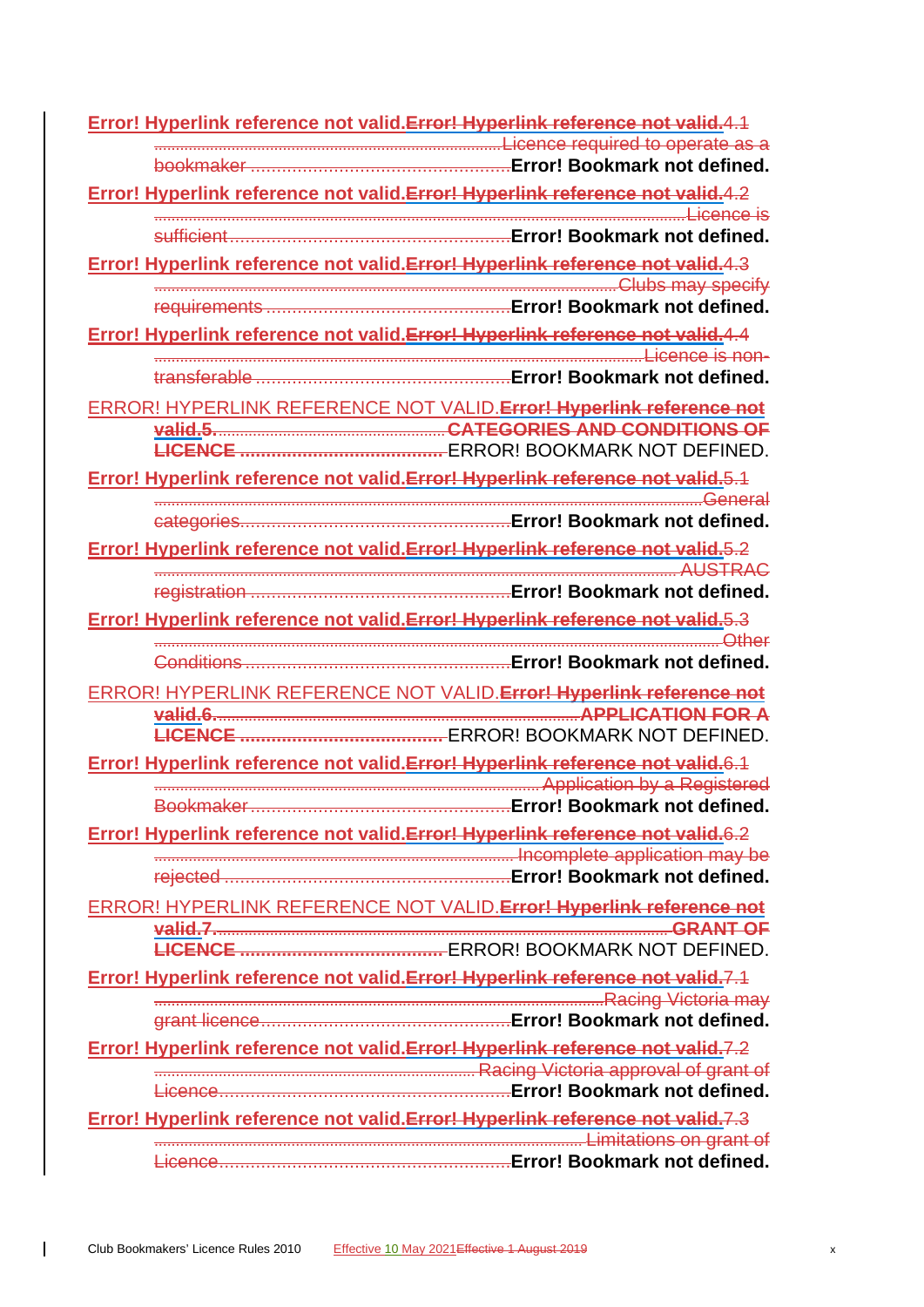| ERROR! HYPERLINK REFERENCE NOT VALID. Error! Hyperlink reference not                      |
|-------------------------------------------------------------------------------------------|
| valid.8. TERM OF A                                                                        |
|                                                                                           |
| Error! Hyperlink reference not valid. Error! Hyperlink reference not valid.8.1            |
|                                                                                           |
| Error! Hyperlink reference not valid. Error! Hyperlink reference not valid. 8.2           |
|                                                                                           |
|                                                                                           |
| ERROR! HYPERLINK REFERENCE NOT VALID. Error! Hyperlink reference not<br>valid.9. APPROVED |
|                                                                                           |
| Error! Hyperlink reference not valid. Error! Hyperlink reference not valid. 9.1           |
|                                                                                           |
| Error! Hyperlink reference not valid. Error! Hyperlink reference not valid. 9.2           |
|                                                                                           |
|                                                                                           |
| Error! Hyperlink reference not valid. Error! Hyperlink reference not valid. 9.3           |
|                                                                                           |
| Error! Hyperlink reference not valid. Error! Hyperlink reference not valid. 9.4           |
|                                                                                           |
|                                                                                           |
| Error! Hyperlink reference not valid. Error! Hyperlink reference not valid. 9.5           |
|                                                                                           |
| Error! Hyperlink reference not valid. Error! Hyperlink reference not valid. 9.6           |
|                                                                                           |
| Error! Bookmark not defined.<br>onditions                                                 |
| Error! Hyperlink reference not valid. Error! Hyperlink reference not valid. 9.7           |
|                                                                                           |
| Error! Hyperlink reference not valid. Error! Hyperlink reference not valid. 9.8           |
|                                                                                           |
|                                                                                           |
| ERROR! HYPERLINK REFERENCE NOT VALID. Error! Hyperlink reference not                      |
| valid.10. 2008. TIMES AND METHOD OF                                                       |
| Error! Hyperlink reference not valid. Error! Hyperlink reference not valid. 10.1          |
| <b>Manufark Authority to conduct betting during the holding of a race meeting or at</b>   |
|                                                                                           |
| Error! Hyperlink reference not valid. Error! Hyperlink reference not valid. 10.2          |
|                                                                                           |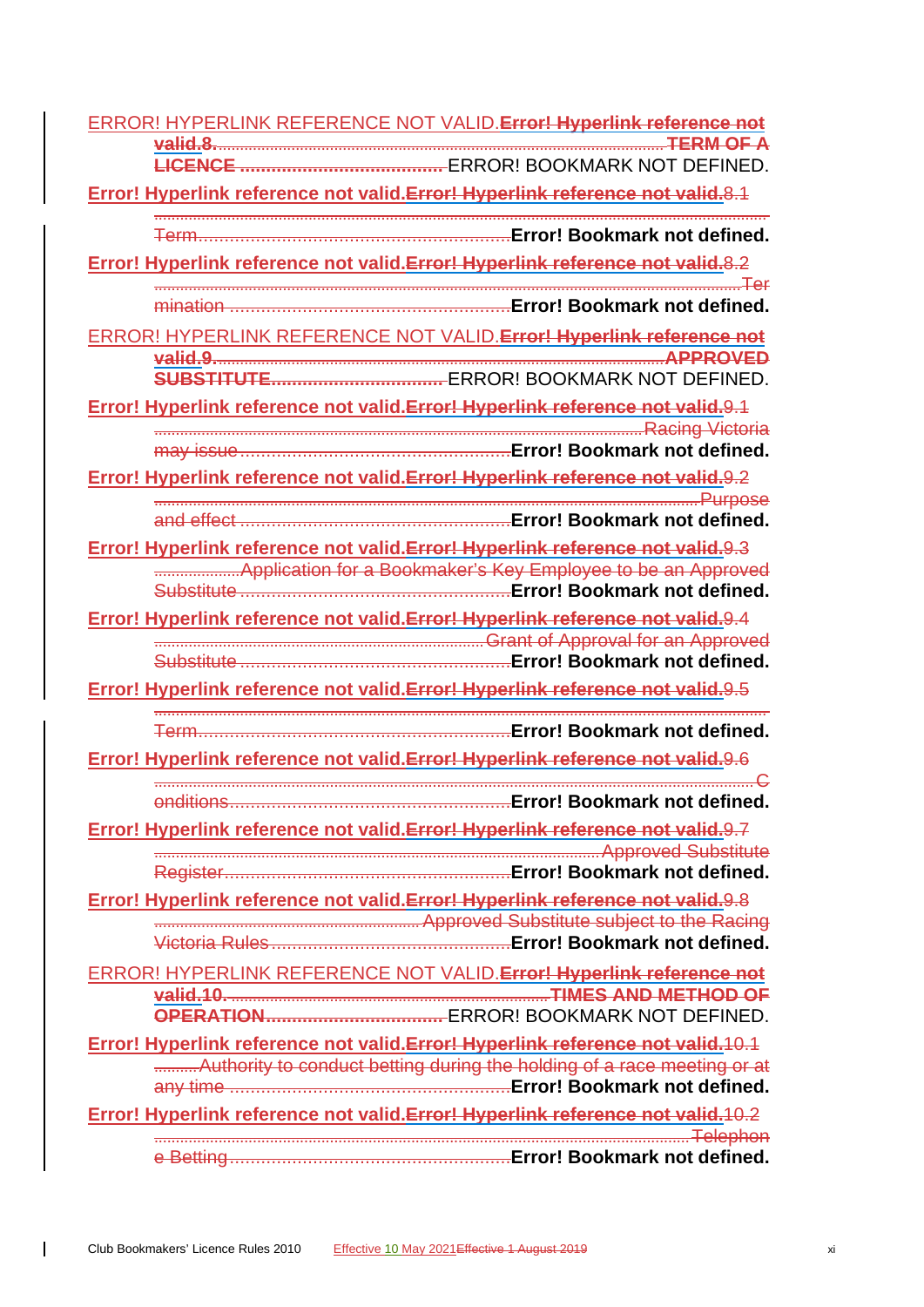| Error! Hyperlink reference not valid. Error! Hyperlink reference not valid. 10.3                                                                                                          |
|-------------------------------------------------------------------------------------------------------------------------------------------------------------------------------------------|
|                                                                                                                                                                                           |
| ERROR! HYPERLINK REFERENCE NOT VALID. Error! Hyperlink reference not<br>valid.11. BOOKMAKER TO KEEP RECORD OF EMPLOYEES AND                                                               |
| ERROR! HYPERLINK REFERENCE NOT VALID. Error! Hyperlink reference not<br>valid.12.  CONDUCT OF RACE, FUTURE DOUBLE AND/OR FUTURE<br><b>WIN/PLACE BETTING </b> ERROR! BOOKMARK NOT DEFINED. |
| Error! Hyperlink reference not valid. Error! Hyperlink reference not valid. 12.1<br>Bookmaker engaged in Race, Future Double and/or Future                                                |
| ERROR! HYPERLINK REFERENCE NOT VALID. Error! Hyperlink reference not<br>Error! Hyperlink reference not valid. Error! Hyperlink reference not valid. 13.1                                  |
|                                                                                                                                                                                           |
| Error! Hyperlink reference not valid. Error! Hyperlink reference not valid. 13.2                                                                                                          |
| Error! Hyperlink reference not valid. Error! Hyperlink reference not valid. 13.3                                                                                                          |
|                                                                                                                                                                                           |
| Error! Hyperlink reference not valid. Error! Hyperlink reference not valid. 13.4                                                                                                          |
| Error! Hyperlink reference not valid. Error! Hyperlink reference not valid. 13.5                                                                                                          |
|                                                                                                                                                                                           |
| Error! Hyperlink reference not valid. Error! Hyperlink reference not valid. 13.6                                                                                                          |
| Error! Hyperlink reference not valid. Error! Hyperlink reference not valid. 13.7<br><b>MO other use of Approved Betting Mo others and all the set of Approved Betting</b>                 |
| Error! Hyperlink reference not valid. Error! Hyperlink reference not valid. 13.8                                                                                                          |
| Entertainment and Trender's Approved Betting                                                                                                                                              |
| Error! Hyperlink reference not valid. Error! Hyperlink reference not valid. 13.9                                                                                                          |
| Error! Hyperlink reference not valid. Error! Hyperlink reference not                                                                                                                      |
|                                                                                                                                                                                           |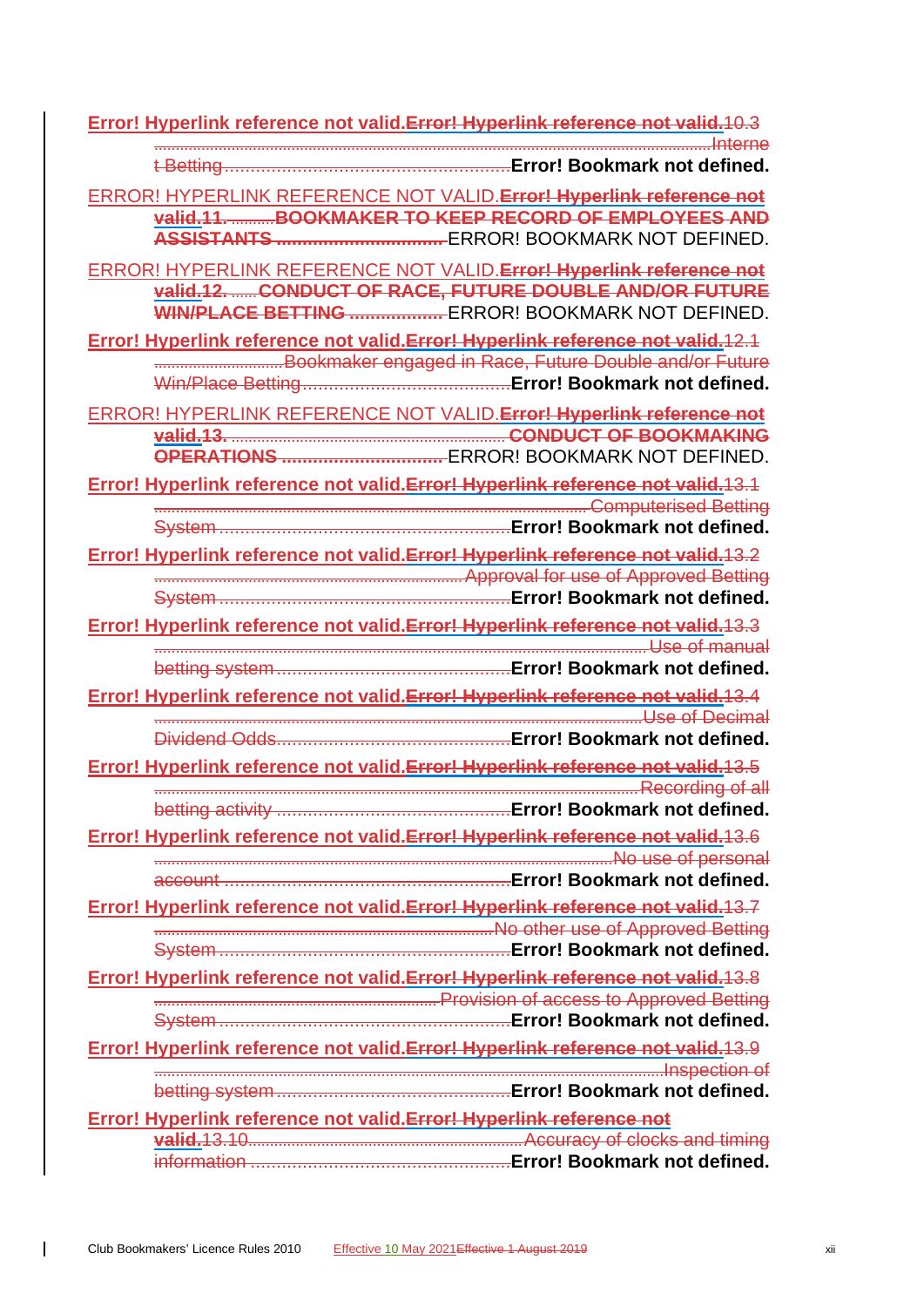| Error! Hyperlink reference not valid. Error! Hyperlink reference not             |
|----------------------------------------------------------------------------------|
|                                                                                  |
| Error! Hyperlink reference not valid. Error! Hyperlink reference not             |
| valid.13.12                                                                      |
|                                                                                  |
|                                                                                  |
| Error! Hyperlink reference not valid. Error! Hyperlink reference not             |
| valid. 13.13                                                                     |
|                                                                                  |
| Error! Hyperlink reference not valid. Error! Hyperlink reference not             |
|                                                                                  |
|                                                                                  |
| Error! Hyperlink reference not valid. Error! Hyperlink reference not             |
| valid. 13.15 Penalty for failing to provide timely reports or reports in         |
|                                                                                  |
| ERROR! HYPERLINK REFERENCE NOT VALID. Error! Hyperlink reference not             |
|                                                                                  |
|                                                                                  |
| Error! Hyperlink reference not valid. Error! Hyperlink reference not valid. 14.1 |
|                                                                                  |
|                                                                                  |
| Error! Hyperlink reference not valid. Error! Hyperlink reference not valid. 14.2 |
|                                                                                  |
| ERROR! HYPERLINK REFERENCE NOT VALID. Error! Hyperlink reference not             |
| valid.15. ACCOUNT                                                                |
|                                                                                  |
| Error! Hyperlink reference not valid. Error! Hyperlink reference not valid. 15.1 |
|                                                                                  |
|                                                                                  |
| Error! Hyperlink reference not valid. Error! Hyperlink reference not valid. 15.2 |
|                                                                                  |
| Error! Hyperlink reference not valid. Error! Hyperlink reference not valid. 15.3 |
| Mo withdrawals or deposits permitted without identity                            |
|                                                                                  |
| Error! Hyperlink reference not valid. Error! Hyperlink reference not valid. 15.4 |
|                                                                                  |
|                                                                                  |
| Error! Hyperlink reference not valid. Error! Hyperlink reference not valid. 15.5 |
|                                                                                  |
|                                                                                  |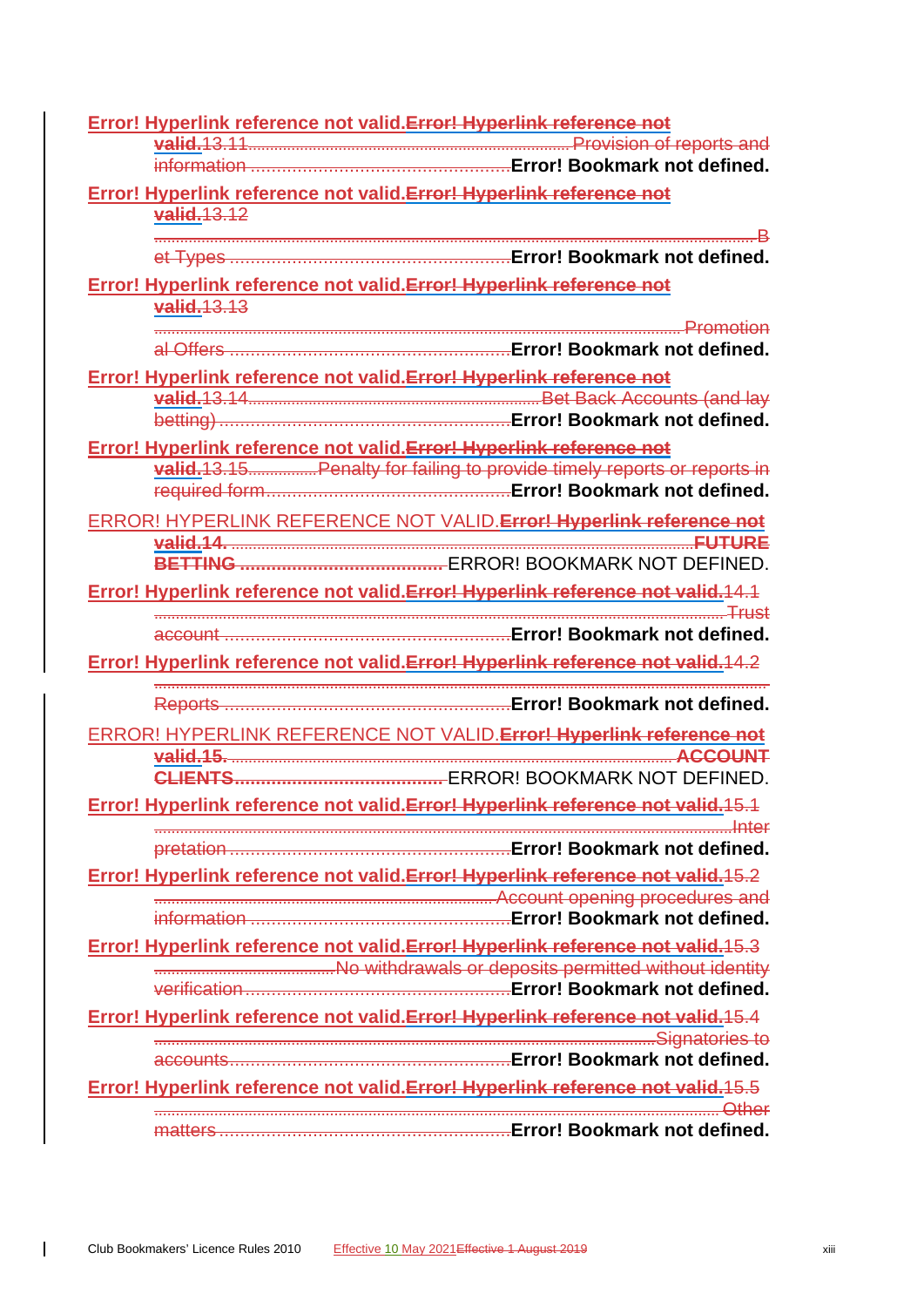**Error! Hyperlink reference not valid.Error! Hyperlink reference not valid.**15.6 .................................................................................................. Certain Internet Betting Systems ......................................................**Error! Bookmark not defined.** ERROR! HYPERLINK REFERENCE NOT VALID.**Error! Hyperlink reference not valid.16.** .....................................................................**RESOLUTION OF BETTING DISPUTES.....................................** ERROR! BOOKMARK NOT DEFINED. **Error! Hyperlink reference not valid.Error! Hyperlink reference not valid.**16.1 ..................................................................................................................................Betting Disputes ......................................................**Error! Bookmark not defined. Error! Hyperlink reference not valid.Error! Hyperlink reference not valid.**16.2 ................................................................................... Matters referable to the Betting Supervisor...................................................**Error! Bookmark not defined. Error! Hyperlink reference not valid.Error! Hyperlink reference not valid.**16.3 ................................................................................................................. Prior attempt at resolution ....................................................**Error! Bookmark not defined. Error! Hyperlink reference not valid.Error! Hyperlink reference not valid.**16.4 ............................................................................Time frame for reference to Betting Supervisor...................................................**Error! Bookmark not defined. Error! Hyperlink reference not valid.Error! Hyperlink reference not valid.**16.5 ..................................................................Contact point for Racing Victoria Betting Supervisor...................................................**Error! Bookmark not defined.** ERROR! HYPERLINK REFERENCE NOT VALID.**Error! Hyperlink reference not valid.17.** ................................................................... **OBLIGATIONS OF LICENCE HOLDERS......................................** ERROR! BOOKMARK NOT DEFINED. ERROR! HYPERLINK REFERENCE NOT VALID.**Error! Hyperlink reference not valid.18.** .................................................................................... **AUDIT OF BETTING OPERATIONS ...............................** ERROR! BOOKMARK NOT DEFINED. **Error! Hyperlink reference not valid.Error! Hyperlink reference not valid.**18.1 ............................................................................................................................................... Purpose.......................................................**Error! Bookmark not defined. Error! Hyperlink reference not valid.Error! Hyperlink reference not valid.**18.2 ...............................................................................................................................Conduct and report....................................................**Error! Bookmark not defined. Error! Hyperlink reference not valid.Error! Hyperlink reference not valid.**18.3 .................................................................................................................... Bookmaker to pay cost.......................................................**Error! Bookmark not defined.** ERROR! HYPERLINK REFERENCE NOT VALID.**Error! Hyperlink reference not valid.19.** ................... **WITHDRAWAL OF A LICENCE OR APPROVAL FOR APPROVED SUBSTITUTE BY AN AUTHORISED OFFICER ......** ERROR! BOOKMARK NOT DEFINED. ERROR! HYPERLINK REFERENCE NOT VALID.**Error! Hyperlink reference not** 

**valid.20.** . **REVOCATION OR SUSPENSION OF A LICENCE BY RACING VICTORIA OR THE STEWARDS..** ERROR! BOOKMARK NOT DEFINED.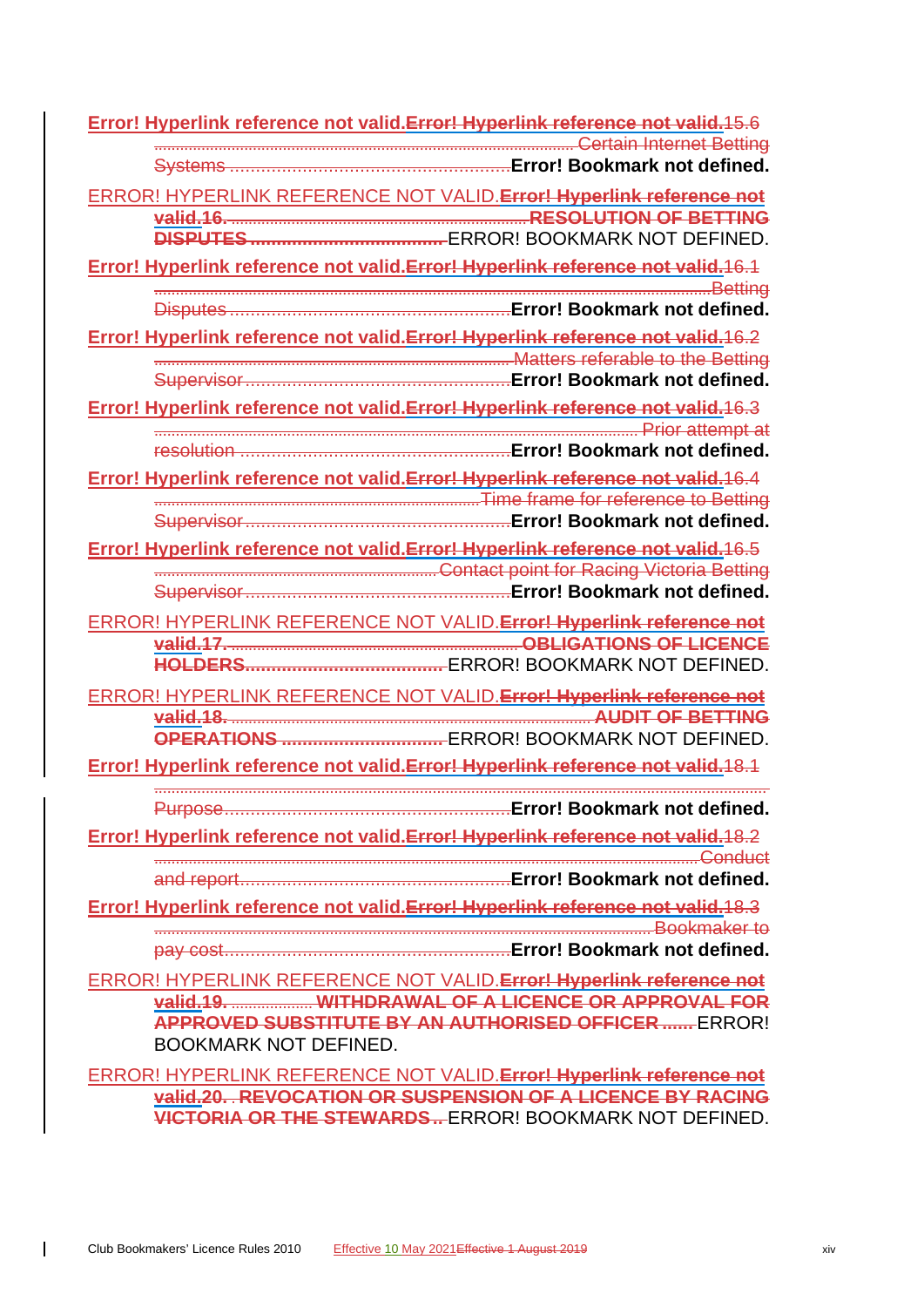**Error! Hyperlink reference not valid.Error! Hyperlink reference not valid.**20.1 ........................................Revocation or suspension of Registered Bookmaker's Certificate....................................................**Error! Bookmark not defined. Error! Hyperlink reference not valid.Error! Hyperlink reference not valid.**20.2 ......................................................Racing Victoria or the Stewards may revoke or suspend ......................................................**Error! Bookmark not defined. Error! Hyperlink reference not valid.Error! Hyperlink reference not valid.**20.3 ................................................................................................................ Grant subject to conditions....................................................**Error! Bookmark not defined.** ERROR! HYPERLINK REFERENCE NOT VALID.**Error! Hyperlink reference not valid.21.** ............. **RACING VICTORIA OR THE STEWARDS MAY IMPOSE PENALTY ......................................** ERROR! BOOKMARK NOT DEFINED. ERROR! HYPERLINK REFERENCE NOT VALID.**Error! Hyperlink reference not valid.22.** .................................................... **REMOVAL OF PERSONS WITHOUT LICENCES.....................................** ERROR! BOOKMARK NOT DEFINED. ERROR! HYPERLINK REFERENCE NOT VALID.**Error! Hyperlink reference not valid.23.** .....................................................................**AUTHORISED OFFICER TO PROVIDE CU.................................** ERROR! BOOKMARK NOT DEFINED. ERROR! HYPERLINK REFERENCE NOT VALID.**Error! Hyperlink reference not valid.24.** .......................................................................**DELEGATION BY RACING VICTORIA......................................** ERROR! BOOKMARK NOT DEFINED. ERROR! HYPERLINK REFERENCE NOT VALID.**Error! Hyperlink reference not valid.25.** ...........................................................**POWER AND PROCEDURES OF STEWARDS...................................** ERROR! BOOKMARK NOT DEFINED. **Error! Hyperlink reference not valid.Error! Hyperlink reference not valid.**25.1 ............................................................................................................................................... Powers ........................................................**Error! Bookmark not defined. Error! Hyperlink reference not valid.Error! Hyperlink reference not valid.**25.2 ........................................................................................................................................ Pro cedures .......................................................**Error! Bookmark not defined. Error! Hyperlink reference not valid.Error! Hyperlink reference not valid.**25.3 ..........................................................................................Deliberately left blank – rule repealed. .....................................................**Error! Bookmark not defined.** ERROR! HYPERLINK REFERENCE NOT VALID.**Error! Hyperlink reference not valid.26.** .............................................................................**NOTIFICATION TO THE COMMISSION................................** ERROR! BOOKMARK NOT DEFINED.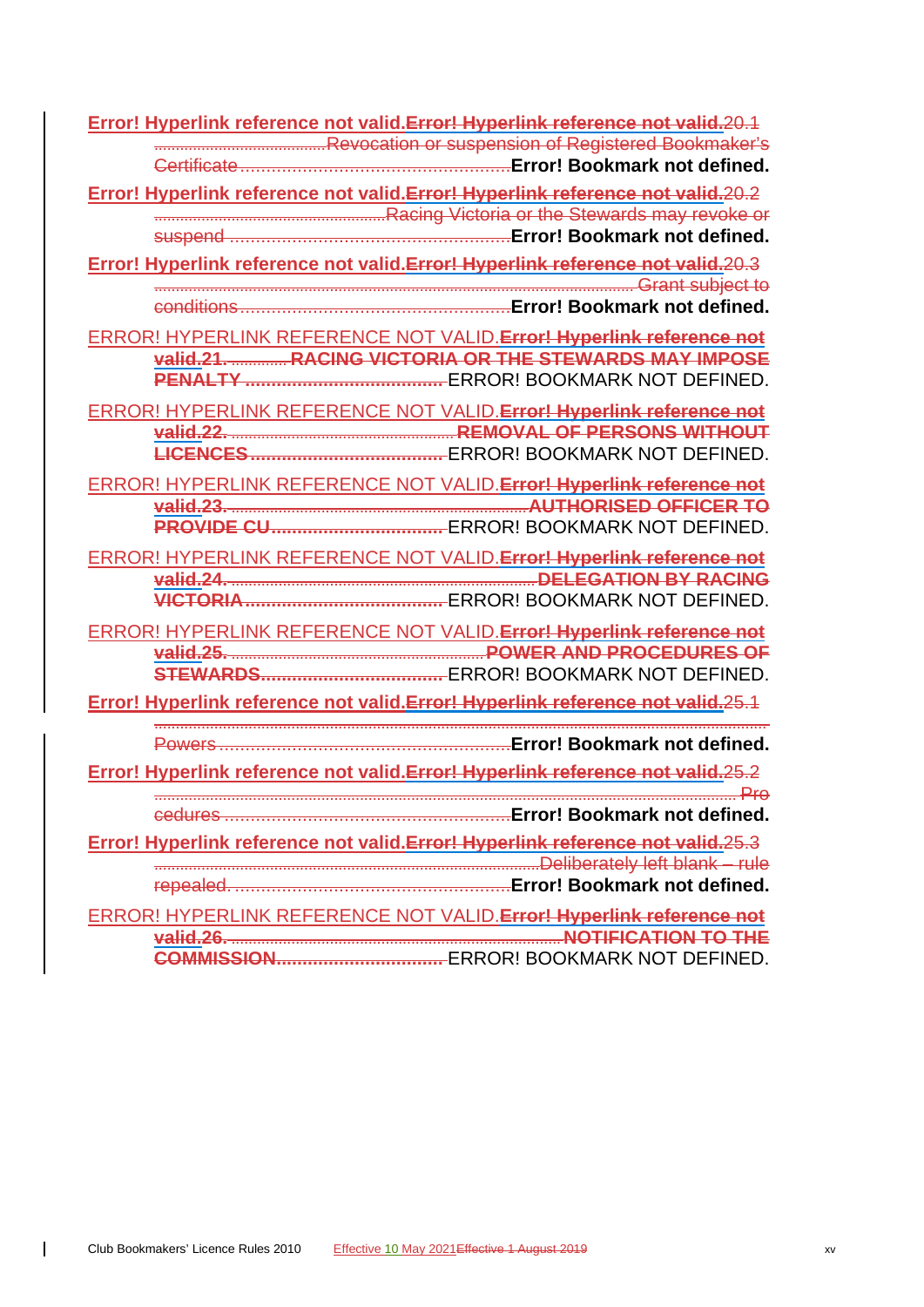# **RACING VICTORIA LIMITED CLUB BOOKMAKERS' LICENCE RULES 2010**

# <span id="page-16-1"></span><span id="page-16-0"></span>**1. Preliminary**

# **1.1 Title**

These Licence Rules may be cited as the Club Bookmakers' Licence Rules 2010.

# <span id="page-16-2"></span>**1.2 Purpose**

The purpose of these Licence Rules is to provide rules pursuant to sections 91A and 91AB of the Racing Act for and with respect to:

- 1.2.1 the issue of Licences to Registered Bookmakers, and approval for Approved Substitutes, to carry on the business of bookmaking on a Racecourse or part of a Racecourse and/or an Approved Off-Course Premises;
- 1.2.2 the terms and conditions of Licences; and
- 1.2.3 the exclusion or removal from a Racecourse or part of a Racecourse bookmakers who do not hold a valid Licence.

# <span id="page-16-3"></span>**1.3 Authorising provision**

These Licence Rules are made pursuant to sections 91A and 91AB of the Racing Act.

# <span id="page-16-5"></span><span id="page-16-4"></span>**1.4 Rules of Betting**

 $\mathbf{I}$ 

#### 1.4.1 *Racing Victoria may make*

Racing Victoria may from time to time make Rules of Betting (and from time to time amend, modify or rescind any such Rules of Betting) to regulate the conduct of:

- (a) Race Betting;
- (b) Sports Betting;
- (c) Future Doubles Betting;
- (d) Future Win/Place Betting; and
- (e) Future Sports Betting.

# 1.4.2 *Effect of Rules of Betting*

Rules of Betting made by Racing Victoria pursuant to Licence Rule [1.4.1:](#page-16-5)

(a) are made pursuant to section 91A of the Racing Act;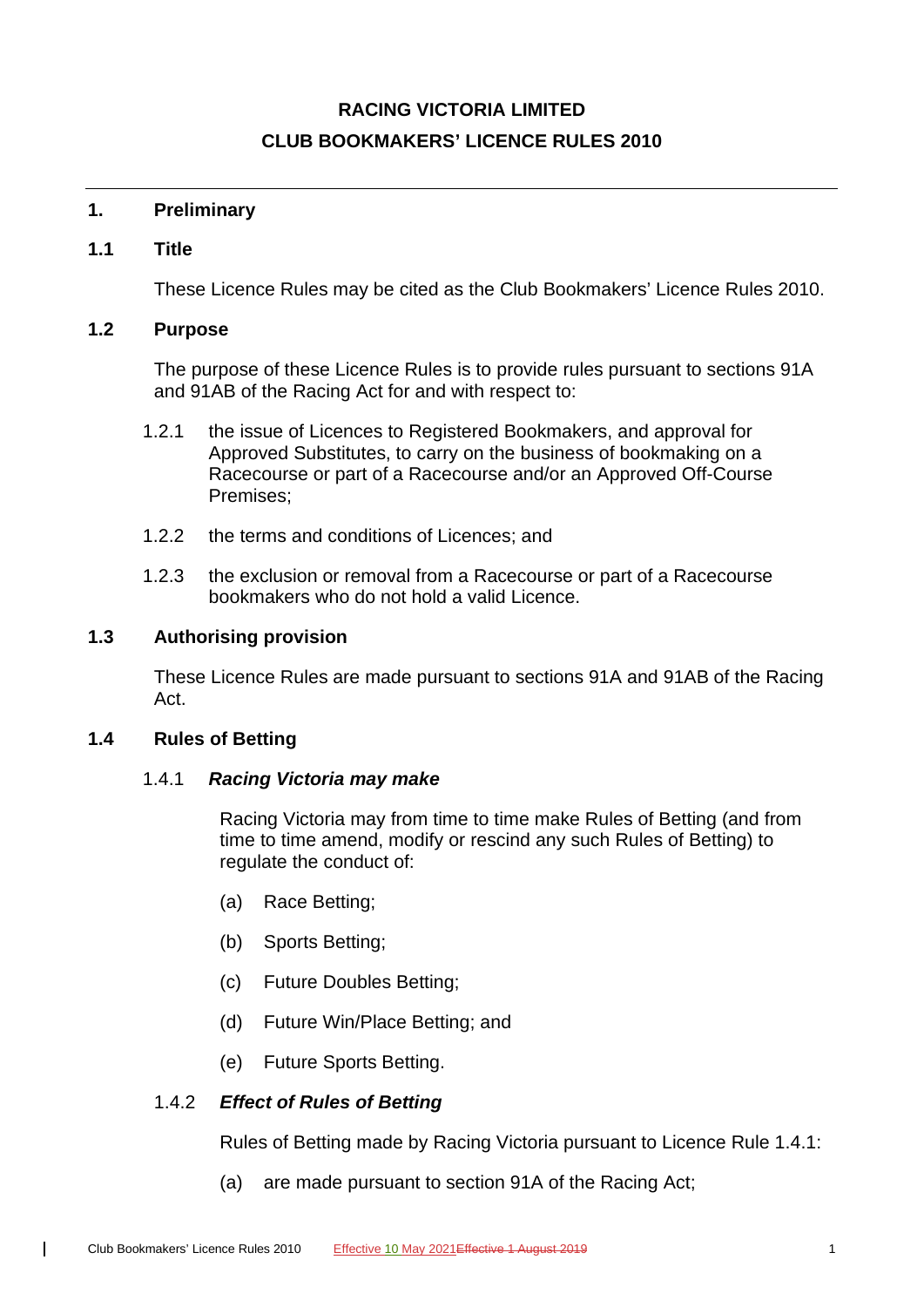(b) have effect and are binding and may be enforced as if part of these Licence Rules.

#### <span id="page-17-1"></span><span id="page-17-0"></span>**2. Commencement and transitional provisions**

#### **2.1 Definitions**

In this Licence Rule [2:](#page-17-0)

**"Commencement Date"** means 1 July 2010.

**"Former Club Bookmakers' Licence Rules"** means the Club Bookmakers' Licence Rules 2009 of Racing Victoria immediately before the Appointed Day.

#### <span id="page-17-2"></span>**2.2 Commencement**

These Licence Rules come into operation and effect on and from the beginning of the Commencement Date. Any amendments to these Licence Rules come into effect on the date declared by Racing Victoria.

#### <span id="page-17-3"></span>**2.3 Preservation of effect, decision, rights and obligations**

Everything done, arising or suffered under the Former Club Bookmakers' Licence Rules is deemed to have been done, arisen or suffered under these Licence Rules and, without limiting the generality of the foregoing:

- 2.3.1 *Appointments:* all appointments of persons (including but not limited to the Betting Supervisor and Authorised Officers) made under or pursuant to the Former Club Bookmakers' Licence Rules are deemed to have been made, and to continue in effect, under or pursuant to these Licence Rules.
- 2.3.2 *Decisions made and action taken under Former Club Bookmakers' Licence Rules:* all decisions made, action taken and discretions and powers exercised under or pursuant to the Former Club Bookmakers' Licence Rules are deemed to be fully effective and to continue in force as if properly and validly made or taken under or pursuant to these Licence Rules.
- 2.3.3 *Licences, permits, etc:* all licences, permits, registrations, authorisations and any other rights or privileges granted under or pursuant to the Former Club Bookmakers' Licence Rules are deemed to continue in full force and effect and upon the same terms and conditions as if properly and validly made under or pursuant to these Licence Rules.
- 2.3.4 *Obligations and liabilities:* all obligations and liabilities of any kind (including pecuniary obligations and liabilities) incurred or arising under or pursuant to the Former Club Bookmakers' Licence Rules are deemed to have been incurred or to have arisen under or pursuant to these Licence Rules.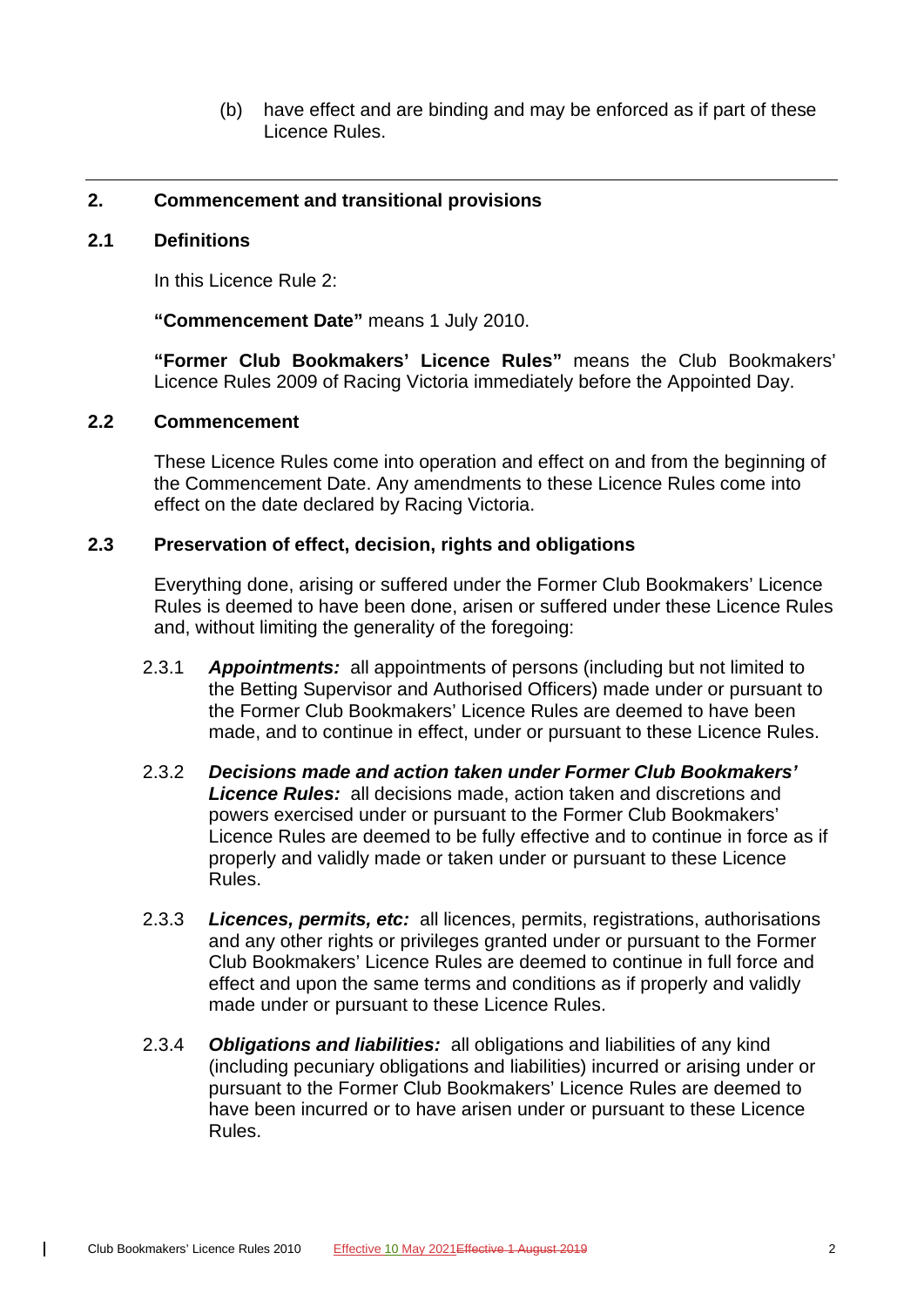- 2.3.5 *Offences:* any offence under or breach of the Former Club Bookmakers' Licence Rules is deemed to be an offence under or breach of these Licence Rules.
- 2.3.6 *Penalties and disabilities:* all penalties, disabilities, disqualifications, suspensions and obligations of any kind (including fines and other pecuniary obligations) imposed, incurred or arising under or pursuant to the Former Club Bookmakers' Licence Rules are deemed to be imposed, incurred or to arise under or pursuant to these Licence Rules.
- 2.3.7 *Inquiries, investigations and proceedings:* all inquiries, investigations and other proceedings of any nature initiated or conducted under or pursuant to the Former Club Bookmakers' Licence Rules are deemed to be initiated or conducted under or pursuant to these Licence Rules.

#### <span id="page-18-1"></span><span id="page-18-0"></span>**3. Definitions and interpretation**

#### **3.1 Definitions**

 $\mathbf{I}$ 

In these Licence Rules:

**"Approved Sports Betting Event"** has the same meaning as in the Bookmaker Sports Betting Rules 2007.

**"Approved Betting System"** means any of the following systems expressly approved by Racing Victoria for use by Bookmakers in the course of their bookmaking business:

- (a) Computerised Betting System;
- (b) Internet Betting System; or
- (c) Telephone Betting System.

**"Approved Method of Communication"** means a method of communication approved by the Minister under section 4A of the Racing Act.

**"Approved Off-Course Premises"** means an off-course premises approved by Racing Victoria in accordance with section 4C of the Racing Act.

**"Approved Substitute"** means a Registered Bookmaker's Key Employee who has been approved by Racing Victoria pursuant to section 91AB of the Racing Act and Licence Rule [9](#page-28-4) to carry on the business of a bookmaker during a period of absence by the Bookmaker.

**"Approved SCB"** has the same meaning as in the Bookmaker Sports Betting Rules 2007.

**"Approved Wagering Service Provider"** means a wagering service provider (as defined in Chapter 2, Part 5, Division 5A of the Gambling Regulation Act) who has obtained, and holds, a current publication and use of race fields approval from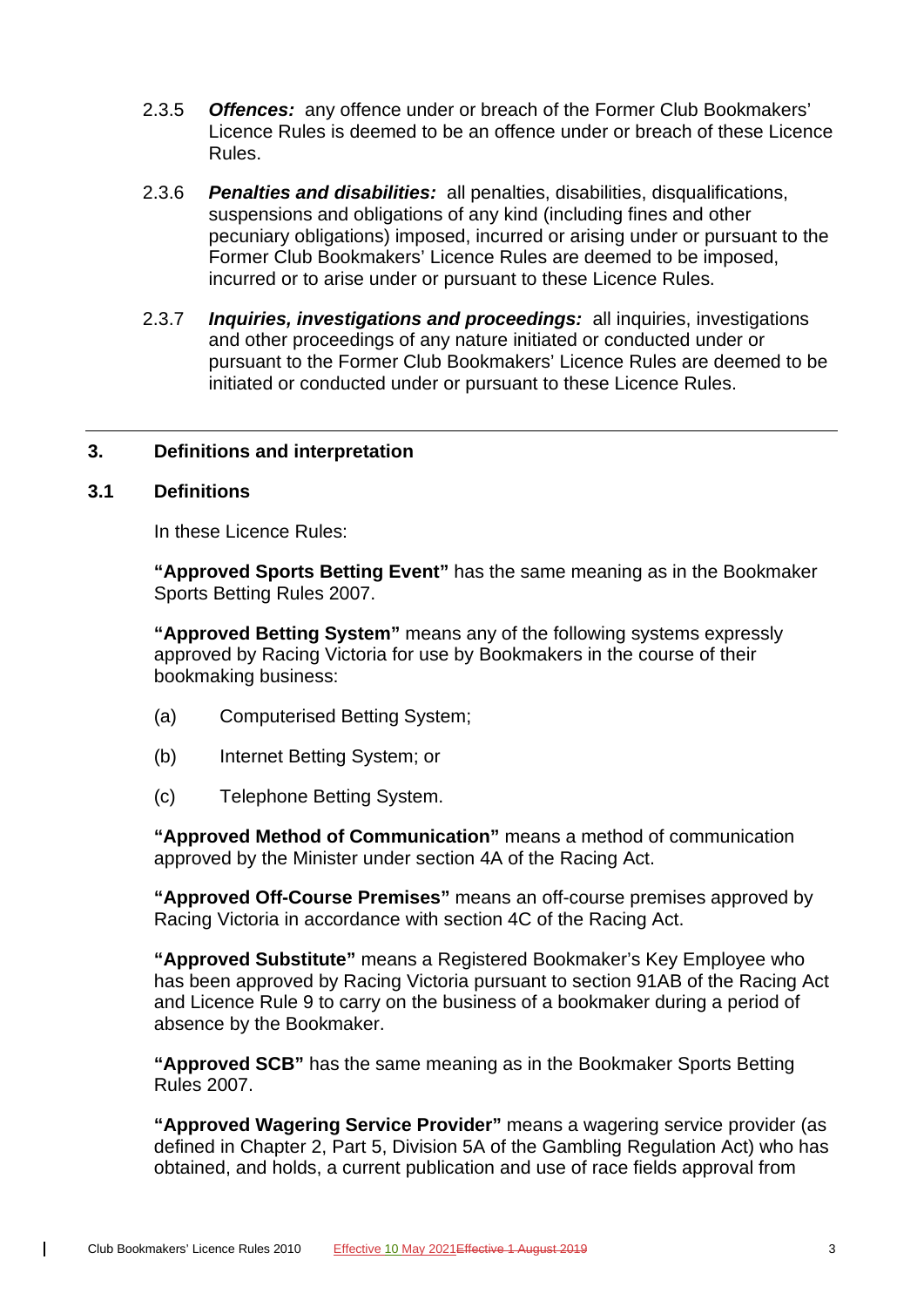Racing Victoria in accordance with section 2.5.19B of the Gambling Regulation Act.

**"AUSTRAC"** means the Australian Transaction Reports and Analysis Centre. **"Authorised Officer"** means:

- (a) a person authorised in writing by Racing Victoria for the purposes of these Licence Rules;
- (b) a Betting Supervisor;
- (c) a Steward;
- (d) the General Manager, Manager or Internal Auditor, Racing Victoria Wagering Department; or
- (e) the General Manager or Manager, Racing Victoria Integrity Services.

**"Bet Back"** means a Bet Back as defined in Part D of Schedule 1 of the Bookmakers' Licence Levy Rules 2012 or a Non-VTR Bet Back as defined in Part D of Schedule 2 of the Bookmakers' Licence Levy Rules 2012, as applicable.

**"Betting Exchange"** has the meaning given in Part D of Schedule 1 of the Bookmakers' Licence Levy Rules 2012.

**"Betting Supervisor"** means the person appointed as such by Racing Victoria, and any other person to whom duties have been delegated by the person so appointed.

**"Betting Transaction"** means a contract between the Bookmaker and a Customer, by which a bet or wager is placed with and accepted by the Bookmaker in relation to a Race or Approved Sports Betting Event (or a contingency related to a Race or Approved Sports Betting Event);

**"Bet Types Register"** means the register of bet types created and maintained by Racing Victoria.

**"Bookmaker"** means a Registered Bookmaker who is the holder of a Licence granted pursuant to these Rules.

**"Bookmaker Client Account Form"** is the form of that name available on the Racing Victoria website.

**"Bookmaker's Key Employee"** means the holder of a current certificate of registration as a Registered Bookmaker's Key Employee under Part 5A of Chapter 4 of the Gambling Regulation Act.

**"Bookmakers' Licence Levy Rules"** means the Bookmakers' Licence Levy Rules 2009 made pursuant to section 91B and approved pursuant to section 91D of the Racing Act as amended from time to time.

**"Bookmaker Rules"** means these Licence Rules, the Bookmakers' Licence Levy Rules 2009, the Bookmakers' Sports Betting Rules 2007, the Bookmakers' Telephone Betting Rules 2001, the Bookmakers' Internet Betting Rules 2001 and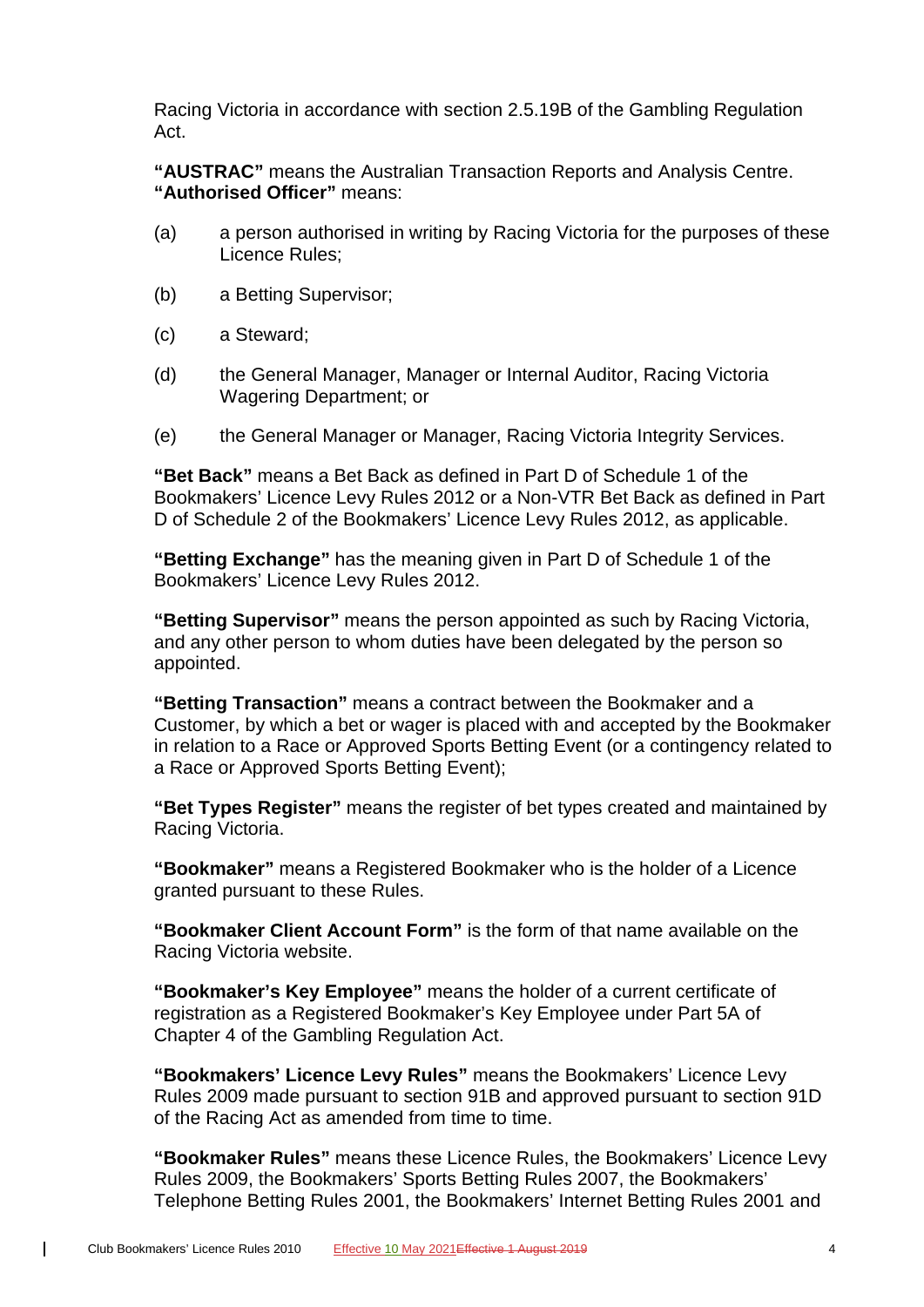any other bookmaker rules made by Racing Victoria pursuant to its powers under the Racing Act with respect to bookmakers as amended from time to time.

**"Bookmaking Activities"** includes the activities of a person in gaining, or endeavouring to gain, a livelihood wholly or partly by betting or making wagers or carrying on any activity relating to the operations of a Bookmaker.

**"Chief Executive"** means the chief executive officer of Racing Victoria.

**"Club"** means a thoroughbred racing club in Victoria that:

- (a) is registered by Racing Victoria under the Rules of Racing; or
- (b) conducts a race meeting that is registered by Racing Victoria under the Rules of Racing.

**"Commission"** means the Victorian Commission for Gambling and Liquor Regulation established under Part 2 of the *Victorian Commission for Gambling and Liquor Regulation Act 2011* (Vic) (or its successor from time to time).

**"Computerised Betting System"** means a system approved by Racing Victoria for use by Bookmakers, which may be comprised of computer equipment and software, and by which bets may be recorded and betting tickets issued.

**"Control"** has the meaning given in section 50AA of the *Corporations Act 2001* (Cth).

**"Controlling Body"** has the same meaning as in the Racing Act.

**"Designated Area"** means one or more of the parts of a Racecourse as determined by Racing Victoria from time to time for the conduct of the business of a Bookmaker at the Racecourse.

**"Directors"** means the directors of Racing Victoria acting as a board.

**"Entity"** means any body corporate, joint venture (whether incorporated or unincorporated), partnership, trust or individual.

**"Final Acceptances"** has the same meaning as in the Rules of Racing.

**"Final Acceptances Deadline"** means the closing time for Final Acceptances for a Victorian Race as advertised in Inside Racing.

**"Fit and Proper Person"** is a person who:

- (a) is of good fame, integrity and character;
- (b) has never been convicted of an offence involving fraud or dishonesty or been sentenced to a term of imprisonment;
- (c) has never been subject to disciplinary action under the Rules of Racing (or the rules of racing applicable to thoroughbred horse racing in another jurisdiction or any equivalent rules of conduct of any sport in respect of which betting is conducted) or under any applicable law;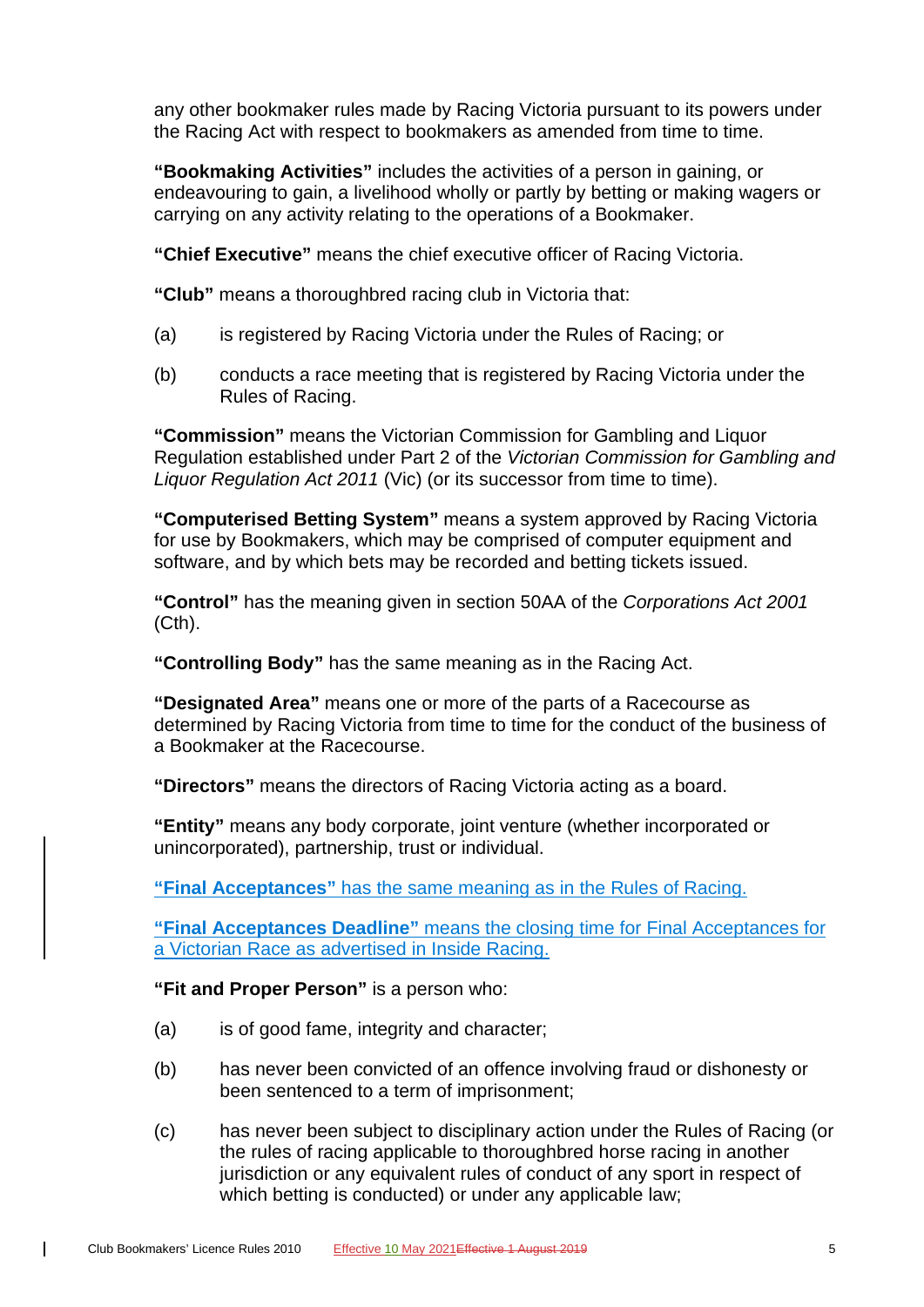- (d) is not prohibited by law from being a director of a company; and
- (e) is not a bankrupt.

**"Future Bets"** means bets accepted by engaging in Future Betting.

# **"Future Betting"** means:

- (a) Future Doubles Betting;
- (b) Future Sports Betting; and/or
- (c) Future Win/Place Betting.

**"Future Doubles Betting"** means betting made by the nomination of a horse or greyhound or a combination of two horses or two greyhounds on the chance that such horse or horses or greyhound or greyhounds will fill first place or fill first, second or third places in two specified races providing at least one of the races is decided at a race meeting conducted on a day after the day the bet is placed.

**"Future Sports Betting"** means betting made by way of wagering on any Approved Sports Betting Event which involves the nomination of a result of a betting contingency approved under section 4(1)(b) of the Racing Act where the result is to be decided 35 days or more after the day on which the bet is placed.

# **"Future Win/Place Betting"** means:

- (a) a bet made with a Bookmaker who is authorised by Racing Victoria to accept future win/place bets; and is
- (b) a bet where the result is to be decided 35 days or more after the day on which the bet is placed; and is
- (c) a bet made by the nomination of a horse or greyhound on the chance that such horse or greyhound will fill first place or fill first, second or third place in a specified race, or a bet made by the nomination of a horse or greyhound on the chance that such horse or greyhound will fill first place in three specified races;
- (d) but does not include a bet made when the bookmaker is operating under a club betting permit issued by the Minister.

**"Gambling Regulation Act"** means the *Gambling Regulation Act 2003* (Vic) as amended from time to time.

**"Insolvency Event"** means, in relation to a person, any of the following:

- (a) the person, being an individual, commits an act of bankruptcy;
- (b) the person becomes insolvent;
- (c) the person assigns any of its property for the benefit of creditors or any class of them;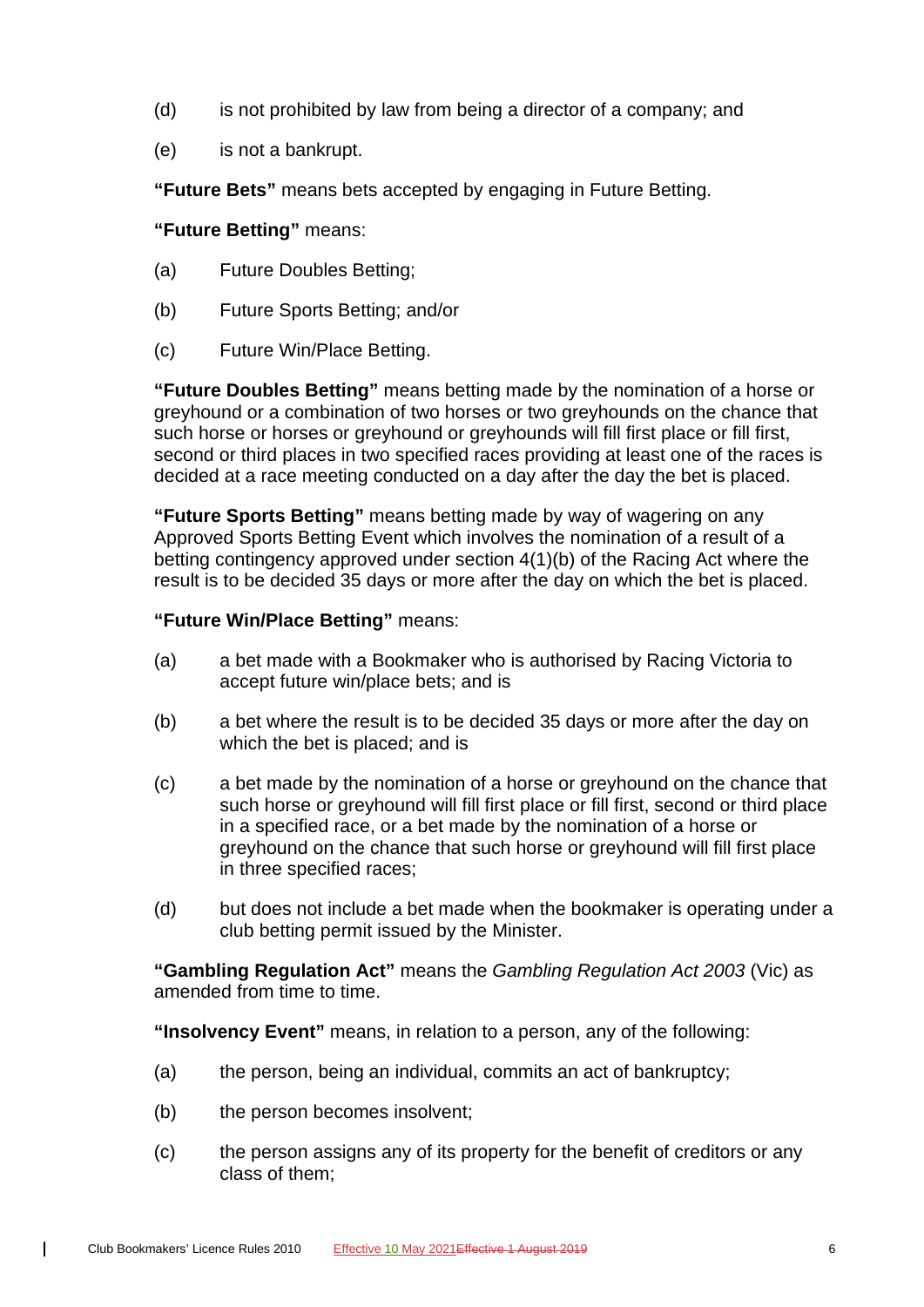- (d) a receiver, receiver and manager, administrator, controller, provisional liquidator or liquidator is appointed to the person or the person enters into a scheme of arrangement with its creditors or is wound up;
- (e) the holder of a mortgage, encumbrance or other security interest takes any step towards taking possession of or takes possession of any assets of the person or exercises any power of sale;
- (f) any step is taken to do anything listed in the above paragraphs; or
- (g) any event that is analogous or has a substantially similar effect to any of the events specified in this definition in any jurisdiction.

**"Internet Betting Rules"** means the rules of that name made by Racing Victoria and approved by the Minister pursuant to section 4A of the Racing Act as amended from time to time.

**"Internet Betting System"** has the meaning given in the Internet Betting Rules.

**"Licence"** means a club bookmaker's licence as defined in section 84 of the Racing Act which is granted to a Registered Bookmaker by Racing Victoria under these Licence Rules.

**"Licence Rules"** means these Club Bookmakers' Licence Rules 2010.

**"Licence Levy"** means the levy payable by the holder of a Licence or Approved Substitute in accordance with the Bookmakers' Licence Levy Rules 2009.

**"Non-Racing Contingency Bet"** means a Betting Transaction in respect of or in relation to an event or matter that may occur at a Victorian Race or a Race Meeting:

- (a) the outcome of which does not depend on the performance of a horse or horses in a Victorian Race; and
- (b) which is not disrespectful of any participant or official involved in Victorian thoroughbred horse racing or which does not otherwise bring Victorian thoroughbred horse racing into disrepute.

**Officer**, in relation to an Entity:

- (a) where the Entity is a corporation, has the meaning in section 9 of the Corporations Act 2001 (Cth);
- (b) where the Entity is an individual, that individual or any Approved Substitute; and
- (c) where the Entity is neither a corporation nor an individual, means:
	- (i) a partner in the partnership if the Entity is a partnership; or
	- (ii) an office holder of the unincorporated association if the Entity is an unincorporated association; or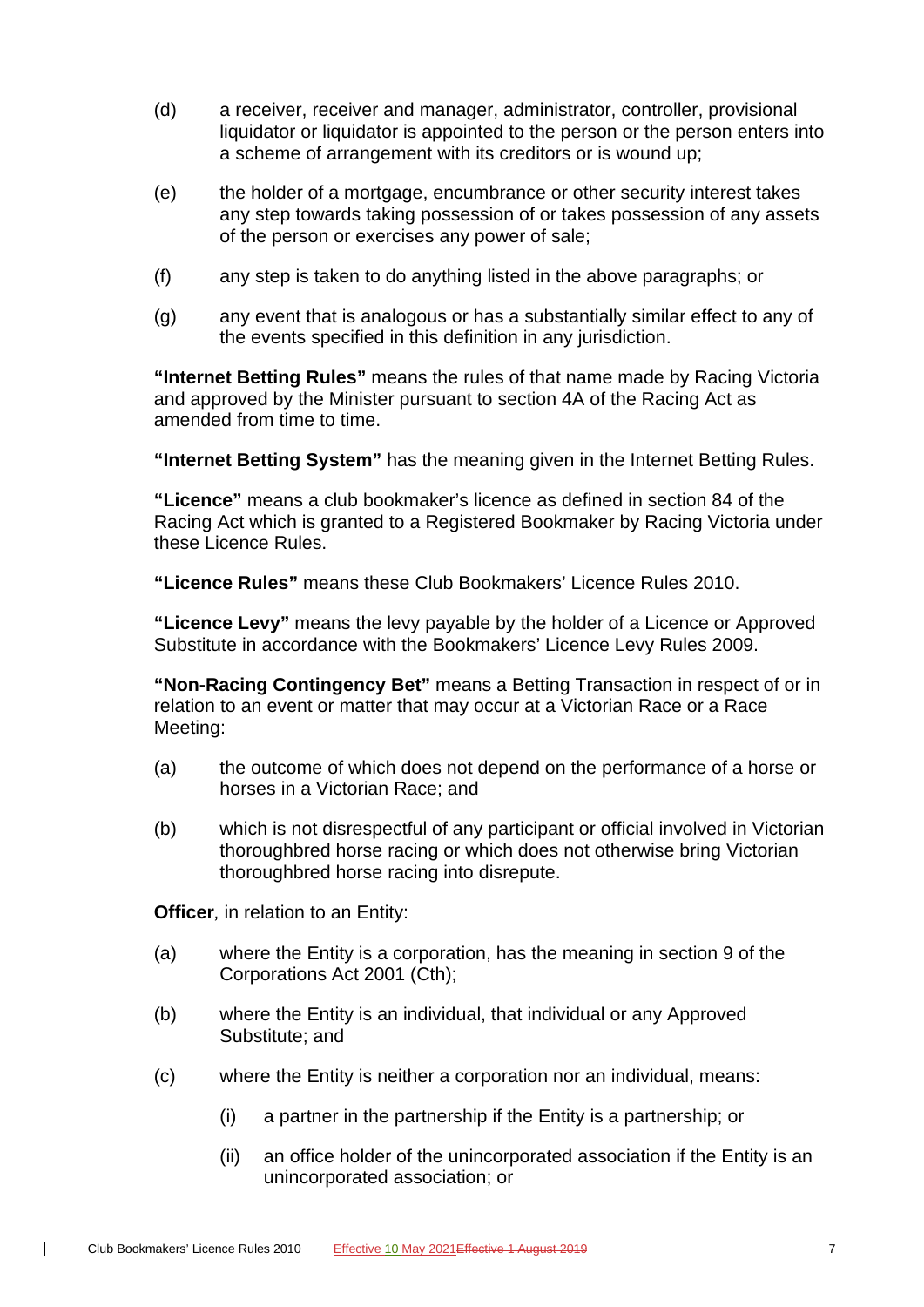- (iii) in every case, a person:
	- A. who makes, or participates in making, decisions that affect the whole, or a substantial part, of the business of the Entity; or
	- B. who has the capacity to affect significantly the Entity's financial standing.

**"PRA"** means a Principal Racing Authority of a State or Territory of Australia.

**"Promotional Offer"** has the meaning given in the Bookmakers' Licence Levy Rules 2009.

**"Publicly Displayed"** means to publish, display or otherwise communicate odds to the public generally including, but not limited to, on a website or other internet enabled device that does not require a person to identify himself or herself (for example, by requiring a person to log in or to provide personal information).

**"Race"** means any horse race, harness race or greyhound race, whether taking place in Australia or another jurisdiction.

**"Race Betting"** means betting by way of wagering on any Race.

**"Racecourse"** means a racecourse licensed under section 24(1) of the Racing Act for horse racing in Victoria.

**"Race-Day Official"** means a person who acts in an official capacity as a steward, veterinary steward, handicapper, judge, starter, clerk of course, clerk of scales, farrier, barrier attendant or timekeeper, or as assistants or deputies of any of the above.

**"Racing Act"** means the *Racing Act 1958* (Vic) as amended from time to time.

**"Racing Victoria"** means Racing Victoria Limited (ACN 096 917 930).

**"Racing Victoria Rules"** means, together:

- (a) the Licence Rules;
- (b) the Rules of Racing;
- (c) the Rules of Race Betting; and
- (d) the Bookmaker Rules,

as amended from time to time.

 $\mathbf{I}$ 

**"Registered Bookmaker"** has the same meaning as in section 1.3 of the Gambling Regulation Act.

**"Registered Bookmaker's Certificate"** means a certificate of registration issued by the Commission in accordance with the Gambling Regulation Act.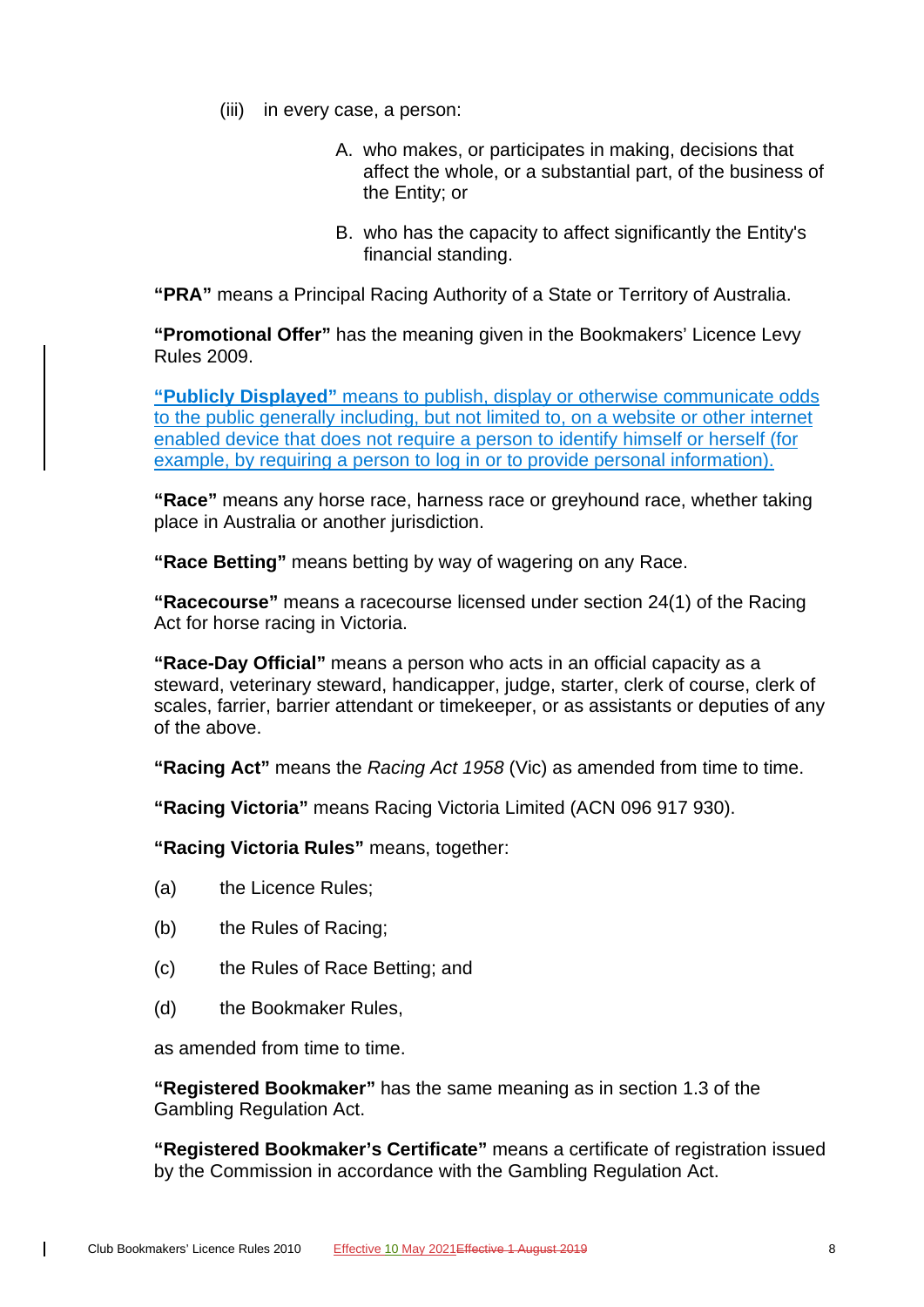**"Related Body Corporate"** means a company that is a related body corporate, as that term is defined in section 9 of the *Corporations Act 2001* (Cth).

**"Related Entity"** means, in relation to an Entity (**the First Entity**):

- (a) any Entity which Controls the First Entity;
- (b) any Entity which is Controlled by the First Entity;
- (c) for the avoidance of doubt, all Related Bodies Corporate of the First Entity; or
- (d) any wagering services provider ('White Label Partner') with which the Bookmaker has entered into an agreement, arrangement, understanding, promise or undertaking to transmit, refer or facilitate the communication of betting transactions to the White Label Partner.

**"Relevant Fixed Odds Bet"** means a fixed odds bet described in Rule 13.13.

**"Relevant Law"** means any law (including statutes, regulations, ordinances and bylaws):

- (a) relating to or in connection with:
	- (i) wagering; or
	- (ii) the activities or undertakings of operating a wagering business (including laws pertaining to the privacy of Customers); or
	- (iii) the carrying on of a business of the type conducted by the Bookmaker or any of its Related Entities; or
- (b) a breach of which would constitute a criminal offence,

made in any Australian jurisdiction and including, without limitation, the Racing Act 1958 (Vic), the Gambling Regulation Act 2003 (Vic), the Interactive Gambling Act 2001 (Cth), the Anti-Money Laundering and Counter-Terrorism Financing Act 2006 (Cth) and the Crimes Act 1958 (Vic).

**"Rules of Betting"** means the betting rules as made by Racing Victoria from time to time pursuant to Rule [1.4.](#page-16-4)

**"RVL Website"** means the official website of Racing Victoria, currently at the URL https://www.racingvictoria.com.au/

**"SCB Agreement"** has the same meaning as in the Sports Betting Rules.

**"Sports Betting"** means betting by way of wagering on an Approved Sports Betting Event.

**"Telephone Betting Rules"** means the rules of that name made by Racing Victoria and approved by the Minister pursuant to section 4A of the Racing Act.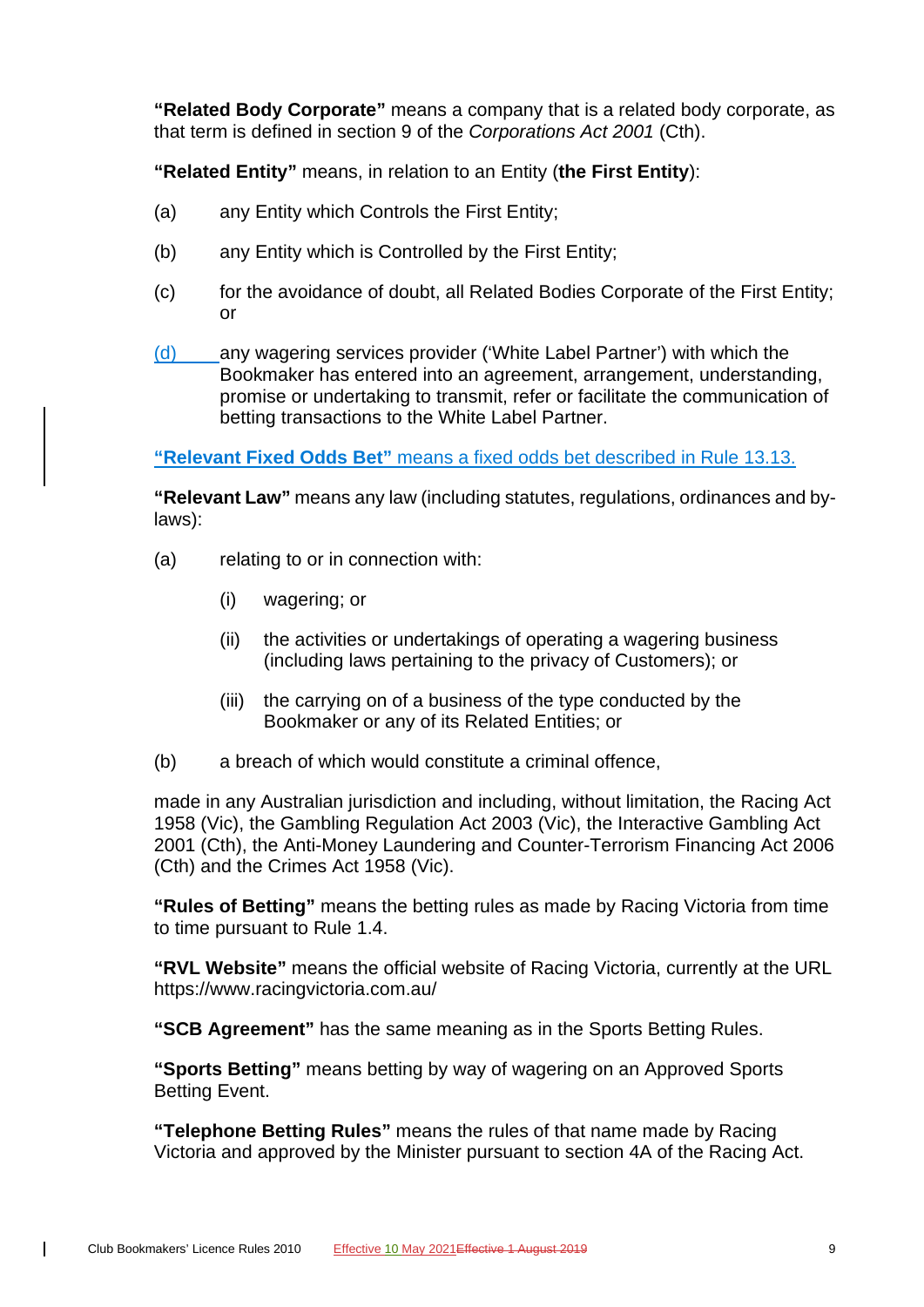**"Telephone Betting System"** has the meaning given in the Telephone Betting Rules.

**"Victorian Official Price"** means the official price recognised by Racing Victoria Stewards or as otherwise prescribed by Racing Victoria from time to time.

**"Victorian Race"** means a thoroughbred horse race:

- (a) scheduled to be held; or
- (b) held,

in the State of Victoria under the Rules of Racing.

#### <span id="page-25-0"></span>**3.2 Interpretation**

Unless the context requires to the contrary:

- 3.2.1 words and expressions used in these Licence Rules have the meaning ascribed to them in the Racing Act and the Rules of Racing; and
- 3.2.2 these Licence Rules shall be interpreted in accordance with the provisions of the *Interpretation of Legislation Act 1984* (Vic).

# <span id="page-25-2"></span><span id="page-25-1"></span>**4. The requirement for a licence**

# **4.1 Licence required to operate as a bookmaker**

A person, including a Registered Bookmaker, must not carry on the business of a bookmaker on any Racecourse, unless the person holds a current Licence or is an Approved Substitute.

# <span id="page-25-3"></span>**4.2 Licence is sufficient**

Subject to Licence Rule [4.3,](#page-25-4) a holder of a Licence does not require any authorisation under the Racing Act from any racing club to carry on business as a Bookmaker on a Racecourse or part of a Racecourse.

#### <span id="page-25-4"></span>**4.3 Clubs may specify requirements**

A Club conducting race meetings at a Racecourse may, with the prior approval of Racing Victoria, make rules, regulation, by-laws or specifications, consistent with and subordinate to these Licence Rules, specifying terms and conditions upon which a Bookmaker or Bookmakers may conduct their business or vocation as a Bookmaker on Designated Areas of the Racecourse, providing that a Club may not require the payment of any fees or charges other than the reasonable cost of providing services to the Bookmaker.

#### <span id="page-25-5"></span>**4.4 Licence is non-transferable**

 $\overline{\phantom{a}}$ 

4.4.1 A Licence is not transferable to any other person.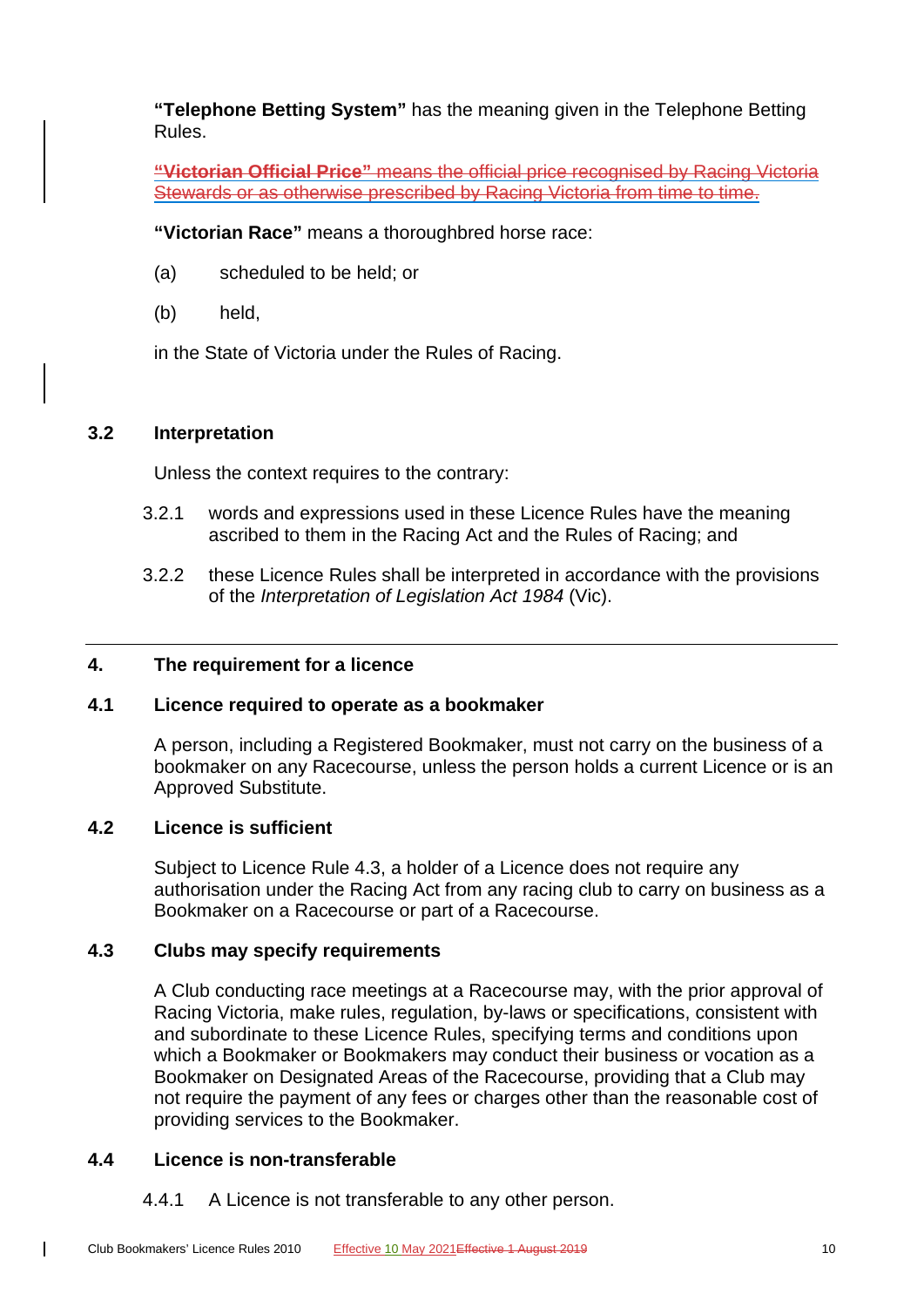- 4.4.2 Except as permitted by a Licence or otherwise expressly authorised in writing by Racing Victoria:
	- (a) a Bookmaker; or
	- (b) an Approved Substitute;

must not carry on Bookmaking Activities on behalf of, or in conjunction with, any other person, including any other Bookmaker.

# <span id="page-26-1"></span><span id="page-26-0"></span>**5. Categories and Conditions of Licence**

#### **5.1 General categories**

A Licence issued to a Registered Bookmaker may be restricted by Racing Victoria, in its absolute discretion, to limit a Bookmaker to undertaking one or more of the following:

- 5.1.1 Race Betting;
- 5.1.2 Sports Betting;
- 5.1.3 Future Doubles Betting;
- 5.1.4 Future Win/Place Betting;
- 5.1.5 Future Sports Betting; and/or
- 5.1.6 any other category of betting as determined by Racing Victoria at its discretion.

#### <span id="page-26-2"></span>**5.2 AUSTRAC registration**

Racing Victoria will not approve a Bookmaker's Licence application unless and until the Bookmaker has registered himself/herself/itself with AUSTRAC and provided proof of that registration to Racing Victoria. It will be a term of any Licence that the Bookmaker maintains its registration and otherwise complies with all of its obligations under the legislation administered by AUSTRAC.

# <span id="page-26-3"></span>**5.3 Other Conditions**

 $\overline{\phantom{a}}$ 

A Licence may be granted to a Registered Bookmaker by Racing Victoria, in its absolute discretion, with conditions relating to:

- 5.3.1 telephone betting and related systems;
- 5.3.2 internet betting and related systems;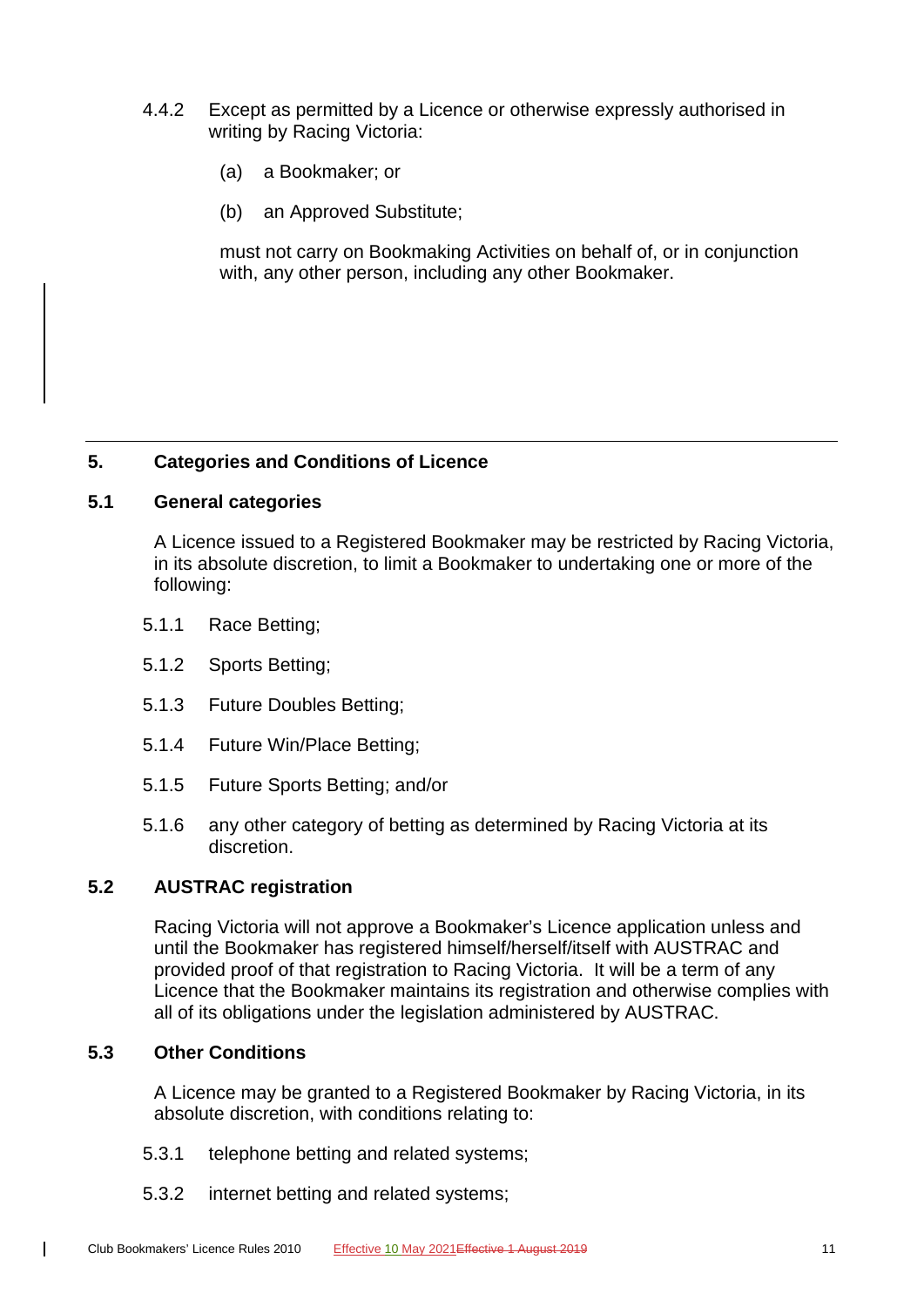- 5.3.3 conducting Bookmaking Activities at Racecourses;
- 5.3.4 conducting Bookmaking Activities in Designated Areas;
- 5.3.5 conducting Bookmaking Activities at Approved Off-Course Premises;
- 5.3.6 days and times of operation, including whether a Bookmaker may accept bets during the course of a race meeting only, or at any time;
- 5.3.7 the allocation of bookmaker stands, and the transfer of access rights to bookmaker stands;
- 5.3.8 the term of the Licence;
- 5.3.9 the types of bets listed on the Bet Types Register that a Bookmaker may offer and make;
- 5.3.10 the Approved Sports Betting Events a Bookmaker can accept bets on;
- 5.3.11 further applications and approvals required to conduct Bookmaking Activities at Racecourses; and
- 5.3.12 any other matter that Racing Victoria determines from time to time.

#### <span id="page-27-1"></span><span id="page-27-0"></span>**6. Application for a Licence**

# **6.1 Application by a Registered Bookmaker**

- 6.1.1 Any Registered Bookmaker may apply to Racing Victoria for a Licence.
- 6.1.2 An application under Rule [6.1](#page-27-1) must be in the form, and provide the information, that is specified by Racing Victoria from time to time.

#### <span id="page-27-2"></span>**6.2 Incomplete application may be rejected**

An application made under Rule [6.1](#page-27-1) may be rejected if it is not in the form, or does not contain the information, as specified by Racing Victoria.

# <span id="page-27-4"></span><span id="page-27-3"></span>**7. Grant of Licence**

 $\mathbf{I}$ 

# **7.1 Racing Victoria may grant licence**

Racing Victoria may grant or refuse an application made under Rule [6](#page-27-0) and may at any time revoke or vary an approval under this Rule.

# <span id="page-27-5"></span>**7.2 Racing Victoria approval of grant of Licence**

Racing Victoria may:

7.2.1 suspend an approval of a Licence application, and during the period of suspension, the approval has no force or effect;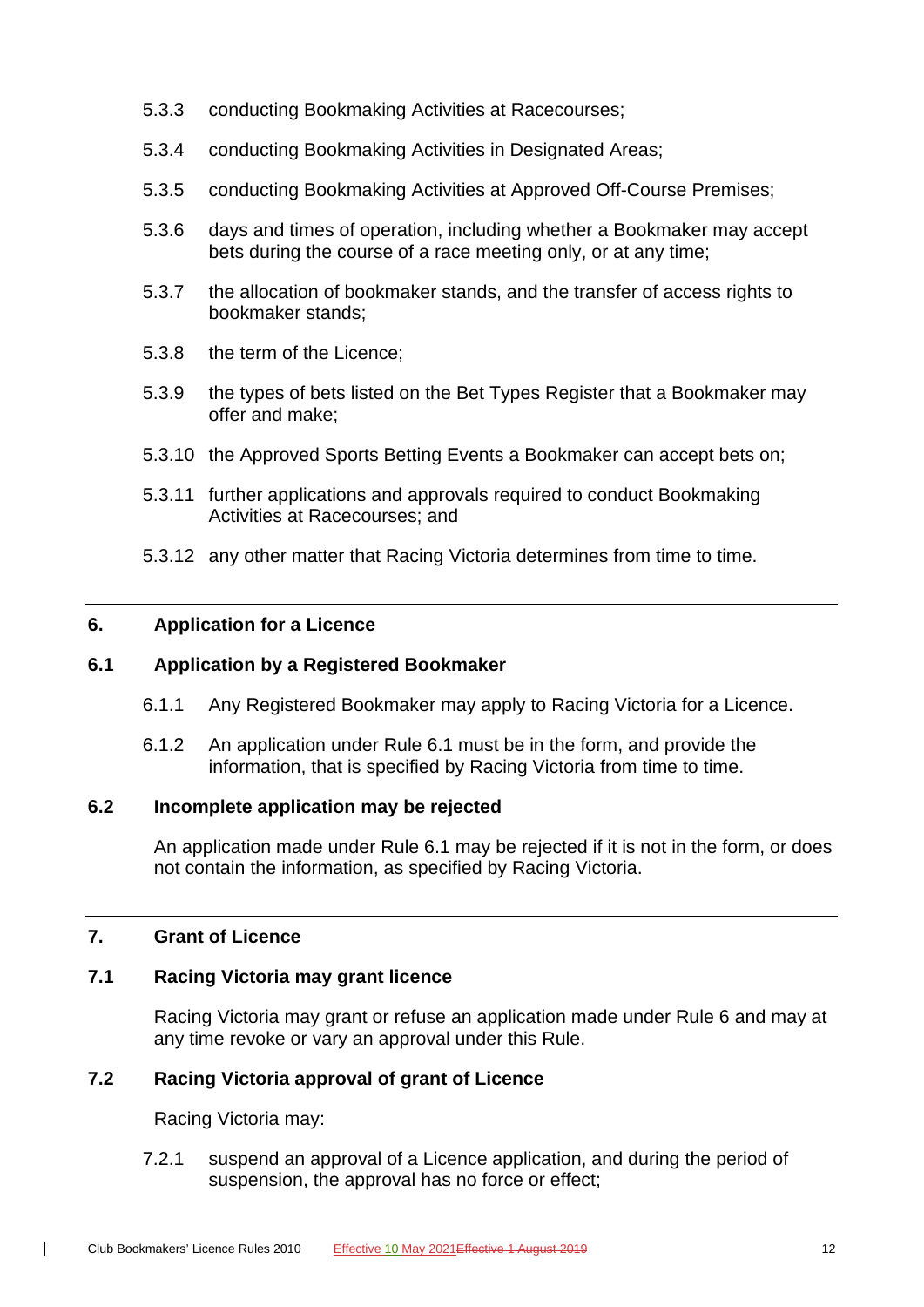- 7.2.2 impose any term or condition on an approval either on or after the granting of the application for the approval;
- 7.2.3 vary or revoke a term or condition of an approval.

# <span id="page-28-0"></span>**7.3 Limitations on grant of Licence**

A Licence granted under Rule [7.1](#page-27-4) pursuant to an application that was made under Rule [6.1](#page-27-1) is subject to the limitations or conditions applicable to the holder's Registered Bookmaker's Certificate.

#### <span id="page-28-2"></span><span id="page-28-1"></span>**8. Term of a Licence**

#### **8.1 Term**

A Licence has effect from the date specified by Racing Victoria and remains in force subject to:

- 8.1.1 Rule [8.2;](#page-28-3)
- 8.1.2 any special terms and conditions imposed by Racing Victoria; and
- 8.1.3 revocation or suspension in accordance with these Licence Rules.

#### <span id="page-28-3"></span>**8.2 Termination**

A Licence terminates immediately upon:

- 8.2.1 revocation of the Licence in accordance with these Licence Rules;
- 8.2.2 the resignation in writing by the Bookmaker addressed to Racing Victoria;
- 8.2.3 the person ceasing to be a Registered Bookmaker for any reason; or
- 8.2.4 the expiration of the term of the Licence.

#### <span id="page-28-5"></span><span id="page-28-4"></span>**9. Approved Substitute**

#### **9.1 Racing Victoria may issue**

Racing Victoria may grant approval for a Bookmaker's Key Employee to be an Approved Substitute upon the terms and conditions of this Licence Rule [9.](#page-28-4)

#### <span id="page-28-6"></span>**9.2 Purpose and effect**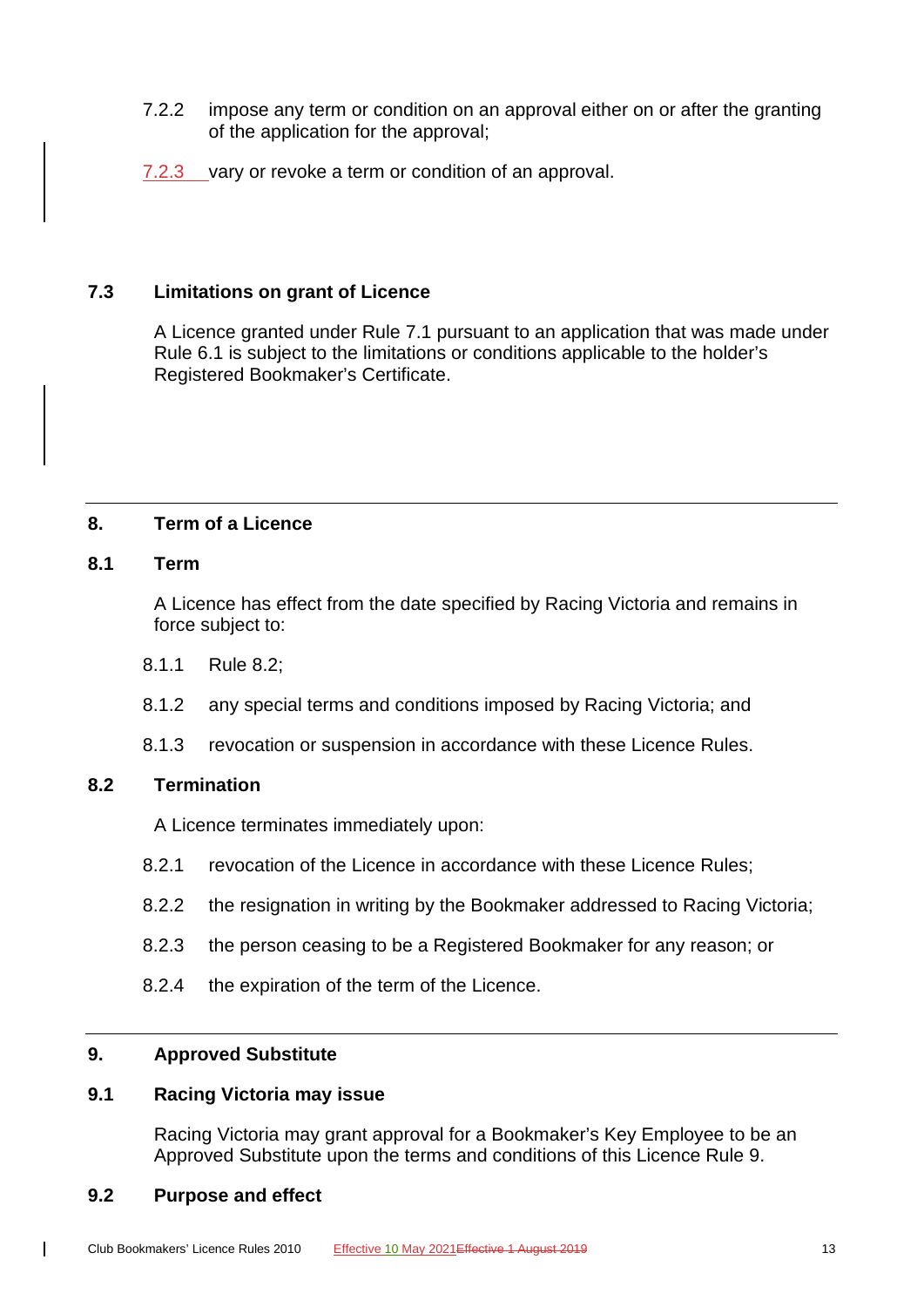In accordance with section 91AB of the Racing Act, the purpose and effect of an Approved Substitute is to authorise a Bookmaker's Key Employee to carry on the business of the Bookmaker during a period when the Bookmaker is absent.

#### <span id="page-29-4"></span><span id="page-29-0"></span>**9.3 Application for a Bookmaker's Key Employee to be an Approved Substitute**

- 9.3.1 A Bookmaker may make written application to Racing Victoria for a Bookmaker's Key Employee to be an Approved Substitute.
- 9.3.2 An application under Rule [9.3.1](#page-29-4) must be in the form, and provide the information, that is specified by Racing Victoria from time to time.
- 9.3.3 An application may be rejected if it is not in the form, or does not contain the information, as specified by Racing Victoria.

# <span id="page-29-1"></span>**9.4 Grant of Approval for an Approved Substitute**

Racing Victoria may, upon receipt by Racing Victoria of a valid application from a Bookmaker, in their absolute discretion:

- 9.4.1 approve or refuse an application that complies with Rule [9.3](#page-29-0) and may at any time revoke or vary an approval under this Licence Rule;
- 9.4.2 suspend an approval of an Approved Substitute application, and during the period of suspension, the approval has no force or effect;
- 9.4.3 impose any term or condition on an approval either on or after the granting of the application for the approval; or
- 9.4.4 vary or revoke a term or condition of an approval.

#### <span id="page-29-2"></span>**9.5 Term**

An Approved Substitute may only be authorised to carry on the business on behalf of the Bookmaker:

- 9.5.1 at race meetings;
- 9.5.2 at Racecourses;
- 9.5.3 at Approved Off-Course Premises;
- 9.5.4 with respect to certain Approved Sports Betting Events; and
- 9.5.5 on dates and at times;

as may be specified by Racing Victoria in its absolute discretion.

#### <span id="page-29-3"></span>**9.6 Conditions**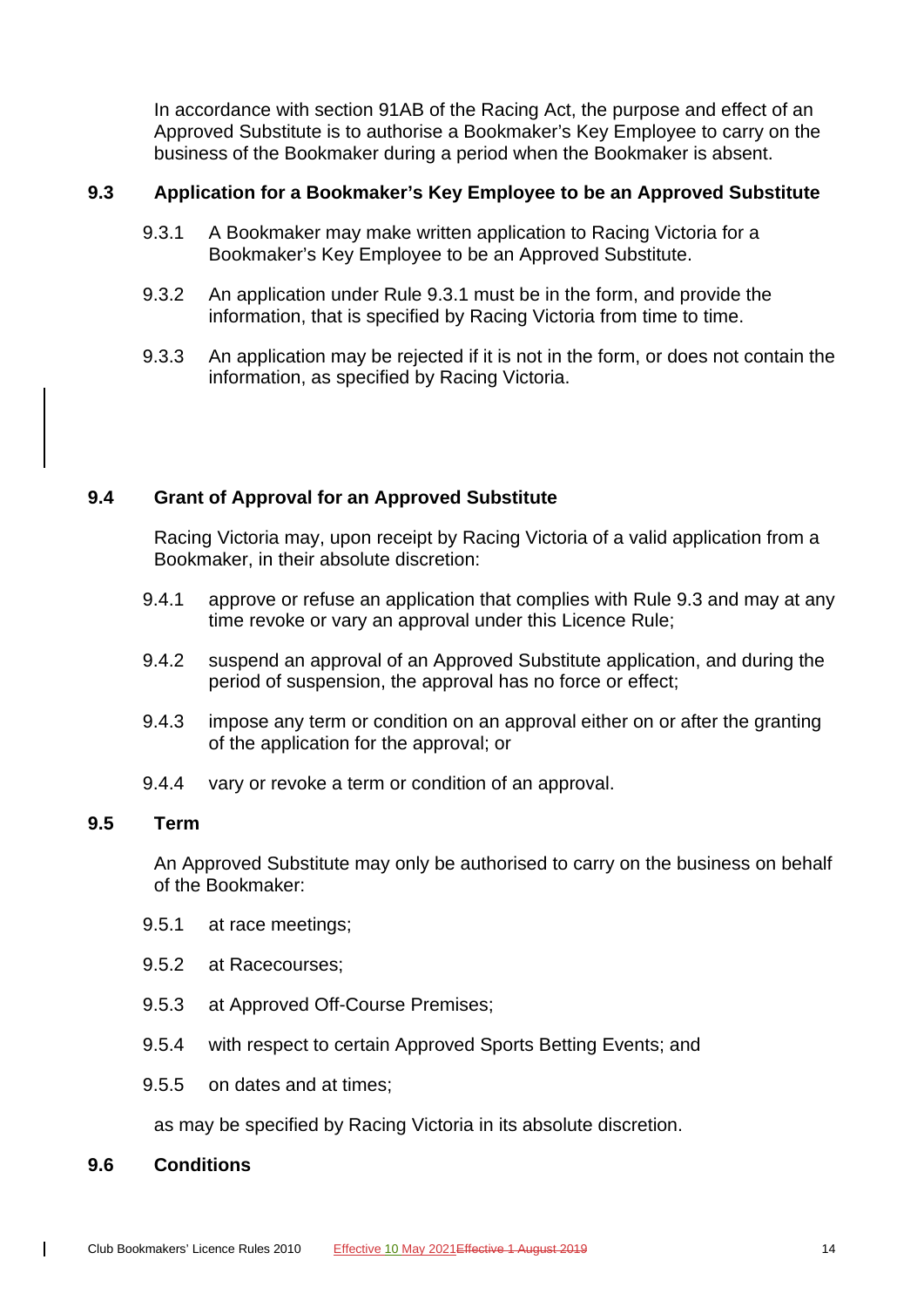In addition to any special terms and conditions, an Approved Substitute is subject to the terms and conditions applying to the Licence held by the Bookmaker for whom the Approved Substitute acts.

#### <span id="page-30-0"></span>**9.7 Approved Substitute Register**

Racing Victoria will maintain a Register of Approved Substitutes in accordance with sections 91AB(3) and 91AB(4) of the Racing Act.

#### <span id="page-30-1"></span>**9.8 Approved Substitute subject to the Racing Victoria Rules**

When a Bookmaker's Key Employee is performing the role of an Approved Substitute for a Bookmaker, that person is subject to the provisions of the Licence Rules and the other Racing Victoria Rules as if he or she is the holder of a Licence.

# <span id="page-30-3"></span><span id="page-30-2"></span>**10. Times and method of operation**

# **10.1 Authority to conduct betting during the holding of a race meeting or at any time**

A Bookmaker must only conduct Bookmaking Activities at times in accordance with his or her Licence and any conditions imposed by Racing Victoria.

#### <span id="page-30-4"></span>**10.2 Telephone Betting**

A Bookmaker must not engage in Telephone Betting, unless he or she:

- 10.2.1 is expressly authorised by Racing Victoria to engage in Telephone Betting pursuant to the Telephone Betting Rules; and
- 10.2.2 at all times complies with the Telephone Betting Rules.

# <span id="page-30-5"></span>**10.3 Internet Betting**

 $\mathbf{I}$ 

A Bookmaker must not engage in Internet Betting, unless he or she:

- 10.3.1 is expressly authorised by Racing Victoria to engage in Internet Betting pursuant to the Internet Betting Rules; and
- 10.3.2 at all times complies with the Internet Betting Rules.

# <span id="page-30-6"></span>**11. Bookmaker to keep record of employees and assistants**

A Bookmaker must keep, and make available to Racing Victoria immediately upon request, records of all employees and assistants engaged by the Bookmaker in the course of the Bookmaker's business. The records must evidence the following:

11.1.1 the name of each employee or assistant;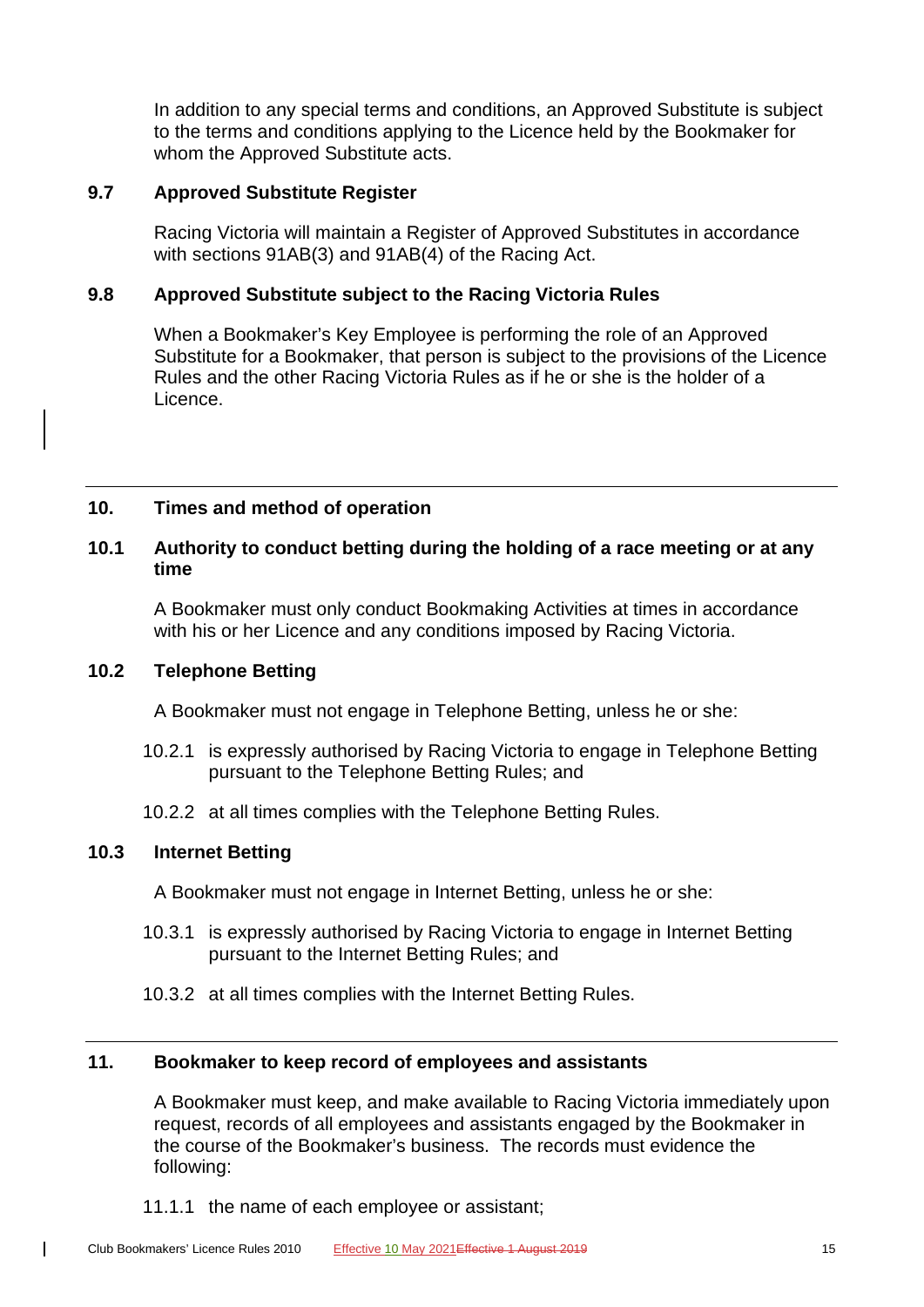- 11.1.2 the date on which each employee was employed, or assistant was engaged, by the Bookmaker; and
- 11.1.3 the dates and times worked by each employee or assistant.

#### <span id="page-31-0"></span>**12. Conduct of Race, Future Double and/or Future Win/Place Betting**

#### <span id="page-31-1"></span>**12.1 Bookmaker engaged in Race, Future Double and/or Future Win/Place Betting**

Rule [12](#page-31-0) applies to the conduct of betting by a Bookmaker who is authorised to engage in Race Betting, Future Double Betting and/or Future Win/Place Betting.

#### 12.1.1 *Allocation to field by Racing Victoria*

A Bookmaker must apply to Racing Victoria, in the form and by the time specified by Racing Victoria, to be allocated to field at a race meeting on a Racecourse.

#### <span id="page-31-2"></span>12.1.2 *Notice of intention not to field up to two days prior to race meeting*

Except as permitted by a Licence, a Bookmaker must give two (2) clear days' notice (not counting Saturdays, Sundays or Victorian public holidays as days) to the Betting Supervisor of the Bookmaker's intention not to field at any race meeting to which the Licence applies and at which the Bookmaker has been allocated to field.

**Penalty:** A Bookmaker who does not give notice pursuant to this Rule [12.1.2](#page-31-2) and without reasonable cause (such as illness) fails to field at a race meeting to which the Licence applies is thereby liable to pay the following relevant fee as determined by the Betting Supervisor:

| Metropolitan Rail position:  | \$600 |        |
|------------------------------|-------|--------|
| Metropolitan non-Rail:       | \$400 |        |
| Country race meeting:        | \$400 |        |
| Picnic race meeting:         | \$200 |        |
| Point-to-point race meeting: |       | -\$200 |

# <span id="page-31-3"></span>12.1.3 *Notice of intention not to field between date of allocation of stand and two days prior to race meeting*

In the event that a Bookmaker, without reasonable cause (as determined by Racing Victoria in its discretion), provides notice to the Betting Supervisor of the Bookmaker's intention not to field at any race meeting to which the Bookmaker has been allocated to field between:

- (a) the day on which the Bookmaker was allocated to field at that meeting; and
- (b) two days prior to that meeting,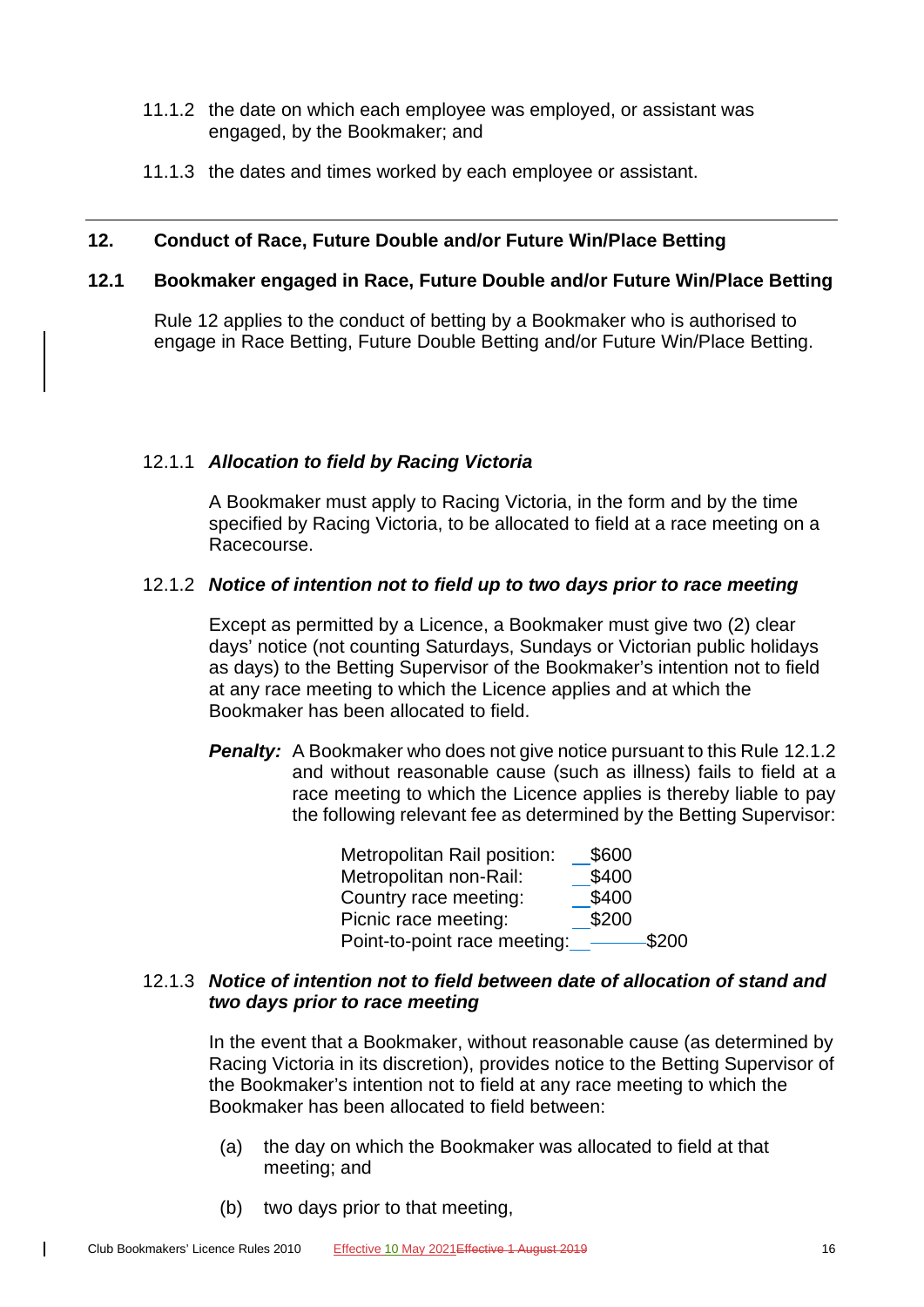the Bookmaker may be required to pay an administration fee to Racing Victoria.

*Administration Fee:* Racing Victoria may require a Bookmaker who provides notice in respect of a race meeting pursuant to this Rule [12.1.3](#page-31-3) without reasonable cause to pay an administration fee of \$25.

#### 12.1.4 *Commencement of betting*

When fielding at a race meeting, a Bookmaker must commence betting on races as follows:

- 12.1.5 *accepting bets on races at the race meeting:* if accepting bets on races conducted at the race meeting at which the Bookmaker is fielding: not less than 25 minutes before the advertised starting time of each race, or as otherwise specified or directed by the relevant Club or the Stewards; or
- 12.1.6 *accepting bets on races not at the race meeting:* if accepting bets on races not run at the race meeting at which the Bookmaker is fielding: immediately after the first call of odds has been transmitted.

#### 12.1.7 *Continuation of betting*

A Bookmaker engaging in Race Betting must remain at the Bookmaker's stand(s) until 15 minutes after the last race (or until 30 minutes if requested by the Betting Supervisor to do so).

#### 12.1.8 *Display of odds*

Once a Bookmaker has commenced betting on a race being held at the Racecourse at which the Bookmaker is fielding, the Bookmaker must display odds for every runner for that particular race until the start time of the race.

#### <span id="page-32-1"></span><span id="page-32-0"></span>**13. Conduct of bookmaking operations**

#### **13.1 Computerised Betting System**

 $\mathbf{I}$ 

Subject only to Rule [13.3,](#page-33-0) a Bookmaker must conduct all betting activities as a Bookmaker using one or more Approved Betting Systems, provided that the Bookmaker has obtained the express approval of Racing Victoria to use such system in accordance with Rule [13.2.](#page-32-2)

# <span id="page-32-3"></span><span id="page-32-2"></span>**13.2 Approval for use of Approved Betting System**

- 13.2.1 A Bookmaker must apply in writing in the form specified by Racing Victoria for approval to use an Approved Betting System.
- 13.2.2 Prior to granting an approval to the Bookmaker to use an Approved Betting System, Racing Victoria may require, at its sole discretion, that the relevant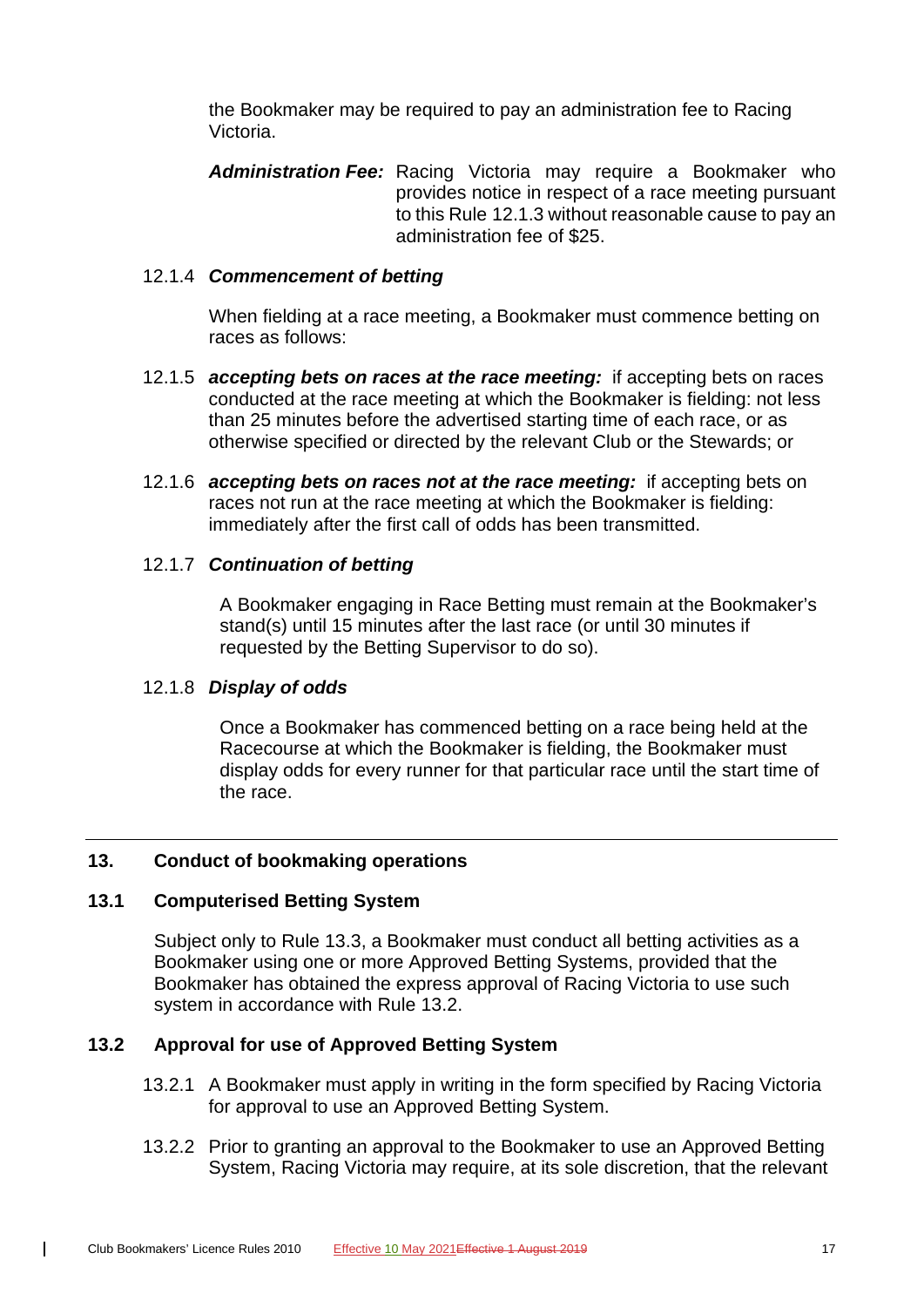system be tested by an independent third-party tester (as nominated by Racing Victoria at its sole discretion) at the Bookmaker's sole cost.

- 13.2.3 Upon receipt of an application received in accordance with Rule [13.2.1,](#page-32-3) Racing Victoria may grant approval for a Bookmaker to use an Approved Betting System, subject to any conditions which it may impose at its discretion.
- 13.2.4 In the event that there is a proposed alteration (including an upgrade) to the operation or function of an Approved Betting System, a Bookmaker must not use the altered betting system unless such alterations have been expressly approved by Racing Victoria.

#### <span id="page-33-0"></span>**13.3 Use of manual betting system**

A Betting Supervisor may permit a Bookmaker or Bookmakers to use a manual betting system which complies with the requirements of the Bookmakers' Licence Levy Rules at a race meeting, or generally at a Racecourse, if the use of an Approved Betting System approved as provided in Rule [13.1](#page-32-1) is not reasonably possible because of:

13.3.1 a lack of facilities available at the Racecourse; or

13.3.2 a failure of the Bookmaker's Approved Betting System.

#### <span id="page-33-1"></span>**13.4 Use of Decimal Dividend Odds**

A Bookmaker must conduct all betting activities as a Bookmaker using decimal dividend odds only, provided that a Bookmaker may give any information expressly requested by a customer or potential customer regarding the prices offered by the Bookmaker.

#### <span id="page-33-2"></span>**13.5 Recording of all betting activity**

A Bookmaker must ensure that all betting activity conducted in the course of the Bookmaker's business is properly, accurately and completely recorded in a form approved by Racing Victoria. The betting activity recorded must include, but not be limited to:

13.5.1 all bets made:

- (a) in person during a race meeting;
- (b) by telephone;
- (c) via the internet; or
- (d) via any other approved means;
- 13.5.2 all Bet-Backs with any Bookmaker, totalisator operator, or Approved Wagering Service Provider; and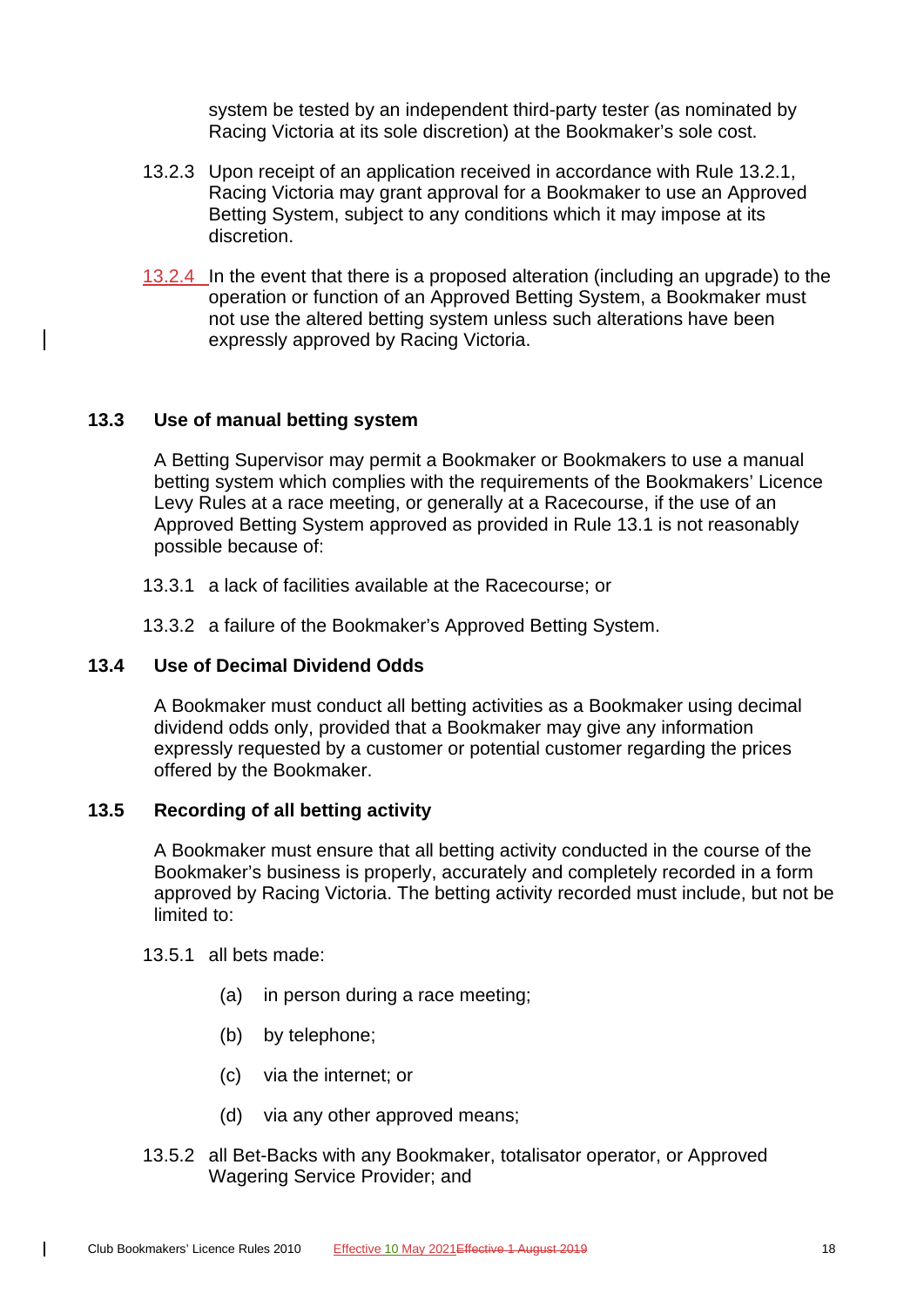13.5.3 any bets which may have been cancelled or are unpaid.

#### <span id="page-34-0"></span>**13.6 No use of personal account**

- 13.6.1 Subject to Rule 13.6.2, a Bookmaker that holds a personal betting account with another Bookmaker, wagering service provider and/or Betting Exchange (a 'Personal Account') must not conduct any Bookmaking Activities via that Personal Account including, without limitation, the placement of a bet on behalf of a Customer.
- 13.6.2 A Bookmaker is not required to comply with Rule 13.6.1 if the relevant Bookmaker, wagering service provider and/or Betting Exchange ('Service Provider') with which the Bookmaker holds the Personal Account is prohibited, pursuant to the Anti-Money Laundering and Counter-Terrorism Financing Act 2006 (Cth) or other Australian legislation by which the Service Provider is bound (be it Federal or State level), from permitting that Bookmaker to hold more than one account with the Service Provider.

# <span id="page-34-1"></span>**13.7 No other use of Approved Betting System**

Unless otherwise expressly authorised to do so by Racing Victoria, a Bookmaker must not use, and must not permit or authorise any other person to use, an Approved Betting System approved under Rule [13.1](#page-32-1) for any purpose other than to conduct the business of the Bookmaker.

# <span id="page-34-2"></span>**13.8 Provision of access to Approved Betting System**

A Bookmaker must whenever requested to do so by an Authorised Officer:

- 13.8.1 allow the Authorised Officer or any person approved by him or her to inspect the Approved Betting System(s) used by the Bookmaker;
- 13.8.2 deliver into the custody of the Authorised Officer the Approved Betting System or systems (including, as required, hardware and software) used by the Bookmaker;
- 13.8.3 provide all information requested by an Authorised Officer in respect of the Approved Betting System(s) used as approved under Rule [13.1,](#page-32-1) including but not limited to provision of all computer codes incorporated in the system whether approved or not; and
- 13.8.4 ensure that the Bookmaker's employees and assistants, including the Bookmaker's Key Employees, co-operate fully with all requests of the Authorised Officer or relevant delegate.

# <span id="page-34-3"></span>**13.9 Inspection of betting system**

 $\overline{1}$ 

Where an Authorised Officer takes custody of an Approved Betting System or Systems in accordance with Rule [13.8,](#page-34-2) Racing Victoria may inspect, review, audit and examine the Approved Betting System(s).

# <span id="page-34-4"></span>**13.10 Accuracy of clocks and timing information**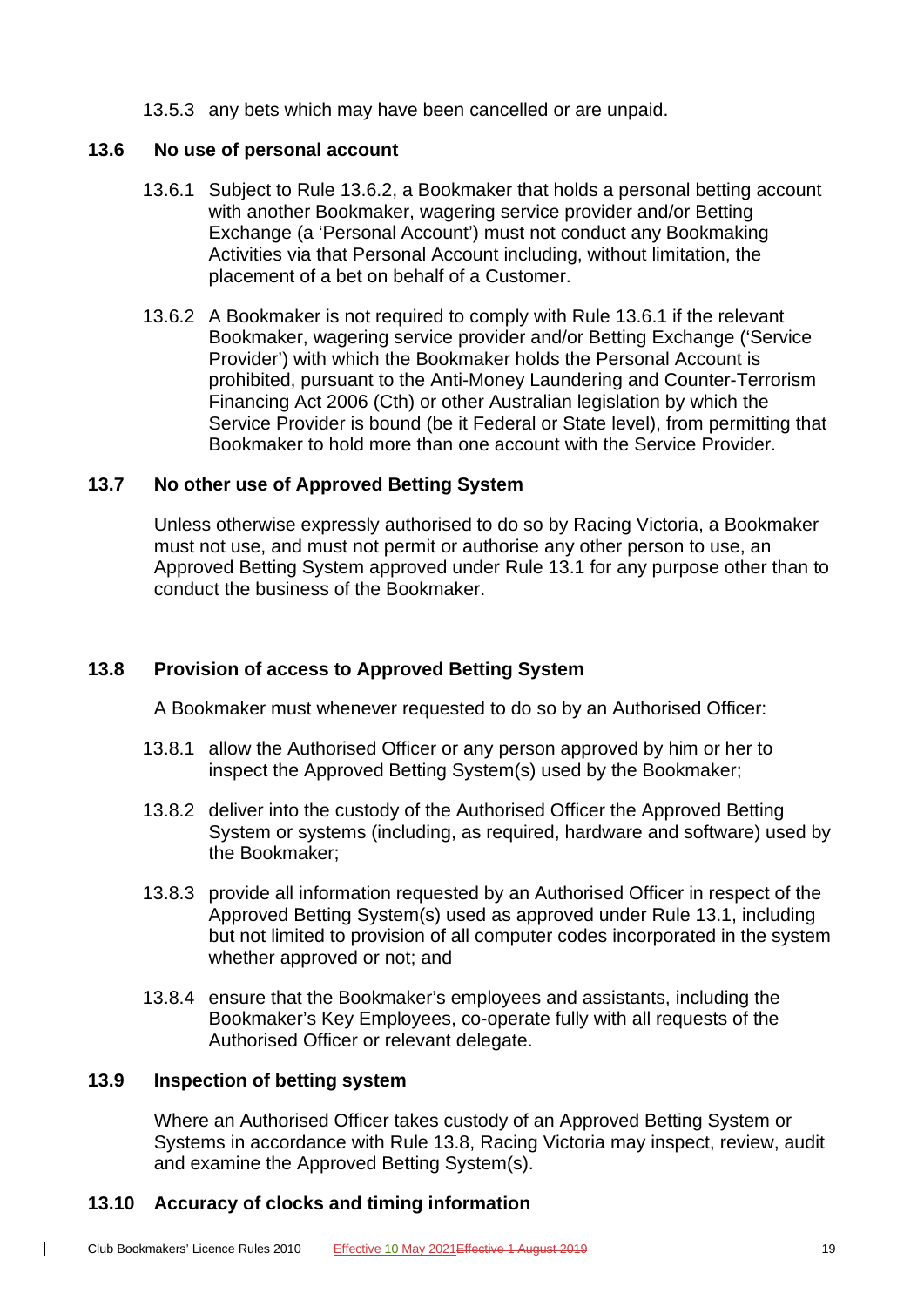- 13.10.1 A Bookmaker must ensure that the clocks and related timing information on his or her Approved Betting System are accurate and correct at all times.
- 13.10.2 In the event that a Bookmaker becomes aware that his or her clock is inaccurate in any respect, the Bookmaker must immediately advise the Betting Supervisor who may, at his or her discretion:
	- (a) suspend the Bookmaker's use of that Approved Betting System; or
	- (b) make any order or direction as deemed appropriate in relation to the Bookmaker's use of that Approved Betting System.

#### <span id="page-35-0"></span>**13.11 Provision of reports and information**

A Bookmaker must:

- 13.11.1 immediately after the Bookmaker finishes fielding at a race meeting, or at any other time required by an Authorised Officer, provide the Betting Supervisor the Bookmaker's completed holding cards and betting ledger; and
- 13.11.2 as soon as is reasonably practicable, or where required by Racing Victoria from time to time, in real time, provide as directed by an Authorised Officer all such information, records or documents required by Racing Victoria to verify the Bookmaker's obligations under and compliance with the Racing Victoria Rules and any Relevant Law, including without limitation information regarding bets made by the Bookmaker, such information to be provided in the form and manner as may be required by the Authorised Officer.

#### <span id="page-35-2"></span><span id="page-35-1"></span>**13.12 Bet Types**

 $\mathbf{I}$ 

#### *Approval for bet types – Victorian Thoroughbred Racing (VTR)*

- 13.12.1 Bookmaker's must only offer bet types on VTR that are on the Bet Type Register or are otherwise approved by Racing Victoria*.*
- <span id="page-35-3"></span>13.12.2 Subject to Rule [13.12.7,](#page-36-0) the Bookmaker will not*:*
	- (a) publish and use Victorian thoroughbred race fields in respect of any bet type not referred to in Rule [13.12.1;](#page-35-2) or
	- (b) accept bets on a Victorian Race in relation to a bet type not referred to in Rulein Rule [13.12.1](#page-35-2)*,*

unless the Bookmaker has first informed and consulted with Racing Victoria in respect of the bet type it proposes to introduce.

<span id="page-35-4"></span>13.12.3 Notwithstanding Rule [13.12.2](#page-35-3) in the case of bet types not referred to in Rule [13.12.1](#page-35-2) which allow a Customer to directly profit from the poor performance of a horse, the Bookmaker will not: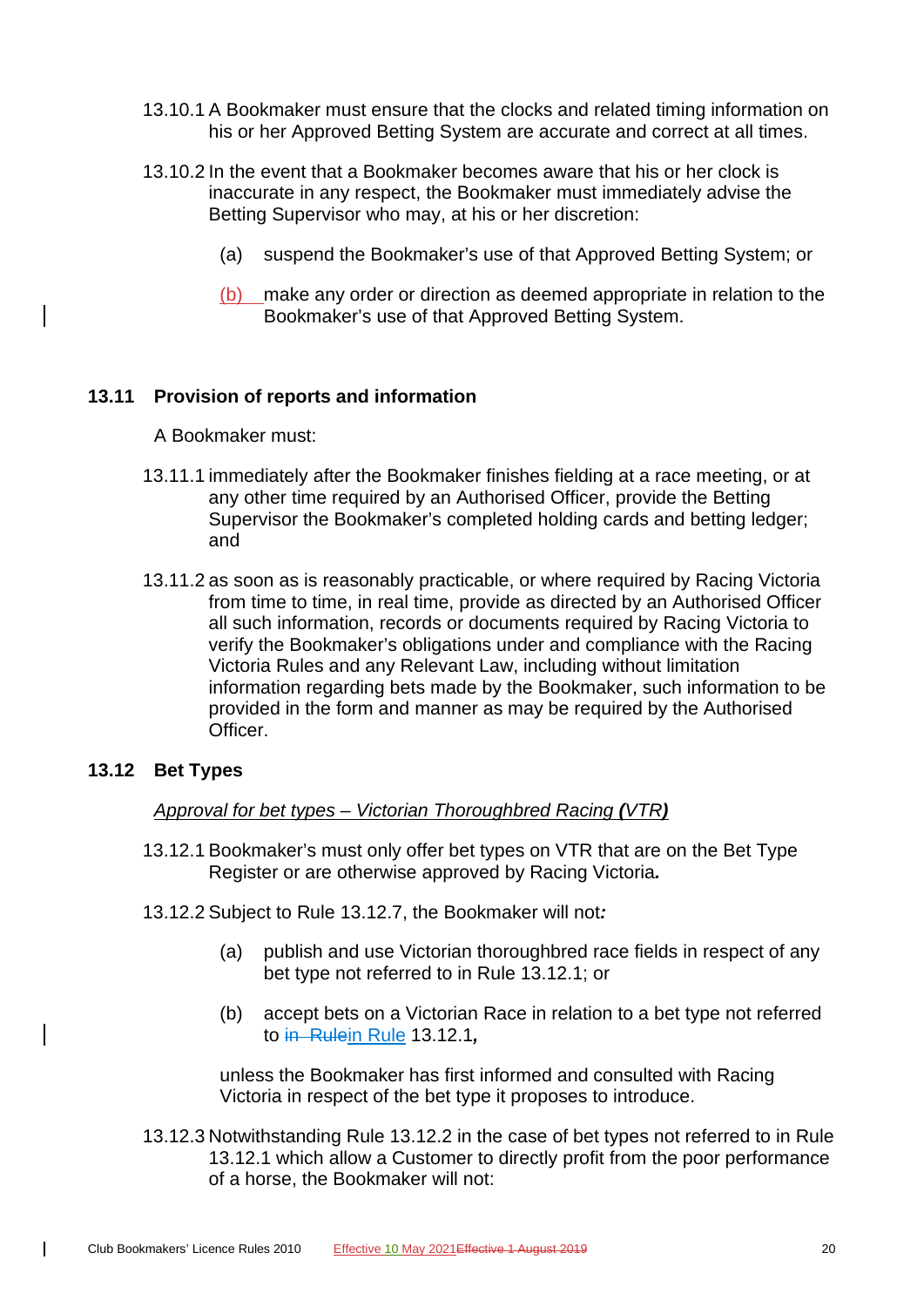- (a) publish and use Victorian thoroughbred race fields in respect of such bet type; or
- (b) accept bets on a Victorian Race in relation to such bet type*,*

unless the Bookmaker has first obtained the written approval of Racing Victoria tin respect of the bet type it proposes to introduce.

- <span id="page-36-1"></span>13.12.4 Following a consultation with Racing Victoria pursuant to Rule [13.12.2](#page-35-3) or receipt of an application for approval pursuant to Rul[e13.12.3,](#page-35-4) Racing Victoria may, in its absolute discretion, refuse to approve or permit the use of the proposed bet type or require the Bookmaker to comply with conditions with respect to the proposed bet type.
- 13.12.5 Without limiting Rule [13.12.4,](#page-36-1) Racing Victoria will refuse to approve a proposed bet type if:
	- (a) Racing Victoria has integrity concerns in relation to proposed bet type including if it forms the view that the proposed bet type can be manipulated by any person or has the potential to allow Customers to profit directly from the poor performance of a horse; or
	- (b) Racing Victoria believes that the proposed bet type is disrespectful to any participant or official in Victorian thoroughbred racing or brings Victorian thoroughbred horse racing into disrepute.
- 13.12.6 If Racing Victoria imposes conditions on a particular bet type and the Bookmaker offers that bet type, the Bookmaker must comply with any conditions imposed. In the event that Racing Victoria considers that the Bookmaker is not complying with the conditions applying to a particular bet type it may give a notice in writing to that effect to the Bookmaker.
- <span id="page-36-0"></span>13.12.7 Subject to Rule [13.12.8,](#page-36-2) a Bookmaker may offer or propose to offer a Non-Racing Contingency Bet without first consulting with Racing Victoria pursuant to Rule [13.12.2](#page-35-3) or obtaining approval pursuant to Rule [13.12.3.](#page-35-4)
- <span id="page-36-2"></span>13.12.8 If the Bookmaker offers or proposes to offer a Non-Racing Contingency Bet which Racing Victoria considers in its absolute discretion:
	- (a) relates to the performance of a horse or horses in a Victorian Race;
	- (b) raises integrity concerns in relation to the particular bet type or Betting Transactions on Victorian Races generally; or
	- (c) is disrespectful to any participant or official in Victorian thoroughbred horse racing or brings Victorian thoroughbred horse racing into disrepute,

Racing Victoria may give a notice in writing to that effect to the Bookmaker.

13.12.9 If the Bookmaker offers or proposes to offer a bet type in breach of this Rule [13.12](#page-35-1) **(Non-Sanctioned Bet Type),** Racing Victoria may give a notice to that effect to the Bookmaker and upon receipt of that notice the Bookmaker: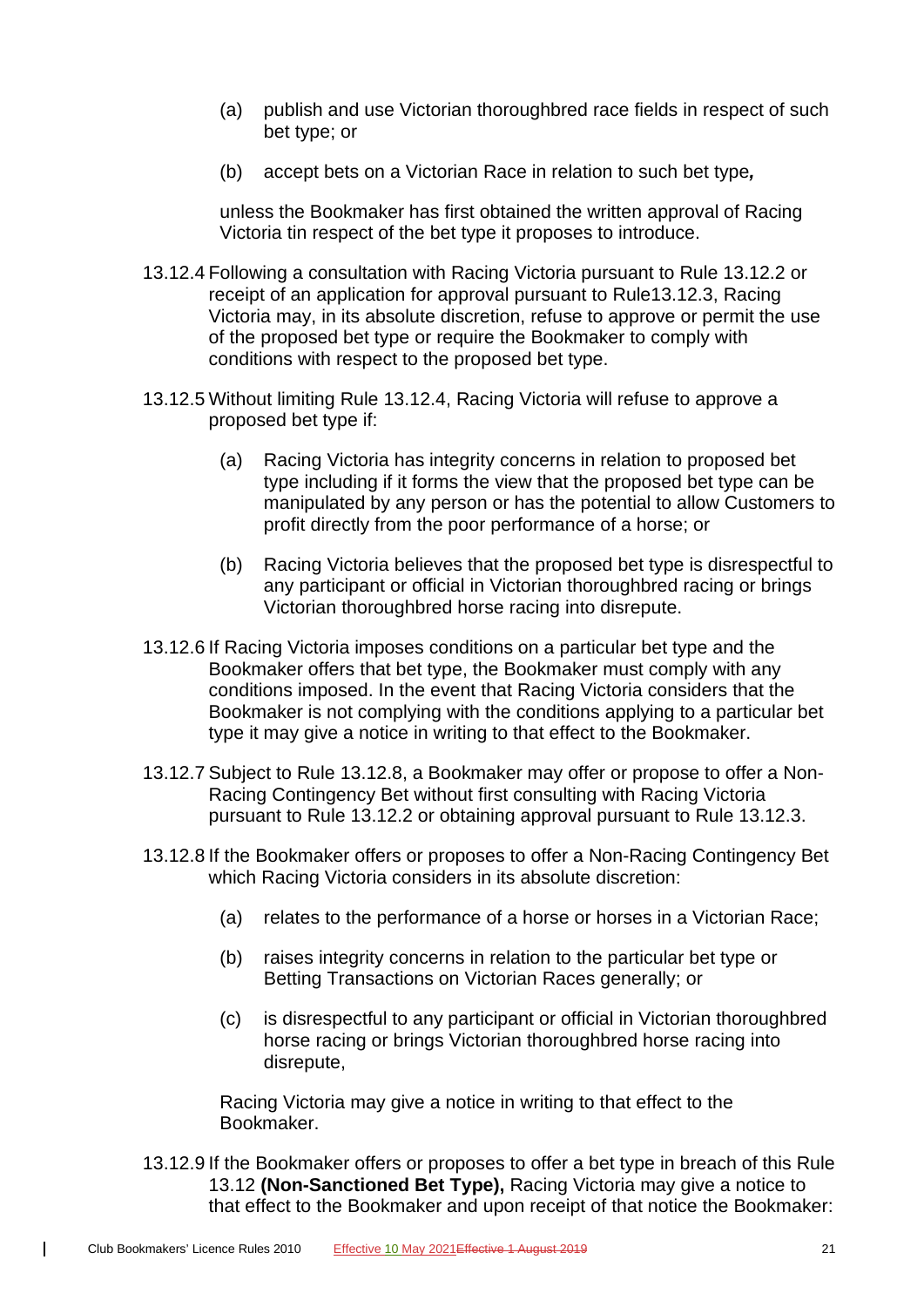- (a) will immediately cease to offer the Non-Sanctioned Bet Type;
- (b) will refund all amounts taken or received by the Bookmaker in relation to the Non-Sanctioned Bet Type; and
- (c) will take all other such action in relation to the offering of the Non-Sanctioned Bet Type as Racing Victoria may require.

The rights of Racing Victoria under this Rule are in addition to any other rights Racing Victoria may have under these conditions or at law.

13.12.10 In this Rule-, "publish" means publish or disseminate, or cause to be published or disseminated, in any form or by any method of communication and "Victorian thoroughbred race field means a "race field" (as defined in the Gambling Regulation Act) in relation to a Victorian Race.

#### <span id="page-37-0"></span>**13.13 Betting Limits**

Notwithstanding rule 5.1 in the Rules of Race Betting and subject to rule 13.13.2, Bookmakers are required to accept a fixed odds bet via an Approved Betting System in the categories described in the table below at odds that are Publicly Displayed by the Bookmaker for any thoroughbred race up to the maximum amounts for the Bookmaker to lose as specified in the table below:

| Race Type                          | <b>Bet Type</b>                                               |
|------------------------------------|---------------------------------------------------------------|
| <b>Metropolitan Victorian Race</b> | In any one win, win/place or each-way bet: to lose<br>\$2,000 |
|                                    | In any one place bet: to lose \$800                           |
| Non-metropolitan Victorian Race    | in any one win, win/place or each-way bet: to lose<br>\$1,000 |
|                                    | in any one place bet: to lose \$400                           |

#### 13.13.1 *Compliance by Bookmaker*

Subject to rule 13.13.2, a Bookmaker must not do any act or refuse to do any act to avoid complying (either in whole or in part) with Rule 13.13 including but not limited to by:

- (a) closing a person's account;
- (b) refusing to open a person's account;
- (c) placing any restrictions on a person's account in relation to betting on Victorian thoroughbred racing;
- (d) refusing to lay a Relevant Fixed Odds Bet to any person when those fixed odds are Publicly Displayed; or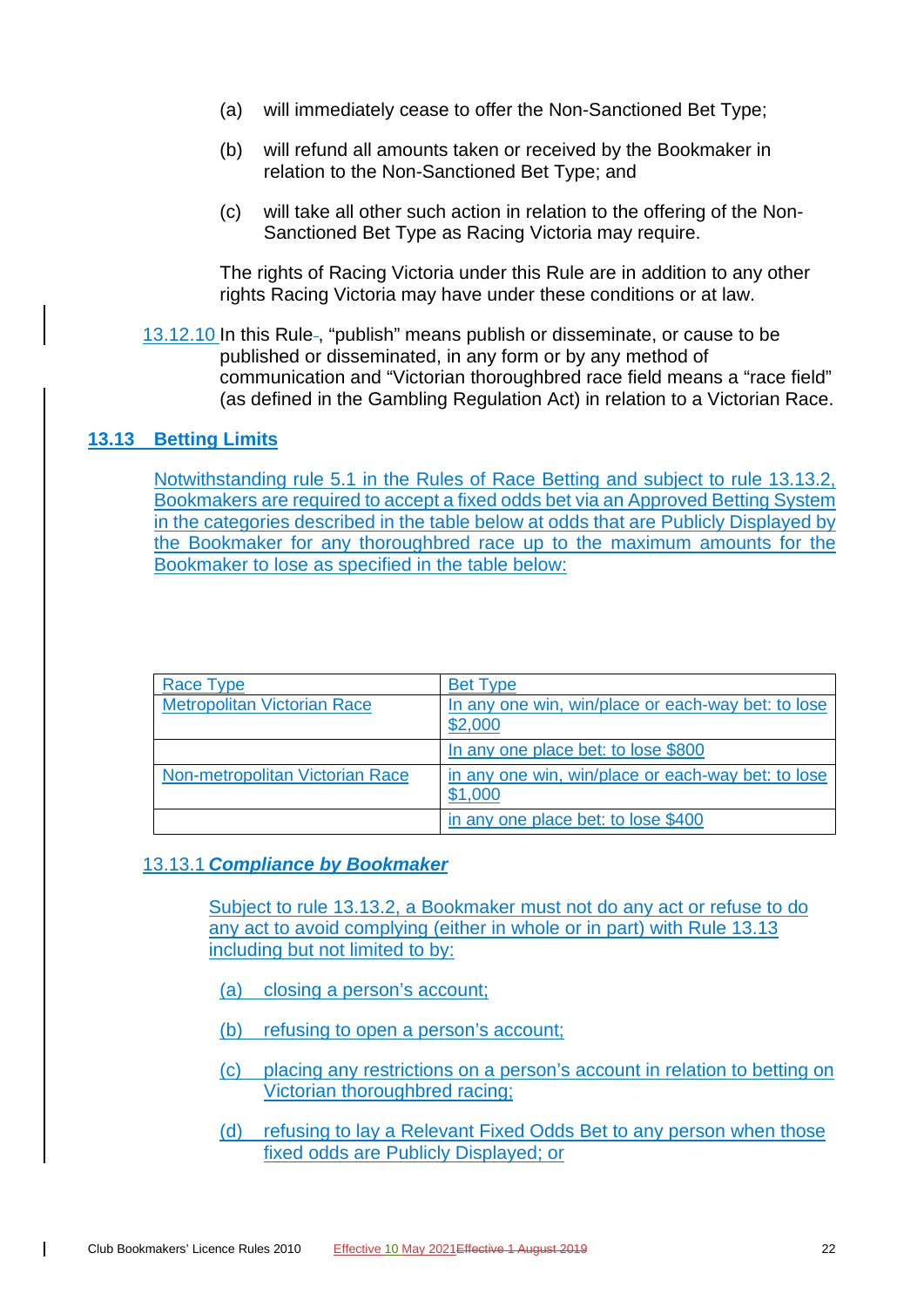(e) laying lesser odds on a Relevant Fixed Odds Bet to a person than those Publicly Displayed.

#### 13.13.2 *Exclusions*

The Bookmaker is not required to comply with its obligations under Rules 13.13 or 13.13.1 if at the time of the Betting Transaction in relation to a Relevant Fixed Odds Bet:

- (a) the customer is not domiciled in Australia;
- (b) at the time the Customer is attempting to enter into the relevant Betting Transaction, *[the relevant Publicly Displayed odds are not* being made available to Customers generally in the jurisdiction in which the relevant Customer's principal place of residence is situated;<sup>1</sup>
- (c) the bet is a Betting Transaction on a betting exchange;
- (d) the person has not provided the Bookmaker with sufficient funds to pay for the Relevant Fixed Odds Bet;
- (e) the bet with the Bookmaker is placed prior to the Final Acceptances Deadline for the relevant Victorian Race;
- (f) the bet forms part of a multi-bet placed with the Bookmaker;
- (g) the Bookmaker has already accepted a Relevant Fixed Odds Bet or number of Relevant Fixed Odds Bets of the same bet type up to the relevant limit in Rule 13.13 on that horse from the person;
- (h) where there has been a change in the Victorian Official Price or the Bookmaker's Publicly Displayed Price has changed prior to the Relevant Fixed Odds bet being confirmed, the Bookmaker is not compelled to accept a Relevant Fixed Odds Bet at the pre-changed price;
- (i) where the person is acting as agent or nominee for a third party and the person placing the bet will not be beneficially entitled to the whole of the proceeds of the Relevant Fixed Odds Bet with the Bookmaker;
- (j) the Bookmaker has refused to accept a Relevant Fixed Odds Bet, done an act or refused to do any act referred to in rule 13.13.1 due to:
	- (i) the person being warned off or disqualified under the Rules of Racing;
	- (ii) the person having previously engaged in fraudulent activity;
	- (iii) the person is on a relevant gambling self-exclusion register;
	- (iv) the person having previously breached a material condition of that person's agreement with the Bookmaker, unless the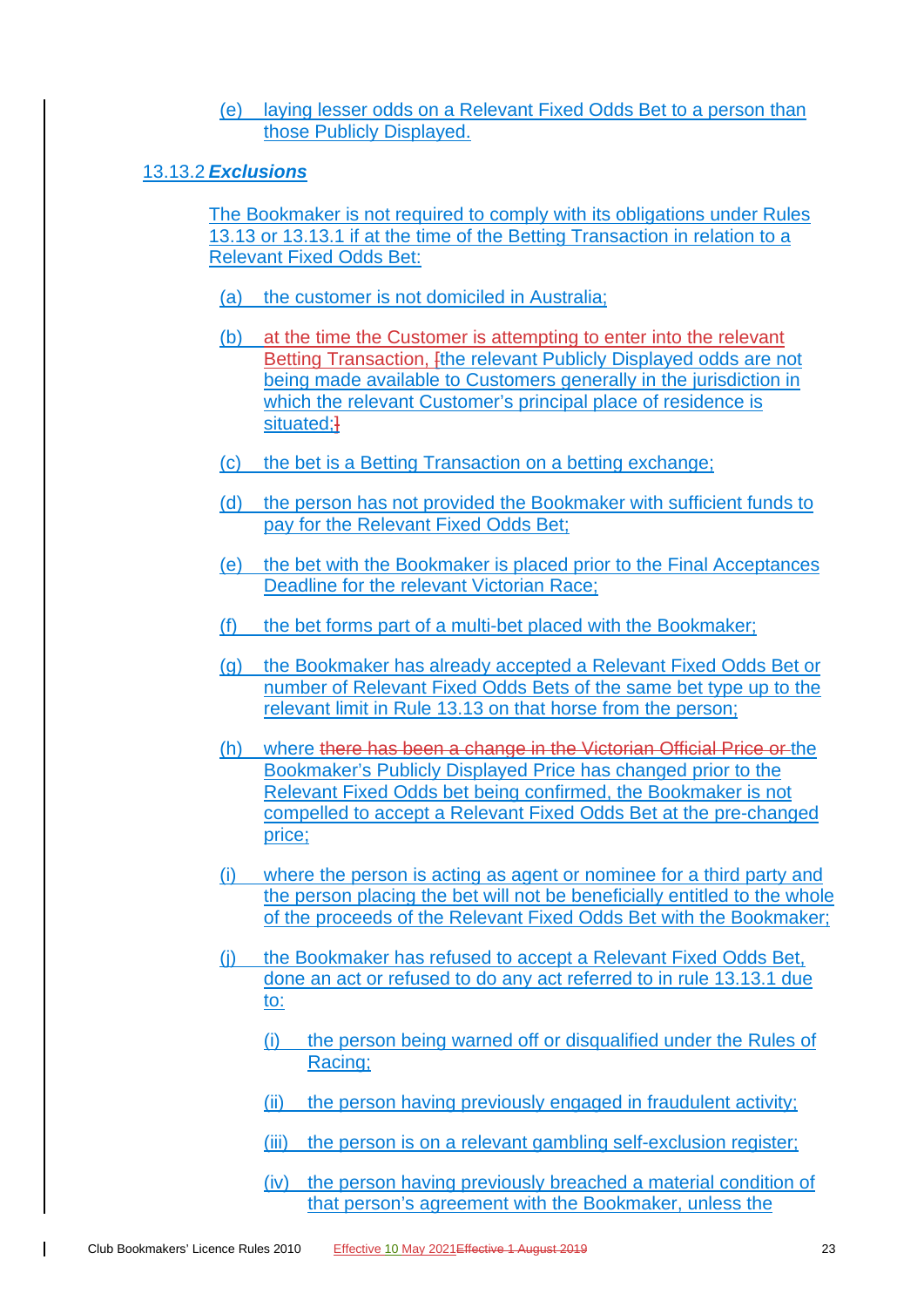dominant purpose of such condition is to avoid complying with Rule 13.13 or the material condition is determined by Racing Victoria (in its absolute discretion) to be an unreasonable condition;

- (v) the Bookmaker being unable to accept any bet (or the Relevant Fixed Odds Bet) from the person by operation of any Laws, including but not limited to *The Anti-Money Laundering and Counter-Terrorism Financing Act 2006* (Cth) or any responsible gambling legislation.
- (vi) there being systematic multiple identical Relevant Fixed Odds Bets from related/connected parties and/or from the same IP address;
- (vii) a person placing a Relevant Fixed Odds Bet from, or a Relevant Fixed Odds Bet is received from, a proxy server;
- (viii) the Relevant Fixed Odds Bet being a promotional bet, including a bonus bet or free bet (whether in part or in whole), where the customer has not provided the full payment for the stake;
- (ix) the Bookmaker reasonably suspecting that the person placing the Relevant Fixed Odds Bet is not the beneficial owner of the bet or the account is being used in violation of the Bookmaker's account terms and conditions, where the suspicion can be reasonably validated by the Bookmaker through public records, IP tracking, unique device tracking or some other verifiable process or source;
- (x) unauthorised scraping of an Bookmaker's website;
- (xi) the Relevant Fixed Odds Bets being placed by employees/associates (and/or their associates) of an Bookmaker where there is a reasonably held belief by the Bookmaker that the bet is based on betting information (including, but not limited to, betting trends and bets placed with that Bookmaker) that is not publicly available;
- (xii) the Relevant Fixed Odds Bet being contrary to the Rules of Racing, Laws or these rules;
- (xiii) any other reason that in Racing Victoria's opinion raises serious integrity concerns: + or
- (xiv) any other reason as published by Racing Victoria on its website from time to time: or-
- (xv) [The person having been restricted to betting via a specified platform (e.g. telephone) arising from reasonably held concerns by the Bookmaker as to robotic or systemic use via other platforms/channels.]

 $\mathsf{l}$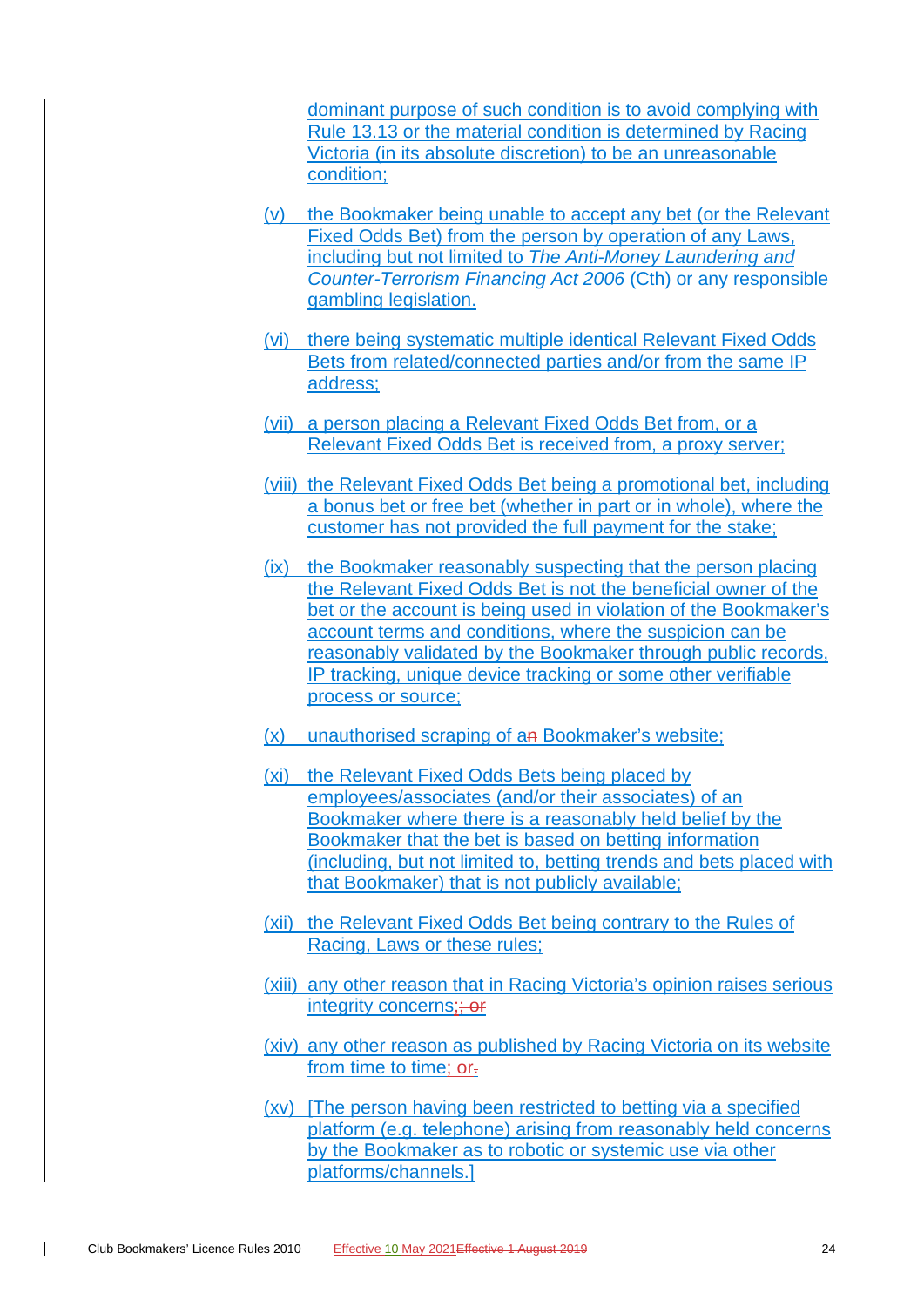# <span id="page-40-0"></span>**13.1313.14 Promotional Offers**

- 13.13.113.14.1 Subject to the terms of this Rule [13.143,](#page-40-0) a Bookmaker may make or communicate that it is willing to enter into a Promotional Offer.
- <span id="page-40-2"></span>13.13.213.14.2 Racing Victoria may, by notice in writing to a Bookmaker, object to a Bookmaker making, communicating or otherwise utilising a particular Promotional Offer and may, in its absolute discretion, by notice in writing, require the Bookmaker to cease making, communicating and/or otherwise utilising the Promotional Offer described in the notice.
- 13.13.313.14.3 Without limiting Rule [13.143.2](#page-40-2) Racing Victoria may object to a Promotional Offer if:
	- (a) Racing Victoria has integrity concerns in relation to the Promotional Offer including if it forms the view that the Promotional Offer can be manipulated by any person or has the potential to allow Customers to profit directly from the poor performance of a horse; or
	- (b) Racing Victoria believes that the Promotional Offer is disrespectful to any participant or official in Victorian thoroughbred racing or brings Victorian thoroughbred horse racing into disrepute.
- 13.13.413.14.4 Racing Victoria is not required to give any reasons for its decision to give a notice under Rule- $13.14.2.$ .

# <span id="page-40-3"></span><span id="page-40-1"></span>**13.1413.15 Bet Back Accounts (and lay betting)**

- 13.14.113.15.1 The Bookmaker must promptly on request by Racing Victoria (which request may be given either by notice in writing to a particular Bookmaker or by way of general notice to all Bookmaker's published on the Racing Victoria Website) provide details of the account or accounts used by the Bookmaker for the purposes of making Bet Backs, unless that account is with another Bookmaker (each notified account a Nominated Bet Back Account).
- 13.14.213.15.2 Without limiting Rule [13.154.1,](#page-40-3) the Bookmaker must provide Racing Victoria with details of each Nominated Bet Back Account at least fourteen (14) days prior to the end of each Period.
- 13.14.313.15.3 The Bookmaker must promptly notify Racing Victoria in writing of any change to a Nominated Bet Back Account or any additional account proposed to be used by the Bookmaker for the purposes of making Bet Backs. Such changed accounts or additional accounts will become after the date of the relevant notice a "Nominated Bet Back Account" for the purposes of this Rule [13.154.](#page-40-1)

13.14.413.15.4 The Bookmaker may not:

(a) use the Nominated Bet Back Accounts for any purposes other than making Bet Backs or placing lay bets with a Betting Exchange;

 $\mathsf{l}$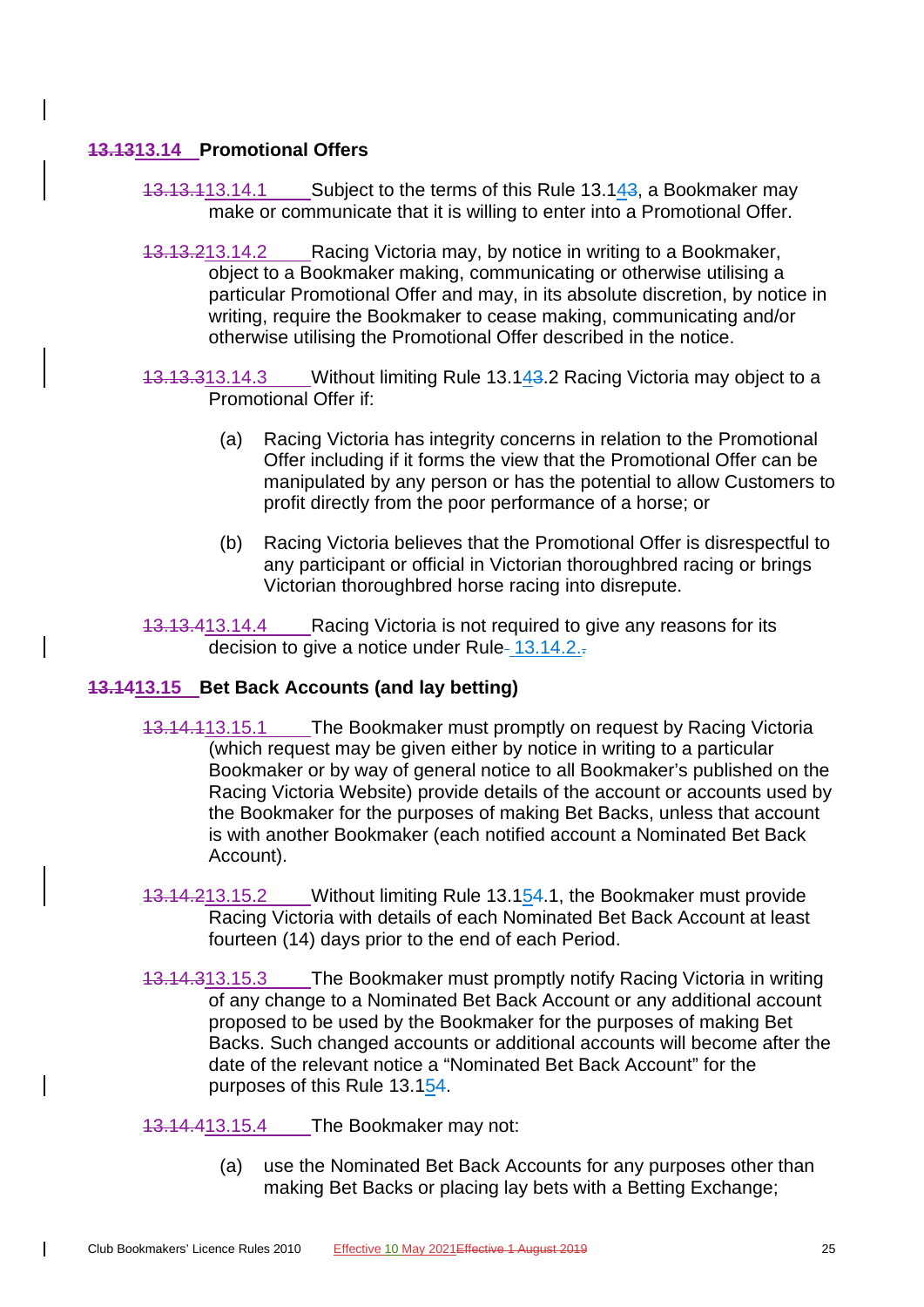- (b) make Bet Backs or place lay bets with a Betting Exchange with respect to a Victorian Race using any account other than a Nominated Bet Back Account; nor
- (c) include in the amount of Bet Backs taken into account for the purposes of the calculation of the Levy payable by the Bookmaker pursuant to the Bookmakers' Licence Levy Rules 2012 any Betting Transaction constituting a Bet Back not effected through or using a Nominated Bet Back Account.

# <span id="page-41-0"></span>**13.1513.16 Penalty for failing to provide timely reports or reports in required form**

In the event that a Bookmaker, without reasonable cause (as determined by the Betting Supervisor at their discretion), either:

- (a) fails to provide reports in the timeframe required by an Authorised Officer; and/or
- (b) fails to provide information regarding bets in a form and manner as may be required by an Authorised Officer,

the Bookmaker may be required to pay an administration fee to Racing Victoria of a minimum of \$25 per breach.

# <span id="page-41-2"></span><span id="page-41-1"></span>**14. Future Betting**

#### **14.1 Trust account**

14.1.1 Establishment

A Bookmaker conducting Future Betting must establish a separate bank account for Future Bets and provide details of that account to Racing Victoria upon request.

#### 14.1.2 Use

- (a) All Future Bets must be paid into that separate bank account.
- (b) No payments may be made from moneys held in the account except to settle a Future Bet once it has been decided.

#### 14.1.3 No fees or charges

A Bookmaker conducting Future Betting must ensure that no bank fees or other charges are deducted from the account in which Future Bets are held.

#### <span id="page-41-3"></span>**14.2 Reports**

 $\mathbf{I}$ 

A Bookmaker conducting Future Betting must, not later than the tenth day of each month, lodge with the Betting Supervisor: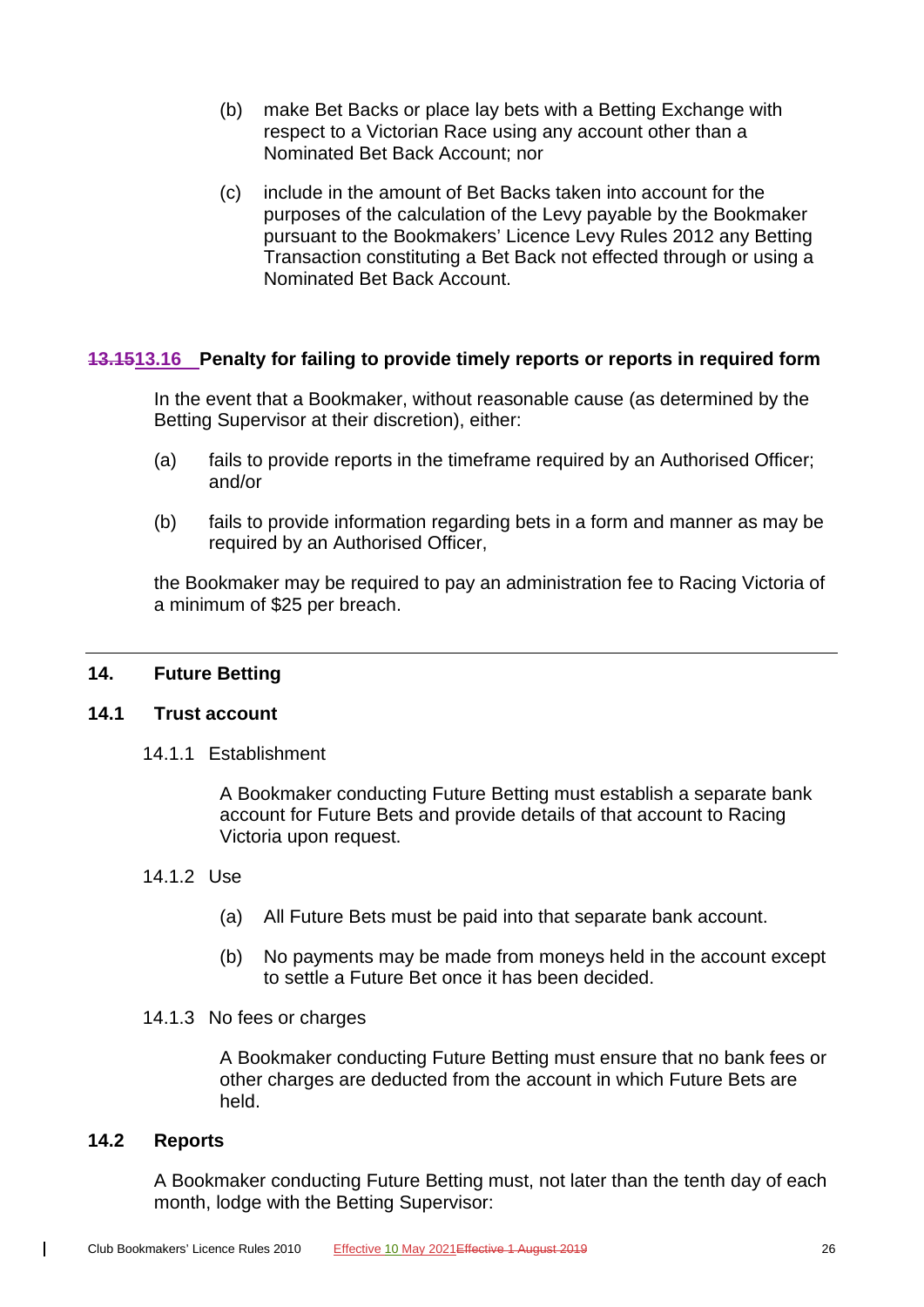- 14.2.1 a return for the previous month listing all Future Bets which had not been decided as at the first of the month; and
- 14.2.2 a copy of the relevant bank statement and a reconciliation of the bank account in which the Future Bets are held.

# <span id="page-42-0"></span>**15. Account Clients**

#### <span id="page-42-1"></span>**15.1 Interpretation**

For the purpose of this Licence Rule [15:](#page-42-0)

**"account"** means any arrangement or facility by which a Bookmaker permits a client to place bets either:

- (a) on credit; or
- (b) using funds held by the Bookmaker in advance.

**"signatory"**, in relation to an account, means a person other than the client, on whose instructions (whether required to be in writing or not and whether required to be signed or not) the Bookmaker conducts transactions in relation to the client's account.

#### <span id="page-42-2"></span>**15.2 Account opening procedures and information**

- 15.2.1 A Bookmaker must not open an account for a client without first collecting and recording the client's name, date of birth and residential address.
- 15.2.2 As soon as practicable, but no later than 7 days from the date of first opening an account for a client, every Bookmaker must lodge with the Betting Supervisor, in the form prescribed by Racing Victoria, the name, date of birth and address of the client.
- 15.2.3 As soon as practicable, but no later than 21 days from the date of first opening an account for a client, every Bookmaker must complete a Bookmaker Client Account Form in relation to the client and verify the identity of the client in accordance with that form.
- 15.2.4 In the event that a client does not verify his or her identity in accordance with the Bookmaker Client Account Form within 21 days of opening an account, a Bookmaker must immediately close the account and report the matter to the Betting Supervisor.

#### <span id="page-42-3"></span>**15.3 No withdrawals or deposits permitted without identity verification**

15.3.1 A Bookmaker must not pay any winnings from the account of a client where the identity of the client has not been verified in accordance with the Bookmaker Client Account Form.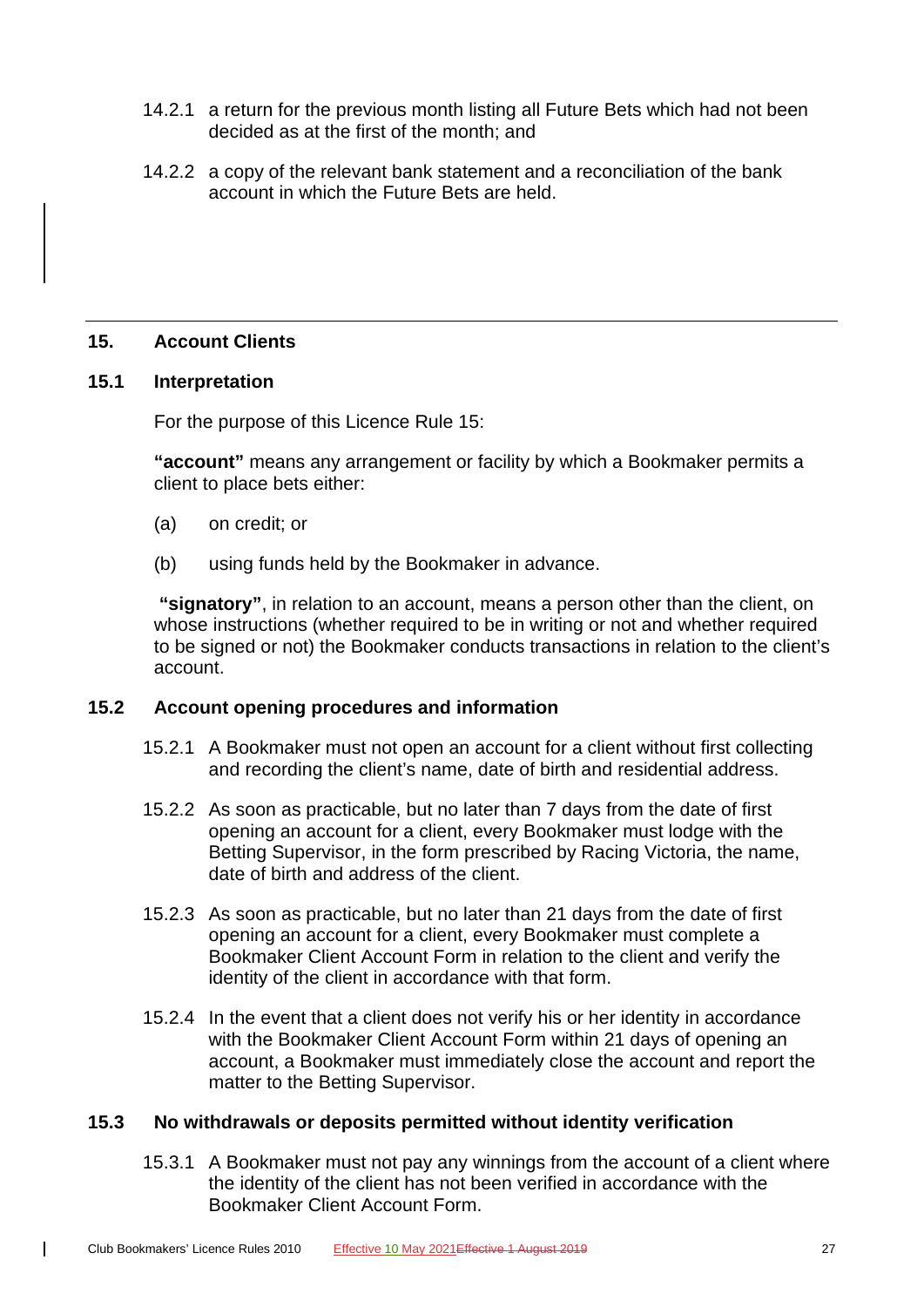15.3.2 Except in the case of an account used exclusively to conduct betting over the internet, a Bookmaker must not permit any deposits to be paid to an account where the identity of the client has not been verified in accordance with the Bookmaker Client Account Form. For the avoidance of doubt, a deposit does not include payment of credit owing on the account.

# <span id="page-43-0"></span>**15.4 Signatories to accounts**

- 15.4.1 A Bookmaker must not allow a person to be a signatory to an account without first completing a Bookmaker Client Account Form and verifying the identity of the signatory in accordance with that form.
- 15.4.2 As soon as practicable, but no later than 7 days from the date of allowing a person to be a signatory to an account a Bookmaker must lodge with the Betting Supervisor, in the form prescribed by Racing Victoria, the name, date of birth and address of the relevant signatory.

# <span id="page-43-1"></span>**15.5 Other matters**

- 15.5.1 Subject to sub-rules [15.5.2](#page-43-3) and [15.5.4,](#page-43-4) the obligations of this Licence Rule [15](#page-42-0) do not apply to accounts already in existence at the commencement of this Licence Rule [15.](#page-42-0)
- <span id="page-43-3"></span>15.5.2 With respect to accounts already in existence at the commencement of this Licence Rule [15,](#page-42-0) a Bookmaker must lodge the information required by Licence Rule [15.2](#page-42-2) and [15.4](#page-43-0) with the Betting Supervisor within 7 days of the commencement of this Licence Rule [15,](#page-42-0) if the bookmaker has not already done so.
- 15.5.3 A Bookmaker must maintain and produce immediately upon request by any Authorised Officer any Bookmaker Client Account Form required to be completed under this Licence Rule [15.](#page-42-0)
- <span id="page-43-4"></span>15.5.4 Notwithstanding anything in this Licence Rule [15,](#page-42-0) a Bookmaker must comply with any requirements of the *Anti-Money Laundering and Counter Terrorism Financing Act 2006* (Cth).

# <span id="page-43-2"></span>**15.6 Certain Internet Betting Systems**

 $\mathbf{I}$ 

Racing Victoria may exempt a Bookmaker from the requirements of Rules 15.1 to 15.4 where Racing Victoria approves an Internet Betting System which allows the Bookmaker to accept bets from customers of a third party, and where:

- 15.6.1 the Bookmaker may not immediately know the identity of the person placing the bet;
- 15.6.2 the third party has satisfied all requirements of Rule 15.1 to 15.5 in respect of its customers as if it were the Bookmaker; and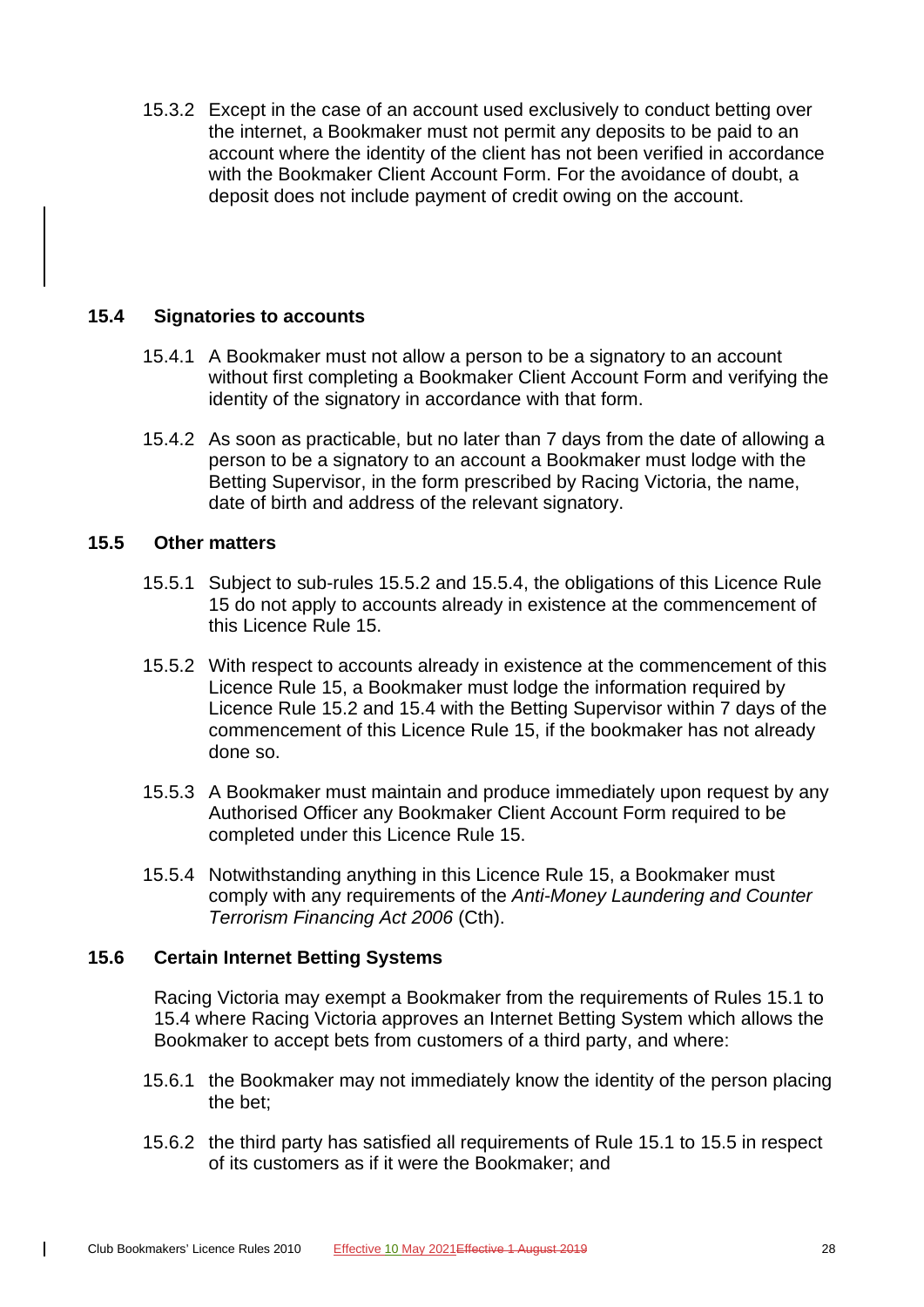15.6.3 Racing Victoria has full access to the customer information obtained by the third party.

# <span id="page-44-1"></span><span id="page-44-0"></span>**16. Resolution of Betting Disputes**

# **16.1 Betting Disputes**

Disputes or claims in respect of bets accepted or made by a Bookmaker may, with the consent of the parties involved in the betting contract, be mediated by the Betting Supervisor.

# <span id="page-44-2"></span>**16.2 Matters referable to the Betting Supervisor**

A Bookmaker or a customer may refer to the Betting Supervisor any issue or dispute relating to the outcome of a bet which:

16.2.1 is not provided for in these Rules; or

16.2.2 relates to the interpretation of these Rules.

# <span id="page-44-3"></span>**16.3 Prior attempt at resolution**

Before referring any matter to the Betting Supervisor, a customer must endeavour to resolve the matter directly with the relevant Bookmaker.

# <span id="page-44-4"></span>**16.4 Time frame for reference to Betting Supervisor**

References to the Betting Supervisor must be made within twenty-eight (28) days of the date of completion of the race or event to which the disputed bet relates.

# <span id="page-44-5"></span>**16.5 Contact point for Racing Victoria Betting Supervisor**

Referrals to the Betting Supervisor should be directed to Racing Victoria Betting Compliance and Regulation, by contacting:

Wagering Operations Racing Victoria Limited 400 Epsom Road Flemington VIC 3031 Telephone: (03) 9258 4667

Email: wagering@racingvictoria.net.au

# <span id="page-44-6"></span>**17. Obligations of Licence holders**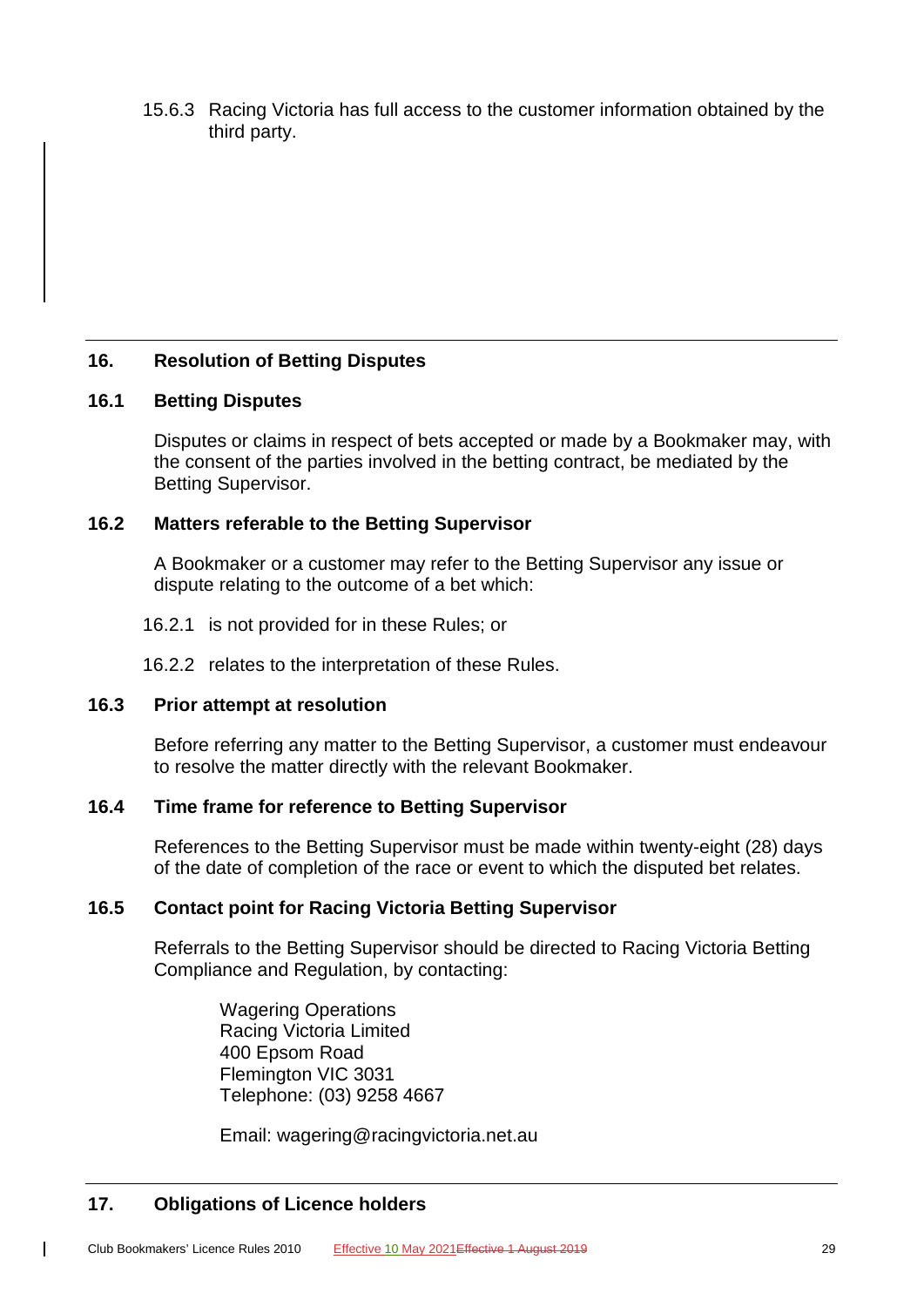Without limiting the terms, conditions and limitations that Racing Victoria may impose upon any Licence, a Bookmaker, as a condition of holding the Licence:

- 17.1.1 **Comply with laws, etc:** must comply at all times with:
	- (a) the Racing Victoria Rules;
	- (b) the terms and conditions of the Licence;
	- (c) the conditions of registration imposed by the Commission under the Gambling Regulation Act*,* including the implementation of a Responsible Gambling Code of Conduct; and
	- (d) all laws, by-laws, regulations, whether applicable generally or in respect of a particular Racecourse, or bookmaking or wagering businesses.
- 17.1.2 **No person other than Bookmaker's employees or assistants:** except as authorised by the Licence, must not employ, engage, arrange or permit any person other than his or her Bookmaker's Key Employee or other duly authorised employee or assistant to accept or place bets for or on his or her behalf or in the course of his or her business.
- 17.1.3 **Bookmaker's Key Employee:** must not employ any Bookmaker's Key Employee unless:
	- (a) the Bookmaker's Key Employee wears, prominently displayed and as directed by an Authorised Officer, the identity card most recently issued to him or her by the Commission pursuant to section 4.5A.6 of the Gambling Regulation Act;
	- (b) the employment or use of the services of the Bookmaker's Key Employee does not cause obstruction to the public; and
	- (c) the Bookmaker's Key Employee is presented in accordance with standards as specified by Racing Victoria.
- 17.1.4 **Bookmaker to ensure employees or assistants assist Racing Victoria**: at all times, must ensure that all employees employed, or assistants engaged, by the Bookmaker:
	- (a) assist Racing Victoria with any enquiry or direction (or other relevant matter) related to the Bookmaker's business; or
	- (b) where directed or requested, attend and give evidence in respect of any investigation undertaken, or inquiry held, by Racing Victoria in accordance with the Racing Victoria Rules.
- 17.1.5 **Responsibility for acts and omissions of employees or assistants**: is responsible at all times for the actions, omissions, and conduct of all employees and assistants whom he or she engages to perform any duties in relation to the business of the Bookmaker.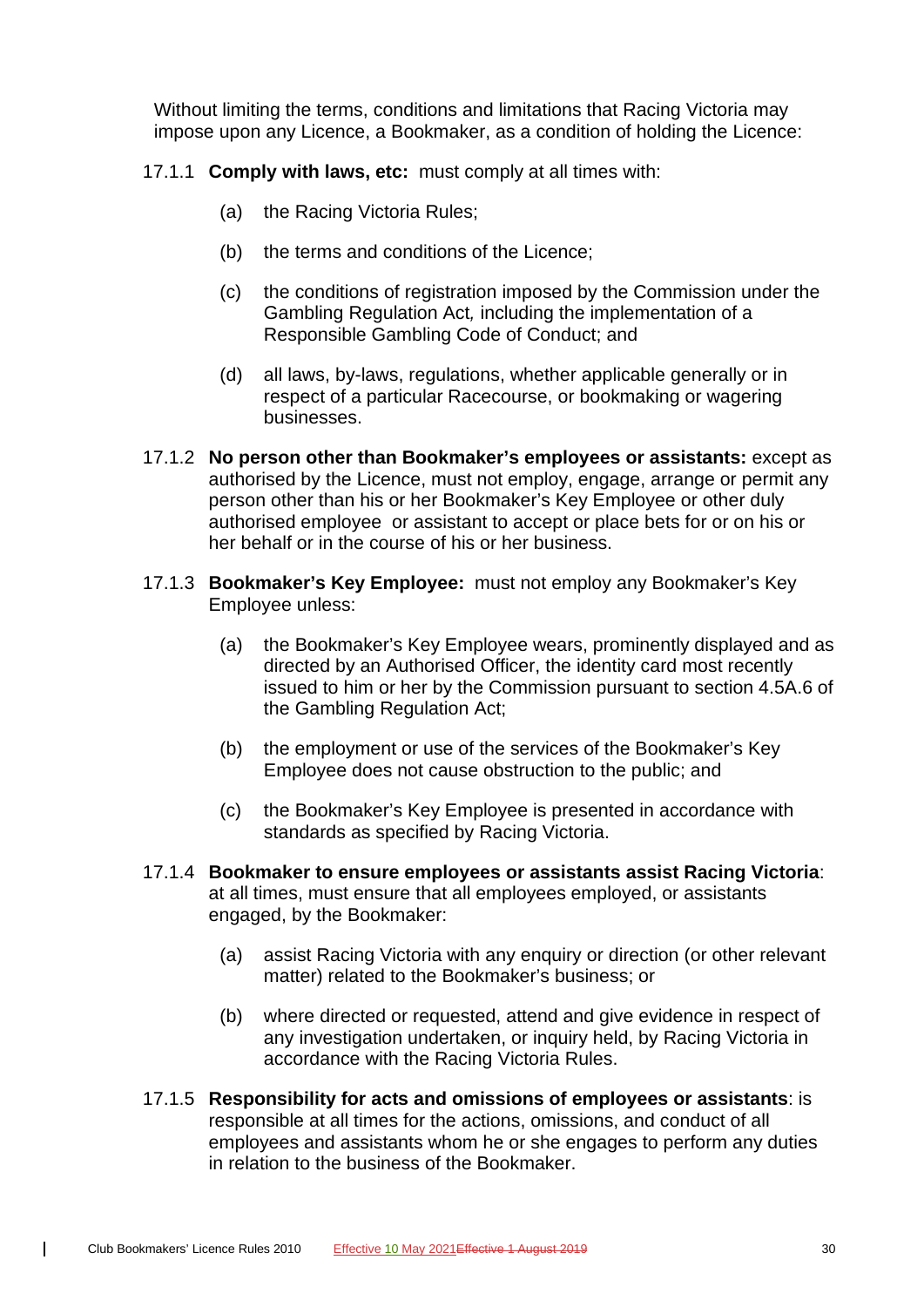- 17.1.6 **Guarantee:** must have in place guarantees as required by section 94A of the Racing Act.
- 17.1.7 **Dress standards:** must comply with minimum dress requirements as specified by Racing Victoria from time to time.
- 17.1.8 **Conduct:** must not engage in any conduct that, in the opinion of Racing Victoria, is detrimental to the best interests of the profession of bookmaking in Victoria.
- 17.1.9 **Provision of financial information:** must provide such financial information and other information as Racing Victoria, the Betting Supervisor or the Stewards may require from time to time.
- 17.1.10 **Change in financial position:** must immediately advise the Betting Supervisor of any material change in the holder's assets, liabilities or general financial position.
- 17.1.11 **Change in control:** must immediately advise Racing Victoria of any change in Control of the Bookmaker.
- 17.1.12 **Notification of certain financial circumstances, disciplinary actions, prosecutions and/or breaches of obligations:** must immediately advise Racing Victoria if any of the following occur:
	- (a) an Insolvency Event occurs in relation to the Bookmaker;
	- (b) a breach of the Racing Victoria Rules by the Bookmaker;
	- (c) any Officer of the Bookmaker is not or ceases to be a Fit and Proper Person;
	- (d) a prosecution is commenced against the Bookmaker, any of its Officers or any Related Entity of the Bookmaker ('**Notifiable Prosecution'**);
	- (e) a judgment is delivered in respect of a Notifiable Prosecution or a Notifiable Prosecution is dismissed or discontinued;
	- (f) disciplinary action is taken against the Bookmaker, any of its Officers or any Related Entity of the Bookmaker under the Rules of Racing (or the rules of racing applicable to thoroughbred horse racing in another jurisdiction or any equivalent rules of conduct of any sport in respect of which betting is conducted) or under any applicable law or any formal notice is given of the intention to commence an investigation or inquiry to determine whether any disciplinary action should be taken;
	- (g) there is a material change in the nature or extent of the Bookmaker Activities carried on by the Bookmaker or in the means by which the Bookmaker carries on that business;
	- (h) any act, omission, fact, matter or circumstance which the Bookmaker reasonably considers may:

 $\overline{1}$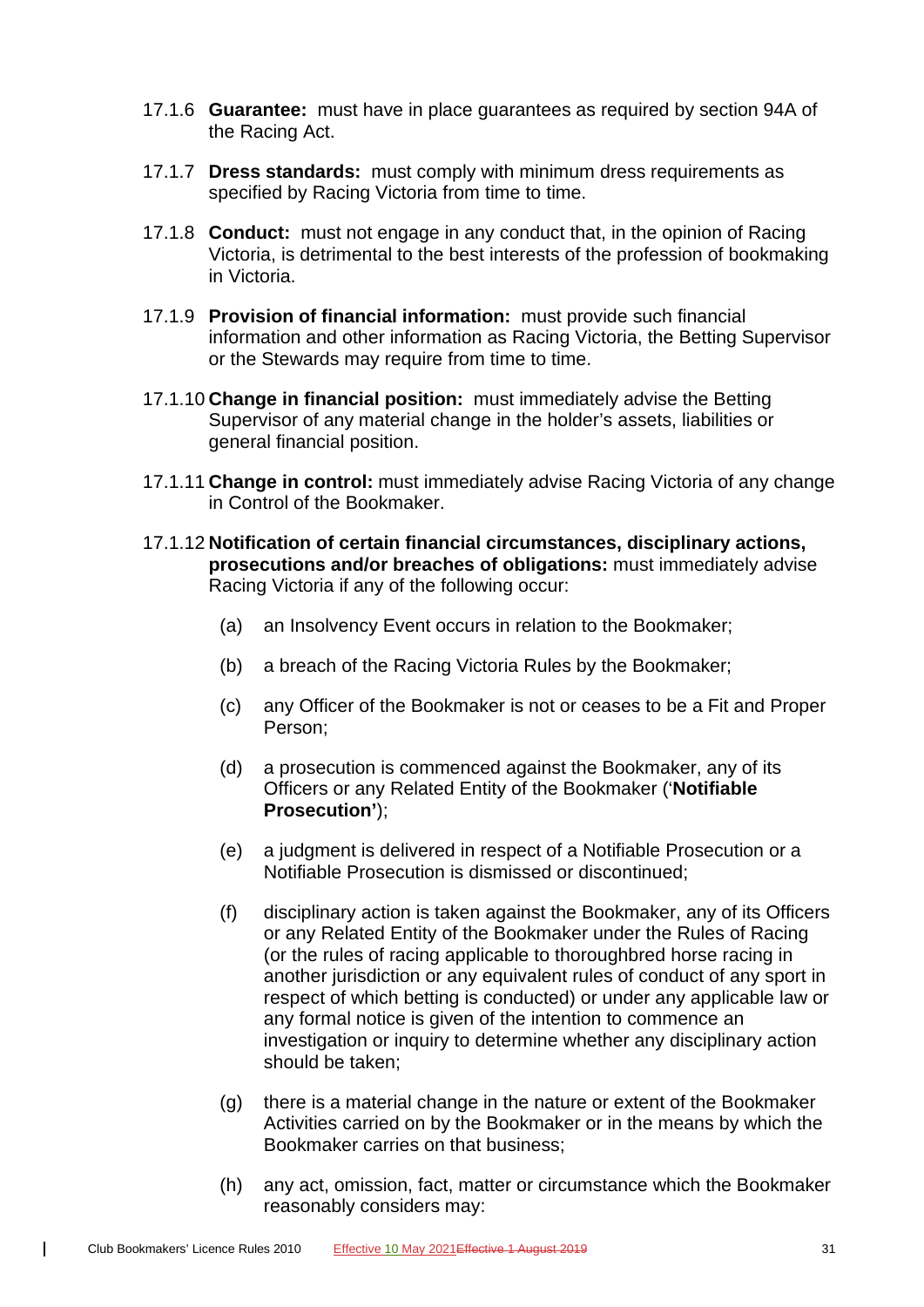- (i) materially and adversely impact the integrity or reputation of Victorian thoroughbred horse racing;
- (ii) warrant disciplinary action under the Rules of Racing against a Licensed Person; or
- (iii) be wagering activity otherwise in breach of the Rules of Racing or any applicable law;
- (i) a person who is warned off a race course or who is a disqualified person under the Rules of Racing ('**Disqualified Person'**) attempts to open an account with the Bookmaker or transacts on an account with the Bookmaker or the Bookmaker accepts a Betting Transaction from a Disqualified Person; or
- (j) any information or facts set out in the Bookmaker's original application for a License has changed.
- 17.1.13 **Provision of information in relation to compliance matters**: must disclose to Racing Victoria all details relating to:
	- (a) any report or statement provided to any regulatory or law enforcement agency by the Bookmaker which relates to any:
		- (i) suspected breach of law or breach of the Rules of Racing by any person relating to Betting Transactions; or
		- (ii) non-compliance by the Bookmaker with its Licence where such non-compliance may result in suspension or termination of that Licence; and
	- (b) any request for information made to the Bookmaker by any regulatory or law enforcement agency which relates to any:
		- (i) suspected breach of law or breach of the Rules of Racing by any person relating to Betting Transactions; or
		- (ii) non-compliance by the Bookmaker with its Licence where such non-compliance may result in suspension or termination of that Licence.
- 17.1.14 **Obligations regarding the detection and prevention of misconduct**: the Bookmaker will:
	- (a) take reasonable steps to prevent use of its Bookmaking Activities in breach of the Rules of Racing;
	- (b) promptly notify the Stewards of any suspicious Betting Transaction of which it is aware prior to a Victorian Race being run and within 2 Business Days of any such notification provide the Stewards with details of the Bookmaker's internal investigation with respect to the suspicious Betting Transaction; and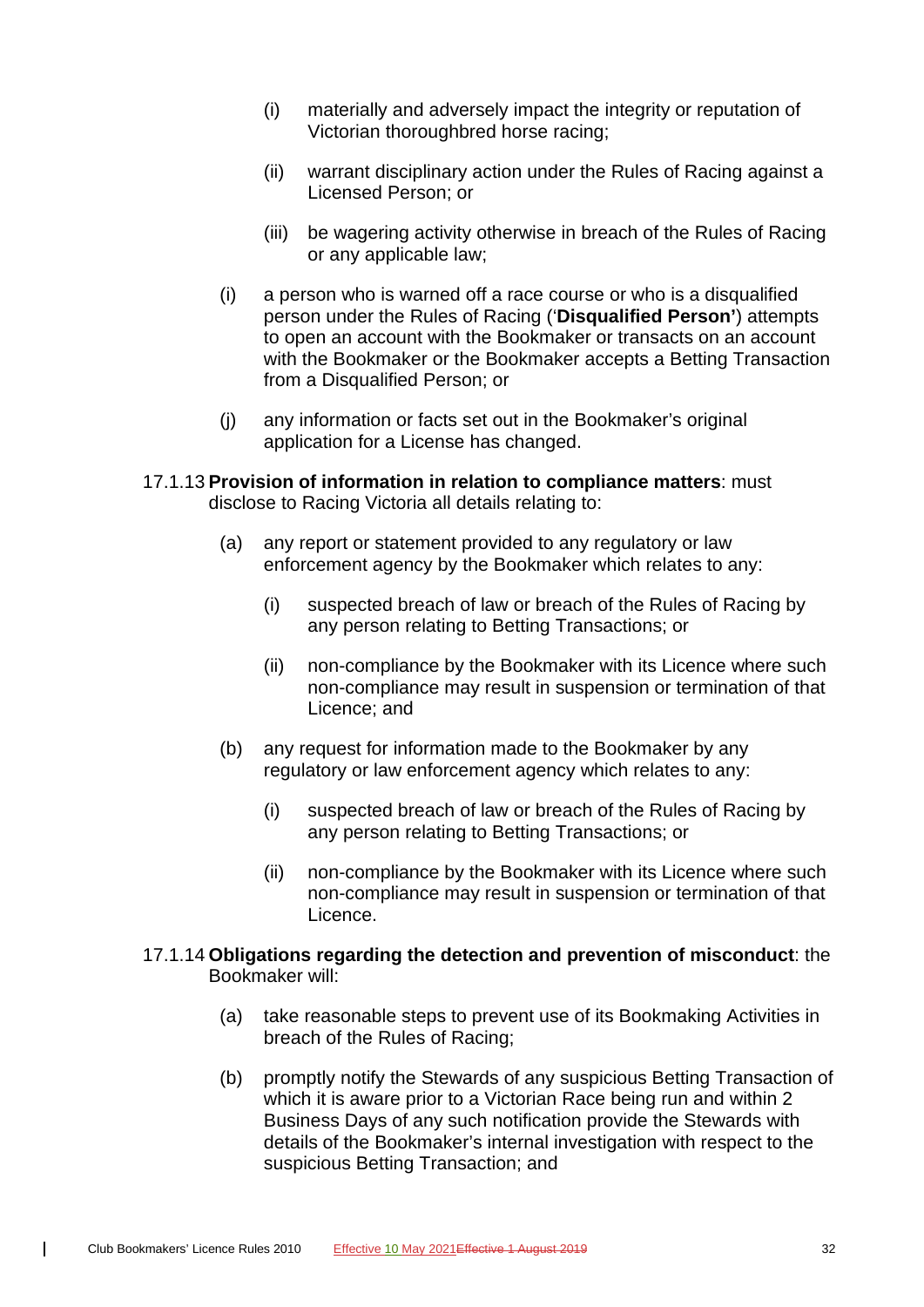- (c) in addition to any notification pursuant to the above clause, at any time that the Bookmaker becomes aware of any suspicious Betting Transaction, notify the Stewards within 2 Business Days of the Bookmaker becoming aware of any suspicious Betting Transaction and promptly provide the Stewards with details of the Bookmaker's internal investigation with respect to the suspicious Betting Transaction.
- 17.1.15 **Identity Card:** must when conducting the business of bookmaking, wear, prominently displayed and as directed by an Authorised Officer, the identity card most recently issued to him or her by the Commission pursuant to section 4.5A.6 of the Gambling Regulation Act.
- 17.1.16 **Not to display advertising:** unless approved by Racing Victoria, must not display or permit to be displayed in any Designated Area any advertising or any registered or unregistered trade mark, logo, design or other distinguishing patterns, colour or feature promoting or associated with any business organisation, enterprise or undertaking other than the bookmaking business conducted by the bookmaker pursuant to his or her Licence.
- 17.1.17 **Not to permit loitering:** must not permit any person to loiter or remain in the vicinity of his or her allotted betting stand during the conduct of betting other than his or her Bookmaker's Key Employee or other duly authorised employee or assistant engaged in the Bookmaker's betting operations on the day, and for that purpose may if necessary call upon the assistance of any Authorised Officer.
- 17.1.18 **Not to bet with Race-Day Official:** must not accept a bet from a person where the bookmaker knows, or has reasonable grounds to believe, that the person is a Race-Day Official who is, or may be, officiating at a race meeting during which that race is to be held.
- <span id="page-48-3"></span>17.1.19 **Not to accept bet on credit with Racing Victoria employee:** must not accept a bet from a person on credit where the Bookmaker knows, or has reasonable grounds to believe, that the person is an employee of Racing Victoria (whether on a full-time, part-time or casual basis).

For the purpose of Licence Rule [17.1.19,](#page-48-3) a bet on credit means a bet where payment for the bet is not made by the bettor at the time of placing the bet but is settled at a later time.

# <span id="page-48-1"></span><span id="page-48-0"></span>**18. Audit of betting operations**

#### **18.1 Purpose**

 $\mathbf{I}$ 

A Bookmaker must when requested to do so by the Betting Supervisor, allow a person approved by the Betting Supervisor to audit the Bookmaker's betting operations for the purpose of verifying compliance with these Licence Rules, Licence terms and conditions and relevant legislation and regulations.

#### <span id="page-48-2"></span>**18.2 Conduct and report**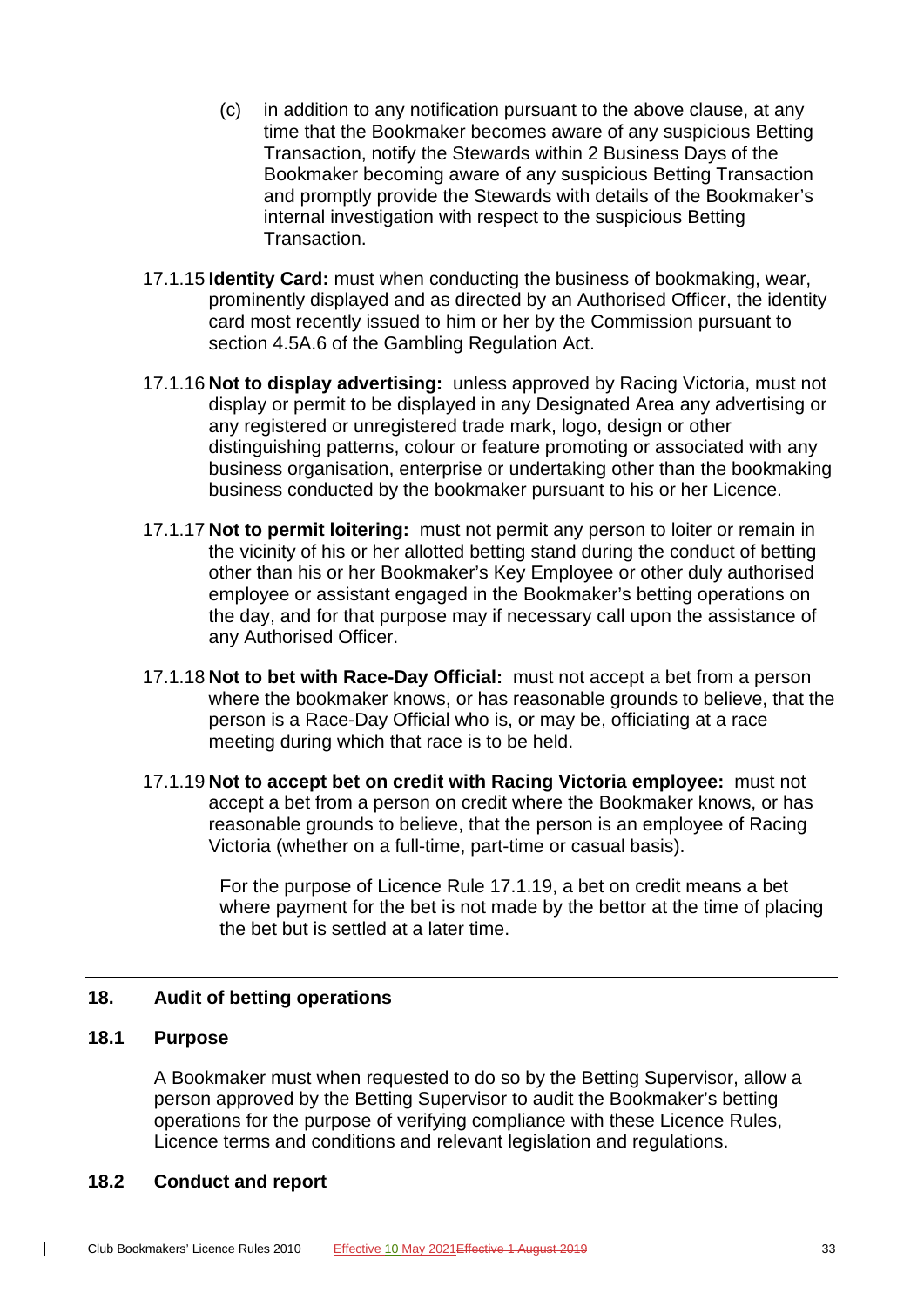A Bookmaker must ensure that the audit is conducted and an audit report is given to the Betting Supervisor within thirty (30) days of receipt of a request by the Betting Supervisor in accordance with this Licence Rule.

#### <span id="page-49-0"></span>**18.3 Bookmaker to pay cost**

A Bookmaker must pay the cost of such audit as required by Racing Victoria.

#### <span id="page-49-1"></span>**19. Withdrawal of a Licence or approval for approved substitute by an authorised officer**

If an Authorised Officer is satisfied that, at a Racecourse, a Bookmaker or an Approved Substitute:

- 19.1.1 is or has been drunk or disorderly; or
- 19.1.2 is assaulting or has assaulted any person or is using or has used any profane indecent or blasphemous language or any threatening or abusive words or has been or is otherwise misconducting or misbehaving himself or herself; or
- 19.1.3 is acting or has acted dishonourably or improperly in connection with any race meeting, any Race, any Approved Sports Betting Event or any bet; or
- 19.1.4 has made a bet for or with any jockey or apprentice jockey or with any person apparently under the age of 18 years; or
- 19.1.5 is in breach of any of these Licence Rules,

the Authorised Officer may advise the Bookmaker that the Licence, or the approval for an Approved Substitute, is withdrawn in respect of that day and the Licence or approval for an Approved Substitute, granted by Racing Victoria shall be taken to have been withdrawn by Racing Victoria in respect of that day, and the Authorised Officer shall refer the matter to Racing Victoria or to the Stewards.

# <span id="page-49-3"></span><span id="page-49-2"></span>**20. Revocation or suspension of a Licence by Racing Victoria or the Stewards**

#### **20.1 Revocation or suspension of Registered Bookmaker's Certificate**

A Licence shall be automatically revoked or suspended immediately upon the revocation or suspension (respectively) of the holder's Registered Bookmaker's Certificate.

#### <span id="page-49-4"></span>**20.2 Racing Victoria or the Stewards may revoke or suspend**

Racing Victoria or the Stewards may revoke or suspend a Licence or, in the case of a person approved to be an Approved Substitute, prohibit that person from holding approval to be an Approved Substitute for any specified period of time, in all cases at any time by notice in writing given personally or by post to a Bookmaker or an Approved Substitute if they are satisfied that the Bookmaker or Approved Substitute: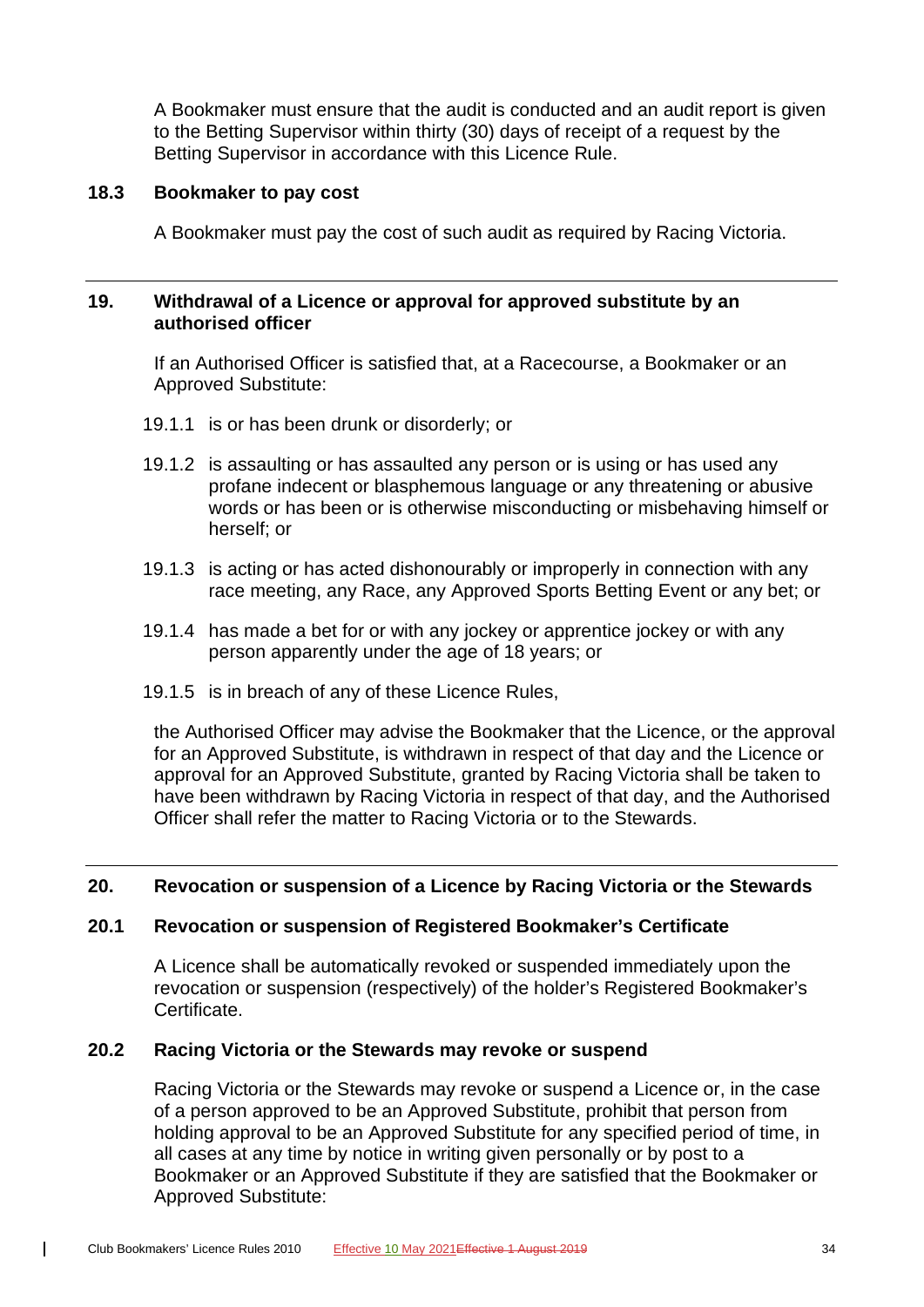- 20.2.1 obtained the Licence or approval for an Approved Substitute by misrepresentation or concealment of any material fact;
- 20.2.2 has breached any of the Racing Victoria Rules;
- 20.2.3 is in default in the payment of the Licence Levy;
- 20.2.4 has made default in payment of any bet;
- 20.2.5 has been disqualified by Racing Victoria or Stewards or governing body of any Club or Approved SCB;
- 20.2.6 is untrustworthy or disreputable or associated with disreputable persons;
- 20.2.7 has been convicted of any offence punishable by imprisonment;
- 20.2.8 is conducting or has conducted the business of a bookmaker in an area on a Racecourse other than the Designated Area specified in the Licence, or at an off-course premises that is not an Approved Off-Course Premises; or
- 20.2.9 is guilty of any malpractice or dishonourable or improper conduct in connection with betting or sporting contingencies whether on a Racecourse, Approved Off-Course Premises or elsewhere;
- 20.2.10 has made or offered to accept a bet for or with any person apparently under the age of 18 years;
- 20.2.11 has made or offered to accept a bet with a jockey or apprentice jockey under circumstances that involve, cause or may cause bribery or corruption, or where the Bookmaker knew that the Customer was a jockey or apprentice jockey;
- 20.2.12 was drunk or disorderly on a Racecourse;
- 20.2.13 has assaulted any person or used any profane, indecent or blasphemous language or used threatening or abusive words or otherwise misconducted or misbehaved himself or herself on a Racecourse or Approved Off-Course Premises; or
- 20.2.14 is guilty of conduct prejudicial to the interests of racing or the sport of an Approved SCB; or
- 20.2.15 has otherwise breach these Rules or the conditions of the Licence.

# <span id="page-50-0"></span>**20.3 Grant subject to conditions**

 $\mathbf{I}$ 

In any case where Racing Victoria or the Stewards may revoke or suspend a Licence or revoke or suspend approval for a person to be an Approved Substitute for a period of time, Racing Victoria or Stewards may impose conditions or limitations on a Licence or on the approval of an Approved Substitute, including for example precluding the holder from using an Approved Method of Communication.

# <span id="page-50-1"></span>**21. Racing Victoria or the Stewards may impose Penalty**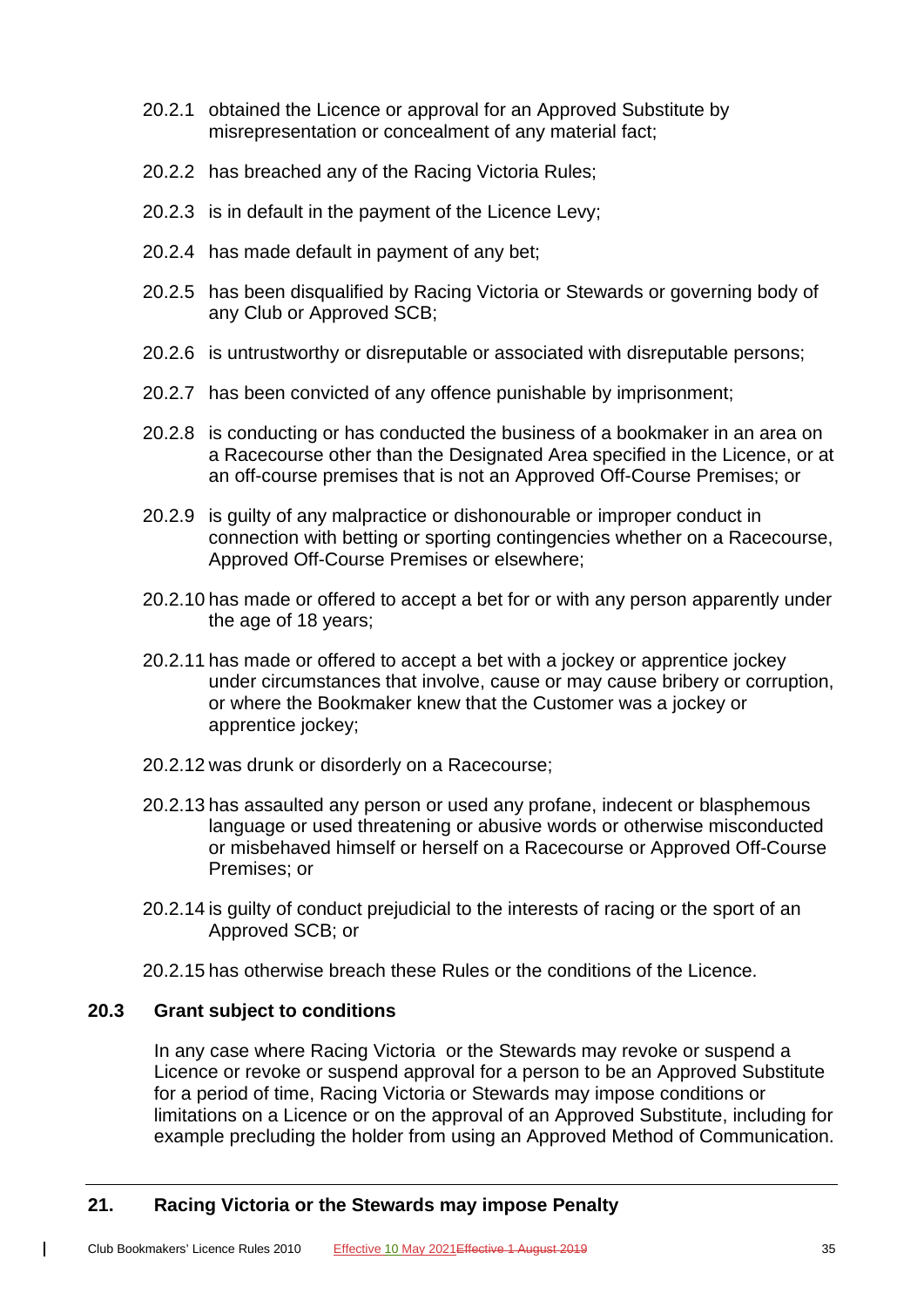In any case where Racing Victoria or the Stewards may revoke or suspend a Licence or prohibit a person from being an Approved Substitute Racing Victoria or the Stewards may, in addition to or in lieu of taking such action:

- 21.1.1 impose a fine upon the Bookmaker or Approved Substitute; and
- 21.1.2 require the Bookmaker or Approved Substitute to take such action as Racing Victoria or the Stewards direct.

#### <span id="page-51-3"></span><span id="page-51-0"></span>**22. Removal of persons without Licences**

- 22.1.1 If an Authorised Officer is satisfied that a person is carrying on activities, or attempting to carry on activities, as a bookmaker on a Racecourse and that person does not hold the required Licence or is not an Approved Substitute, the Authorised Officer may:
	- (a) seize and detain any equipment, apparatus, gear, tools or any other article, matter or thing which may be used by the person in carrying on the business; and
	- (b) request the person to leave the Racecourse.
- 22.1.2 If a person fails within a reasonable time to comply with a request made under Licence Rule [22.1.1,](#page-51-3) the Authorised Officer or any person requested by an Authorised Officer to provide assistance may remove or cause the person to be removed from the Racecourse using any means that appear reasonably necessary.

# <span id="page-51-1"></span>**23. Authorised officer to provide identification**

An Authorised Officer may not exercise his or her powers under these Licence Rules unless he or she first identifies himself or herself to the person who is the subject of such exercise, but the failure to do so will not render any exercise of powers invalid or unenforceable.

# <span id="page-51-2"></span>**24. Delegation by Racing Victoria**

Racing Victoria may delegate any of its powers and discretions under these Licence Rules to:

- 24.1.1 a subcommittee or subcommittees, whether or not comprised by members of the Directors;
- 24.1.2 the Betting Supervisor;
- 24.1.3 the Stewards;

- 24.1.4 the Chief Executive;
- 24.1.5 the General Manager or Manager, Integrity Services;